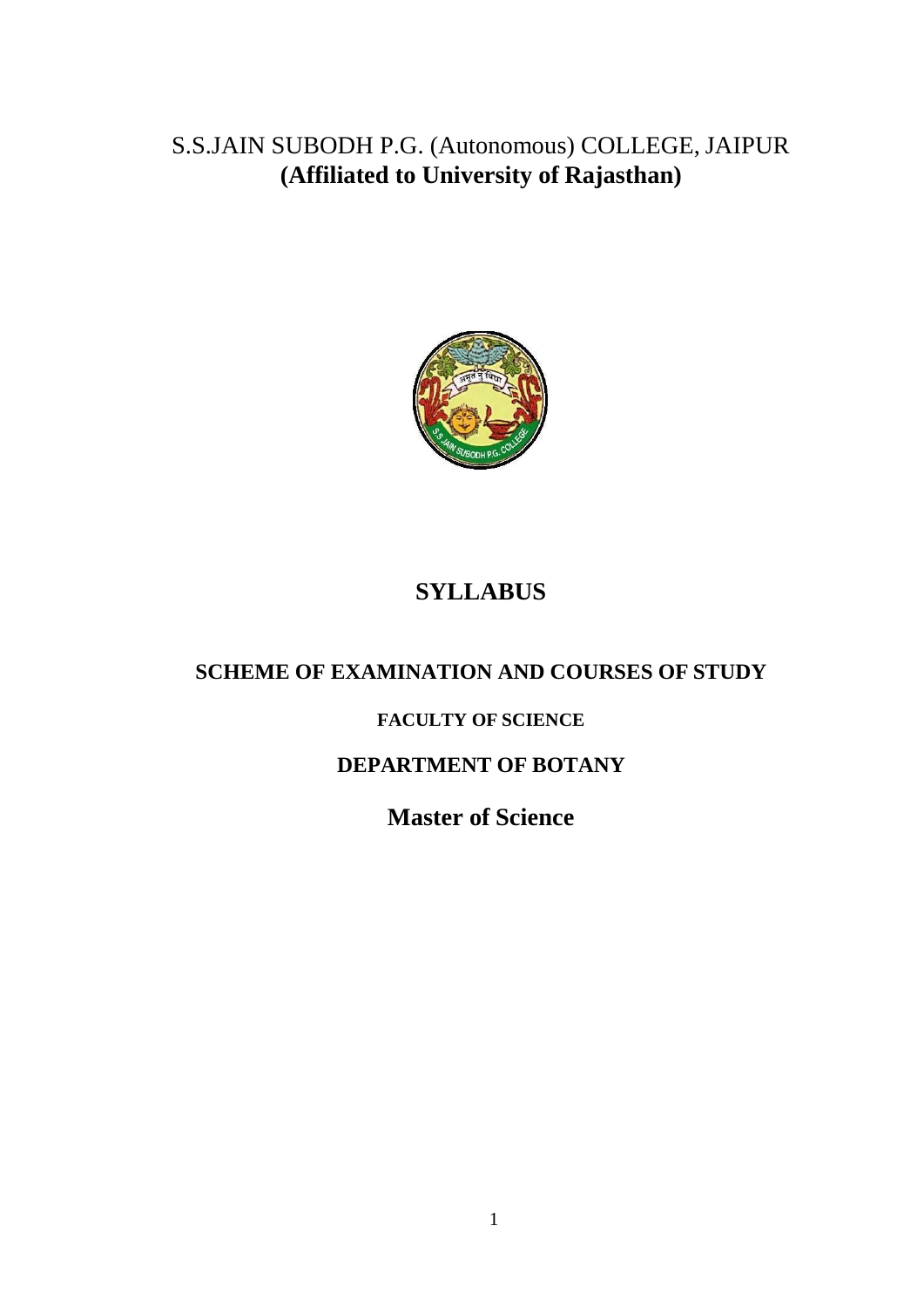#### **M.Sc. Botany course Structure**

M.Sc. Botany course will be completed in two academic years; There will be two semesters in each year. The medium of instruction and examination shall be English only.

#### **First Year**

# **First Semester**

- 1. MBOT 101 Cell Biology and Evolution
- 2. MBOT 102 Morphology and Diversity of Non Vascular Plants
- 3. MBOT 103 Biology and Diversity of Microbes
- 4. MBOT 104 Plant Ecology and Environment
- 5. MBOT 151 PRACTICAL (MBOT 101 & MBOT 102)
- 6. MBOT 152 PRACTICAL (MBOT 103 & MBOT 104)

### **Second Semester**

- 1. MBOT 201 Genetics and Plant Breeding
- 2. MBOT 202 Morphology and Diversity of Vascular Plants
- 3. MBOT 203 Phytopathology
- 4. MBOT 204 Plant Physiology and Metabolism
- 5. MBOT 251 PRACTICAL (MBOT 201 & MBOT 202)
- 6. MBOT 252 PRACTICAL (MBOT 203 & MBOT 204)

## **Second Year**

## **Third Semester**

- 1. MBOT 301 Molecular Biology
- 2. MBOT 302 Taxonomy of Angiosperms
- 3. MBOT 303 Morphology and Developmental Anatomy of Angiosperms
- 4. MBOT 304 Core Electives I: Advanced Plant Pathology-I /
	- Core Electives II: Seed Science and Technology-I/
		- Core Electives I: Advanced Plant Physiology I
- 5. MBOT 351 PRACTICAL (MBOT 301 & MBOT 302)
- 6. MBOT 352 SEMINARS AND PRACTICAL (MBOT 303 & MBOT 304)

## **Fourth Semester**

- 1. MBOT 401 Embryology of Angiosperms
- 2. MBOT 402 Plant Resource Utilization and Ethnobotany
- 3. MBOT 403 Plant Biotechnology and Genetic Engineering
- 4. MBOT 404 Core Electives II: Advanced Plant Pathology-II /
	- Core Electives II: Seed Science and Technology-II/
	- Core Electives II: Advanced Plant Physiology II
- 5. MBOT 451 PRACTICAL (MBOT 401 & MBOT 402)
- 6. MBOT 452 PROJECT WORK/ TRAINING/ PRACTICAL (MBOT 403 & MBOT 404)

Each semester will have continuous assessment, which will include internal assessment in theory and practicals by internal examination and overall performance assessed by seminar, viva-voce, classroom attendance / Quiz/ home assignment etc.

Syllabi tour organized by the college in any one semester shall be compulsory. Students are required to submit 20 herbarium sheets of plant collection made in the excursion and 5 permanent slides of plant material. Practical records submission is also essentials in each practical examination.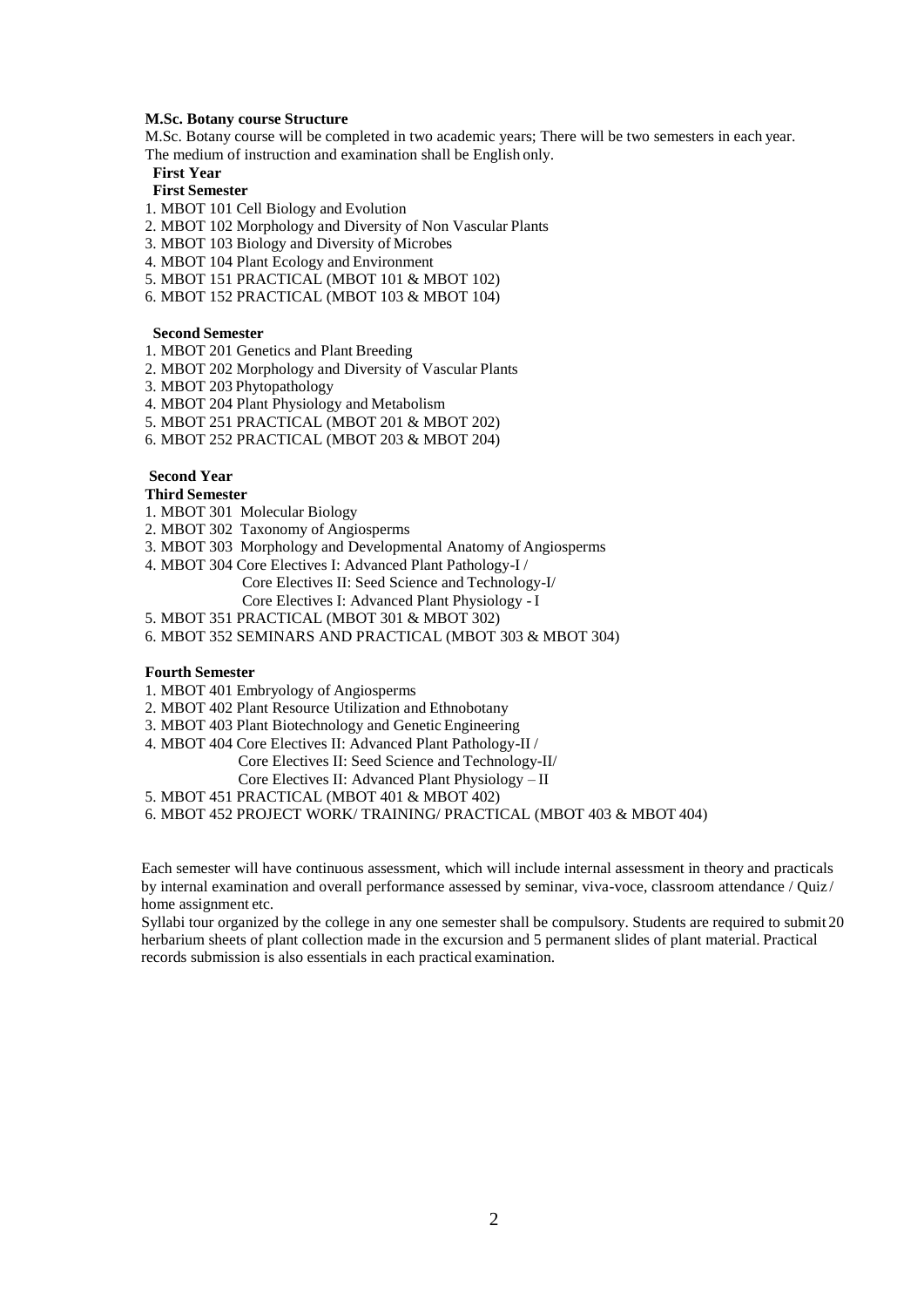# **Course Structure and Scheme of Examination**

| <b>First Semester</b> |
|-----------------------|
|                       |

| S.no | Subject Code    | Course Title                                          | Course<br>Category | EoSE<br>duration |                | EoSE assessment |     |           |            |  |
|------|-----------------|-------------------------------------------------------|--------------------|------------------|----------------|-----------------|-----|-----------|------------|--|
|      |                 |                                                       |                    | Theo.            | Prac           | EX.             | In. | Min.marks | Max.marks. |  |
| 1.   | <b>MBOT 101</b> | Cell<br>Biology<br>and<br>Evolution                   | <b>CCC</b>         | $\overline{3}$   | $\mathbf{0}$   | 70              | 30  | 36        | 100        |  |
| 2.   | <b>MBOT 102</b> | Morphology and<br>diversity of non-vascular<br>plants | <b>CCC</b>         | 3                | $\overline{0}$ | 70              | 30  | 36        | 100        |  |
| 3.   | <b>MBOT 103</b> | Biology and diversity<br>of microbes                  | <b>CCC</b>         | 3                | $\overline{0}$ | 70              | 30  | 36        | 100        |  |
| 4.   | <b>MBOT 104</b> | Ecology<br>and<br>Plant<br>environment                | <b>CCC</b>         | 3                | $\overline{0}$ | 70              | 30  | 36        | 100        |  |
| 5.   | <b>MBOT 151</b> | Practical I based on<br>MBOT 101&102                  | <b>CCC</b>         | $\theta$         | $\overline{4}$ | 60              | 40  | 40        | 100        |  |
| 6.   | <b>MBOT 152</b> | Practical II based on<br>MBOT 103&104                 | <b>CCC</b>         | $\Omega$         | $\overline{4}$ | 60              | 40  | 40        | 100        |  |

# **Second Semester**

| S. No.           | Subject Code    | Course Title                                             | Course<br>Category | EoSE duration |          | EoSE assessment |     |            |            |
|------------------|-----------------|----------------------------------------------------------|--------------------|---------------|----------|-----------------|-----|------------|------------|
|                  |                 |                                                          |                    | Theo.         | Prac.    | EX.             | In. | Min. marks | Max.marks. |
| 1.               | <b>MBOT 201</b> | Plant<br><b>Genetics</b><br>and<br>breeding              | <b>CCC</b>         | 3             | $\Omega$ | 70              | 30  | 36         | 100        |
| 2.               | <b>MBOT 202</b> | Morphology and diversity<br>of vascular plants           | <b>CCC</b>         | 3             | $\Omega$ | 70              | 30  | 36         | 100        |
| 3.               | <b>MBOT 203</b> | Phytopathology                                           | <b>CCC</b>         | 3             | $\theta$ | 70              | 30  | 36         | 100        |
| $\overline{4}$ . | <b>MBOT 204</b> | Physiology<br>Plant<br>and<br>metabolism                 | <b>CCC</b>         | 3             | $\Omega$ | 70              | 30  | 36         | 100        |
| 5.               | <b>MBOT 251</b> | Practical<br>based<br>$\mathbf{I}$<br>on<br>MBOT 201&202 | <b>CCC</b>         | $\Omega$      | 4        | 60              | 40  | 40         | 100        |
| 6.               | <b>MBOT 252</b> | $\mathbf{H}$<br>Practical<br>based<br>on<br>MBOT 203&204 | <b>CCC</b>         | $\Omega$      | 4        | 60              | 40  | 40         | 100        |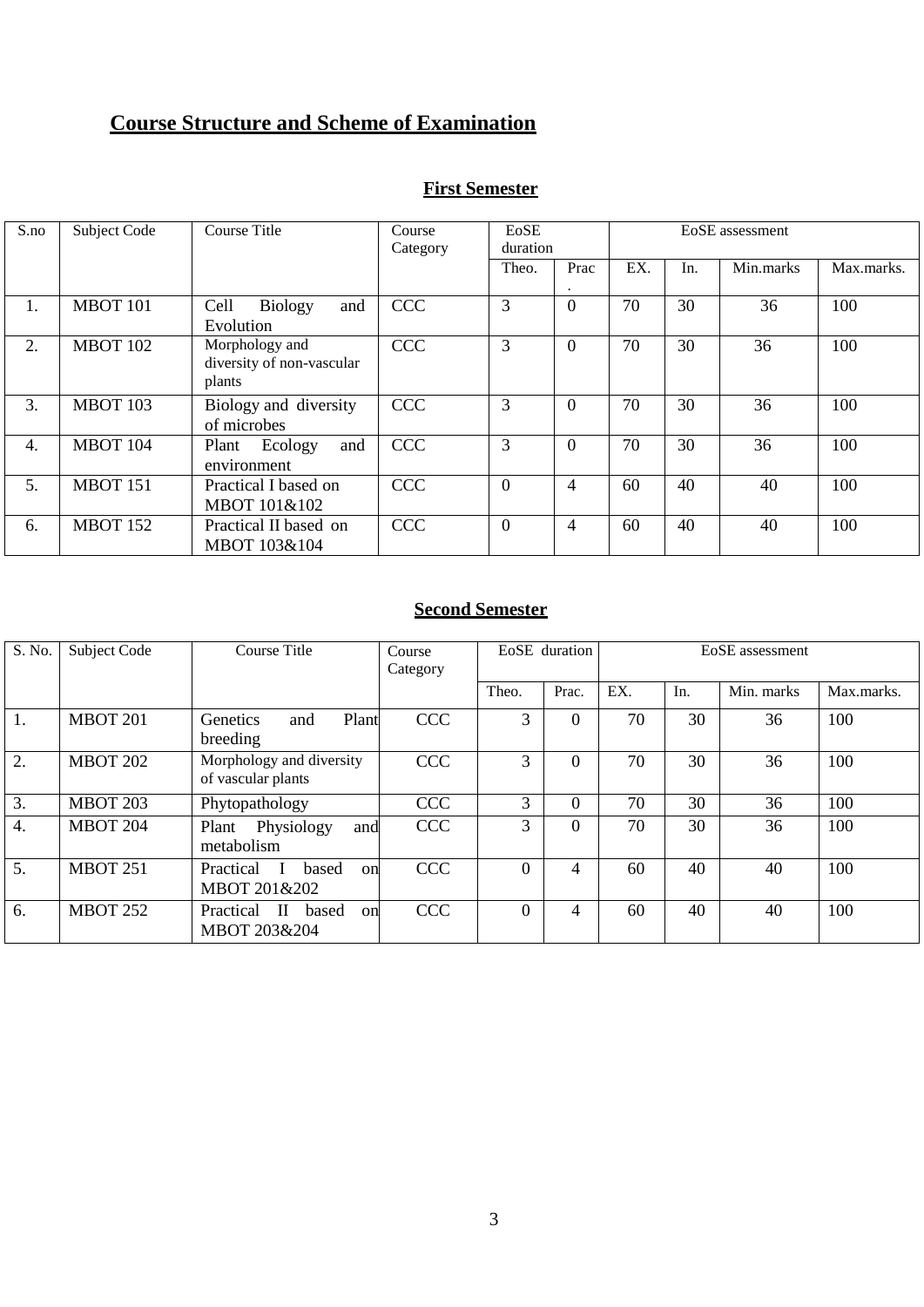# **Third Semester**

| S.<br>No. | Subject<br>Code          | Course Title                                                          | Course<br>Category |          | <b>EoSE</b> duration | <b>EOSE</b> assessment |     |           |            |
|-----------|--------------------------|-----------------------------------------------------------------------|--------------------|----------|----------------------|------------------------|-----|-----------|------------|
|           |                          |                                                                       |                    | Theo.    | Prac.                | EX.                    | In. | Min.marks | Max.marks. |
| 1.        | M BOT<br>301             | Molecular Biology                                                     | <b>CCC</b>         | 3        | $\Omega$             | 70                     | 30  | 36        | 100        |
| 2.        | <b>MBOT 302</b>          | <b>Taxonomy of Angiosperm</b>                                         | <b>CCC</b>         | 3        | $\Omega$             | 70                     | 30  | 36        | 100        |
| 3.        | <b>MBOT 303</b>          | Morphology and<br>developmental anatomy of<br>angiosperm              | <b>CCC</b>         | 3        | $\theta$             | 70                     | 30  | 36        | 100        |
| 4.        | <b>MBOT 304</b><br>A/B/C | Adv. Plant Patho. I/<br>Seed Sci. and Tech.I/<br>Adv. Plant Physio. I | <b>ECC</b>         | 3        | $\Omega$             | 70                     | 30  | 36        | 100        |
| 5.        | <b>MBOT 351</b>          | Practical<br>based<br><sub>on</sub><br>MBOT 301&302                   | <b>CCC</b>         | $\theta$ | 4                    | 60                     | 40  | 40        | 100        |
| 6.        | <b>MBOT 352</b><br>A/B/C | $\Pi$<br><b>Practical</b><br>based<br>on<br>MBOT 303 & 304 (A/B/C)    | ECC                | $\Omega$ | 4                    | 60                     | 40  | 40        | 100        |

# **Fourth Semester**

| $\overline{S}$ .<br>No. | Subject Code             | Course Title                                                                   | Course<br>Category | EoSE duration |       |     |     | EoSE assessment |            |
|-------------------------|--------------------------|--------------------------------------------------------------------------------|--------------------|---------------|-------|-----|-----|-----------------|------------|
|                         |                          |                                                                                |                    | Theo.         | Prac. | EX. | In. | Min. marks      | Max.marks. |
| 1.                      | <b>MBOT 401</b>          | Embryology of<br>Angiosperm                                                    | <b>CCC</b>         | 3             | 0     | 70  | 30  | 40              | 100        |
| 2.                      | <b>MBOT 402</b>          | Plant Resource Utiliza.<br>and Ethano.                                         | <b>CCC</b>         | 3             | 0     | 70  | 30  | 40              | 100        |
| 3.                      | <b>MBOT 403</b>          | Plant Biotech.<br>and<br>Genetic Eng.                                          | <b>CCC</b>         | 3             | 0     | 70  | 30  | 40              | 100        |
| $\overline{4}$ .        | <b>MBOT 404</b><br>A/B/C | Adv.Plant Patho.-II<br>Seed Sci. and Tech.II /<br>Adv. Plant Physio.-II        | <b>ECC</b>         | 3             | 0     | 70  | 30  | 40              | 100        |
| 5.                      | <b>MBOT 451</b>          | Practical I based on<br><b>MBOT 401 &amp; 402</b>                              | <b>CCC</b>         | $\Omega$      | 4     | 60  | 40  | 40              | 100        |
| 6.                      | <b>MBOT 452</b><br>A/B/C | Practical II based on<br>MBOT 403 & 404<br>$(A/B/C)$ Project work /<br>Seminar | <b>ECC</b>         | $\Omega$      | 4     | 60  | 40  | 40              | 100        |

EoSE-End of Semester Examination/CCC:-Core Course/ECC-Core Elective Course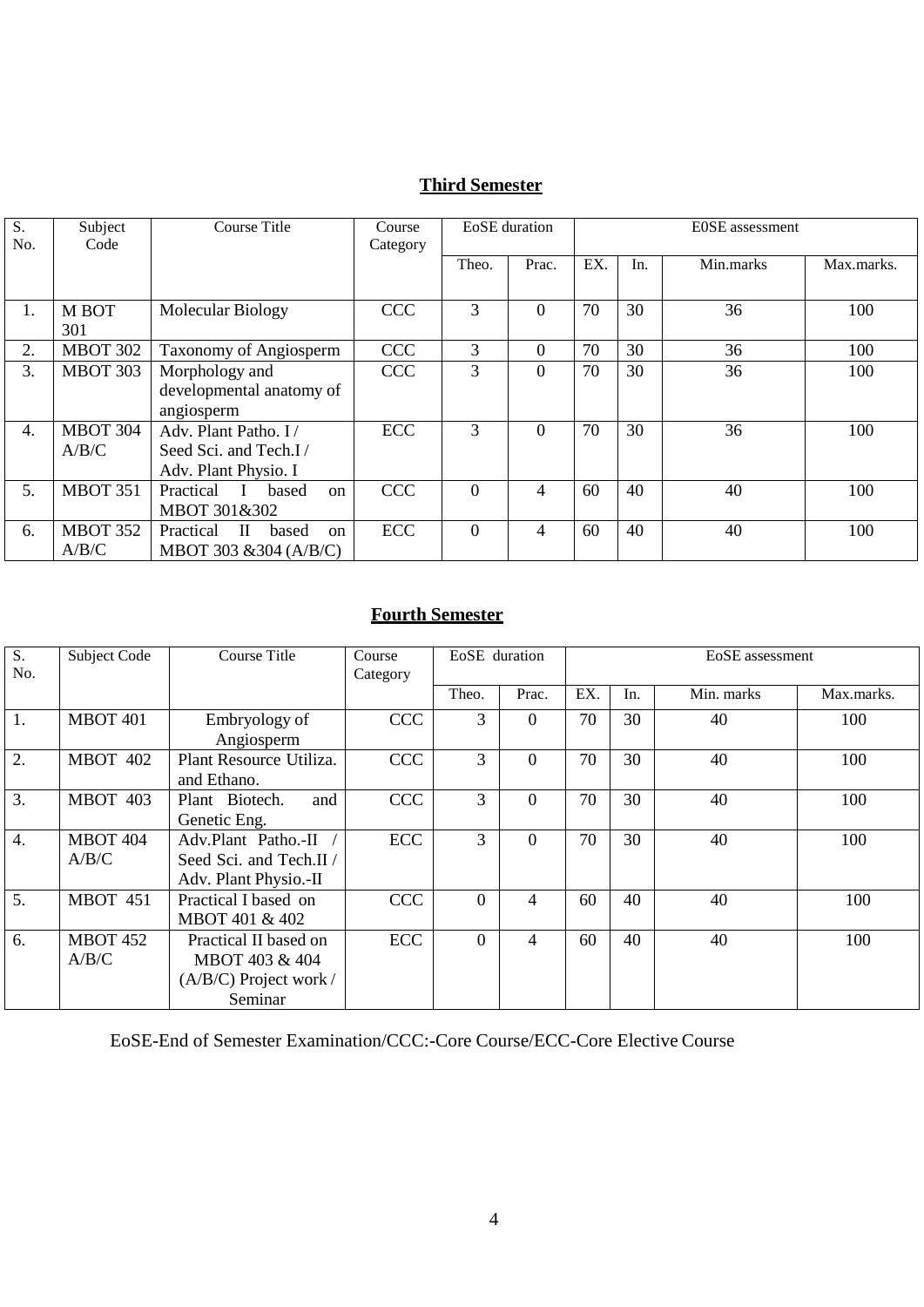## **I SEMESTER**

## **MBOT-101**

### **Cell Biology and Evolution**

## **Unit-I**

**Structural organization and function of Organelles:** Cell wall, Nucleus, Mitochondria, Golgi bodies, Lysosomes, Endoplasmic reticulum, Peroxisomes, Plastids, Vacuoles, structure and function of Cytoskeleton and its role in motility.

**Membrane Structure and Function:** Structure of model membrane, lipid bilayer and membrane protein (Diffusion, Osmosis, Ion channels, active transport and membrane pumps).

**Intracellular compartments and transport:** Mechanism of protein sorting in peroxisomes, nucleus, chloroplast, mitochondria, ER and regulation of intracellular transport. (15hrs)

## **Unit -II**

**Cell division and cell cycle:** Mitosis and Meiosis, their regulation, steps in cell cycle, regulation and control of cell cycle.

**Cell signaling hormones and their receptors:** Cell surface receptor, second messengers,signaling through G-protein coupled receptors, signal transduction pathway (cyclic AMP, phospholipase C, Ca<sup>+2</sup> calmodulin & receptor tyrosine kinase pathway).

**Cellular communication:** General principles of cell communication, cell adhesion and roles of different adhesion molecules, gap junctions, extracellular matrix, integrins. (15hrs) molecules, gap junctions, extracellular matrix, integrins.

## **Unit -III**

**Apoptosis (Programmed Cell Death):** Mechanism of apoptosis, apoptosis triggered by internal and external signals, apoptosis inducing factors, cancer, oncogenesis.

**Emergence of evolutionary thoughts:** Lamarck, Darwin- concepts of variation, adaptation, struggle, fitness and natural selection, Mendelism, spontaneity of mutations.

**Origin of cells and unicellular evolution:** Origin of basic biological molecules, abiotic synthesis of organic monomers and polymers, concept of Oparin and Haldane, Experiment of Miller (1953), The first cell, Evolution of prokaryotes, Origin of eukaryotic cells, Evolution of unicellular eukaryotes. (15hrs)

## **Unit -IV**

**Paleontology and Evolutionary History:** The evolutionary time scale, Eras, Periods and Epoch. Major events in the evolutionary time scale, Origins of unicellular and multicellular organisms, Major groups of plants and animals.

**Population Genetics:** Populations, Gene pool, Gene frequency, Hardy-Weinberg law, concepts and rate of change in gene frequency through natural selection, Migration and random genetic drift, Adaptive radiation, Isolating mechanisms, Speciation, Allopatricity and Sympatricity, Convergent evolution, Sexual selection, Co-evolution.

(15hrs)

# **Suggested Laboratory Exercises:**

- 1. EM study of cell organelles
- 2. Fluorescence staining with FDA for cell viability
- 3. Cell wall staining with calcofluor white
- 4. Study of stages in cell cycle
- 5. Mitosis and Meiosis
- 6. Histochemical localization of protein, carbohydrate, fats, starch, lignin, nucleic acids

,

- 7. Demonstration of SEM and TEM
- 8. Isolation of chloroplast and study of its percentage intactness
- 9. Isolation of chloroplast and study of light reaction system.
- 10. Isolation of Mitochondria and the activity of its marker enzyme, succinate dehydrogenase (SDH).
- 11. Hardy- Weinberg numerical.
- 12. Any other practical based on theory syllabus.

- 1. Krishnamurthy, K.V. 2000. Methods in cell wall Cytochemistry. CRC Press, Boca Raton, Florida.
- 2. Reeve, ECR. 2001. Encyclopedia of Genetics, F.D. Publication, Chicago, USA,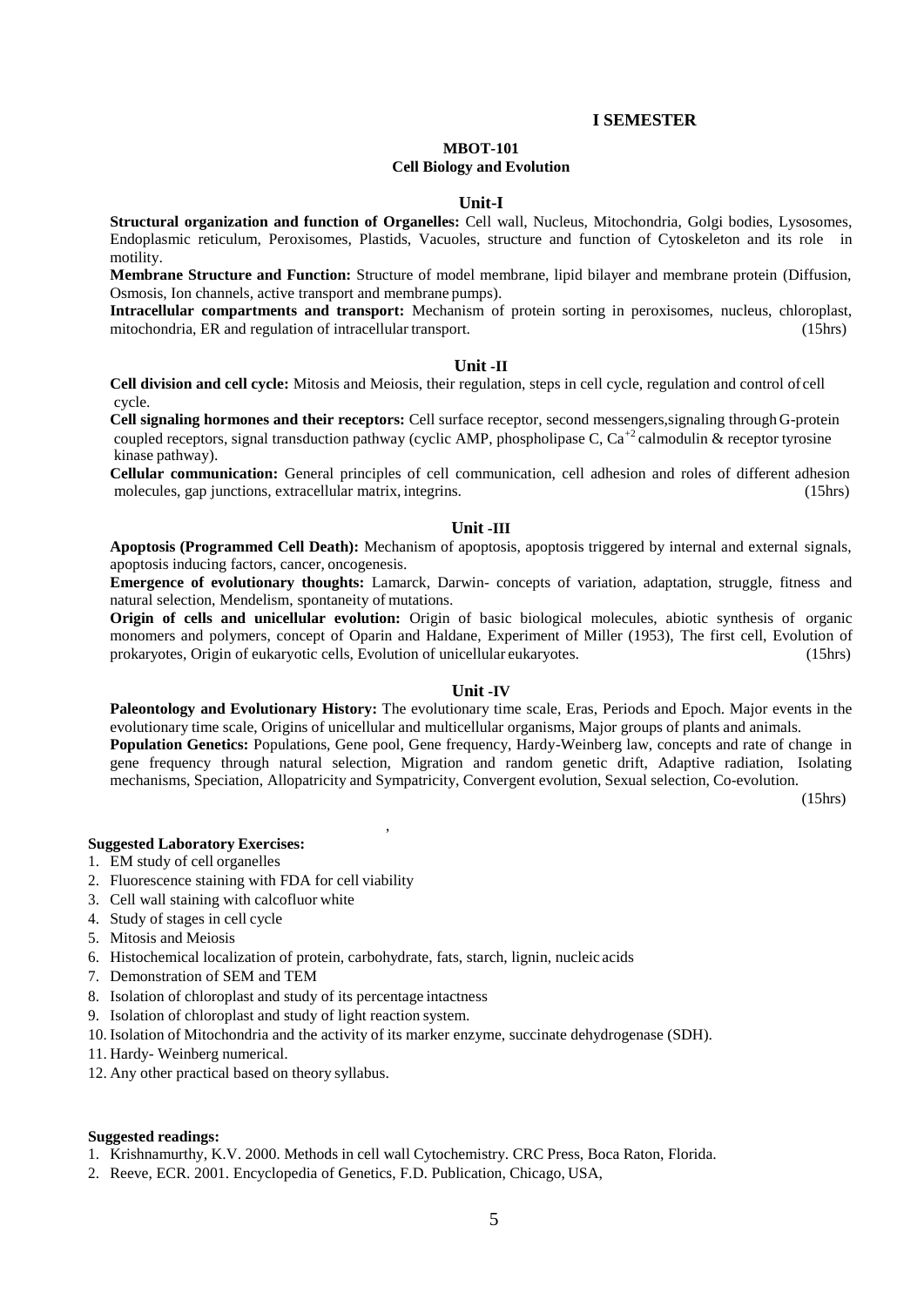- 3. De D. N. 2000. Plant Cell Vacuoles: An Introduction. CSIRO Publication, Collingwood,Australia.
- 4. De Robertis, E.D.P. and De Robertis, E.M.F. 2006. Cell and Molecular Biology. (VIII Edition). Lippincott Williams and Wilkins, Philadelphia.
- 5. Cooper, G. M. and Hausman, R.E. 2009. The Cell: A molecular approach. (V Edition). ASM press and Sunderland, Washington D.C. Sinauer Associates, MA.
- 6. Becker, W.M., Kleinsmith, L.J., Hardin, J. and Bertoni, G. P. 2009. The world of the cell. VII Edition. Pearson Benjamin Cummings Publishing. San Franciso.
- 7. Kleinsmith, L.J. and Kish, V. M. 1995. Principles of Cell and Molecular Biology. 2<sup>nd</sup> Edition. Harper Collins College Publishers, New York, USA.
- 8. Harris, N. and Oparka, K.J. 1994. Plant Cell Biology: A Practical Approach. IRL Press, at Oxford University Press, Oxford, U.K.
- 9. Gunning, B.E.S. and Steer, M.W. 1996. Plant Cell Biology: Structure and Function. Jones and Bartlett Publishers, Boston, Massachusetts.
- 10. Karp, G. 2010. Cell and Molecular Biology: Concepts and Experiments. VI Edition. John Wiley & Sons. Inc.
- 11. Griffiths, A.J.F. *et al.* 2000. An introduction to geneic analysis. W.H. Freeman and Company, New York, SA.
- 12. Rana, S.V.S. 2012. Biotechniques, theory and practices (Third edition), Rastogi Publications, Meerut
- 13. Roy, S.C. and De, K.K. 1999. Cell Biology. New Central Book Agency (P) Ltd.Calcutta.
- 14. Hartl, D. L. 1994. Genetics. Jones and Bartlett Publishers International, USA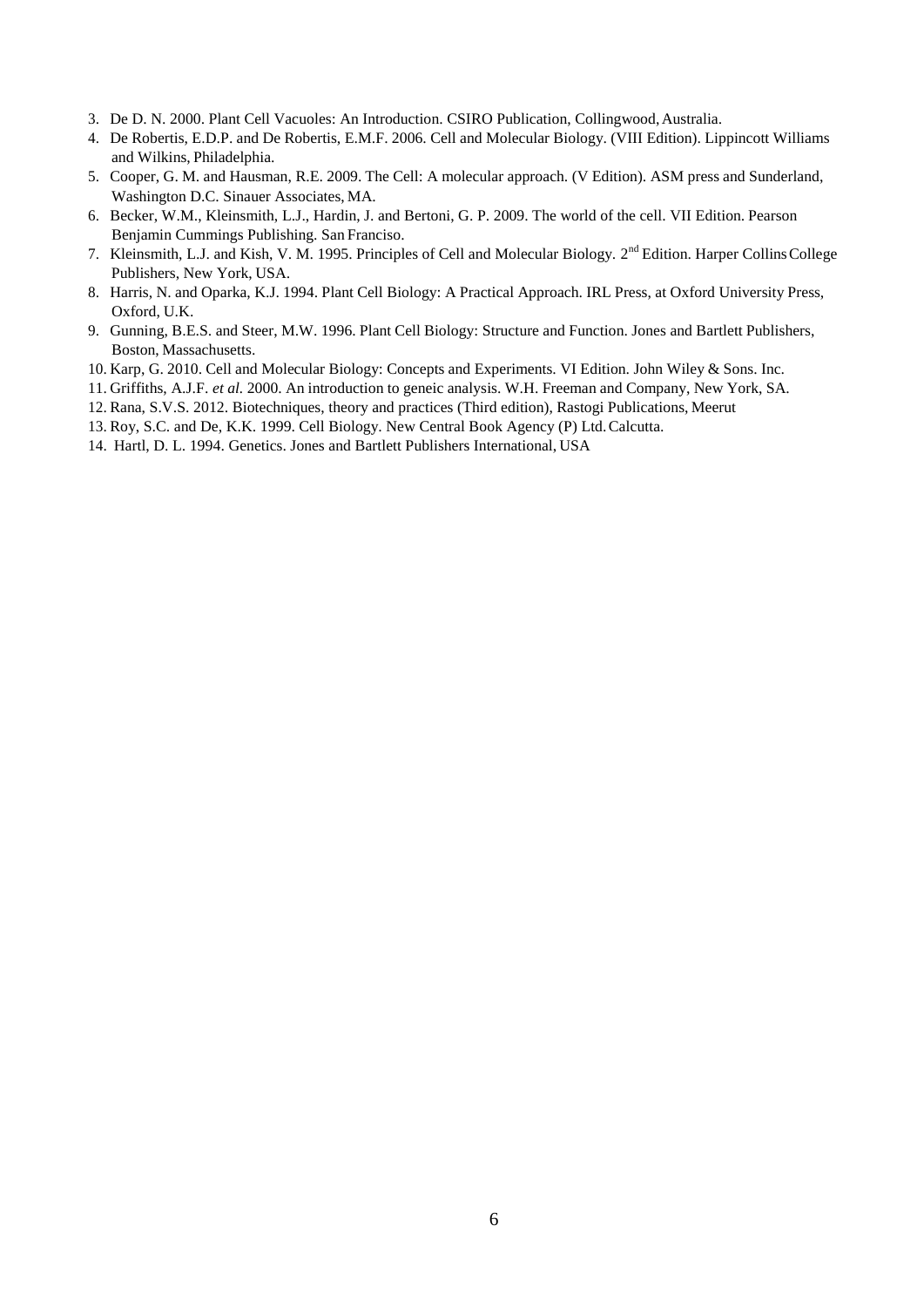# **MBOT 102 Morphology and Diversity of Non Vascular Plants**

#### **Unit -I**

**Algae**: General characterstics, habitats, thallus organization, cell ultrastructure, reproduction (sexual, asexual & vegetative), lifecycle patterns, classification schemes, Salient features of Cyanophyta, Chlorophyta, Bacillariophyta, Xanthophyta, Phaeophyta and Rhodophyta, with special reference to *Spirulina, Dunaliella, Pinnularia, Laminaria and Batrachospermum.* Economic importance of algae specially in industries, food, fodder, biofertilizers, biofuels.

(15hrs)

## **Unit -II**

**Fungi**: General characters, life cycle patterns, ultra-structure, mycelial growth, cell wall composition, nutrition (necrotrophs, biotrophs and symbionts), methods of reproduction (Asexual, Sexual). Heterothallism, heterokaryosis, brachymeiosis, parasexuality. Recent trends in classification and phylogenetic relationship among fungal groups.

(15hrs)

(15hrs)

#### **Unit -III**

General account of *Mastigomycotina, Zygomycotina, Ascomycotina, Basidiomycotina, & Deuteromycotina* with special reference to *Peronospora, Rhizopus, Neurospora, Polyporus, Drechslera & Colletotrichum.* Economic importance of fungi in industries, medicines and as food, fungi as biocontrol agents, poisonous fungi, mycorrhizae.

#### **Unit -IV**

**Bryophyta** : Distribution, morphology, structure, reproduction & classification of Bryophytes. General account of *Marchantiales, Jungermanniales, Anthocerotales, Sphagnales, Funariales, & Polytrichales* with special reference to *Plagiochasma, Notothylus, Physcometrella Patens* and *Polytrichum.* Fossil Bryophytes. Origin and evolution of bryophytes, economic importance of bryophytes, role of bryophytes in succession. (15hrs)

#### **Suggested laboratory exercises:**

Morphological study of representative members of algae, Fungi and Bryophytes present in your locality in their natural habitat with special references to:

• **Alage**: *Microcystis, Spirulina,,Rivularia,Duniella, Aulosira, Pediastrum, Hydrodictyon,Ulva, Pithophora,*

*Stigeoclonium, Gelidium* and *Batrachospermum*; isolation and culture of algae.

• **Fungi**: *Stimonitis, Peronospora, Pythium, Albugo, Piolobus, Yeast, Emericella, Chaetomium, Pleospora, Morchella, Melamspora, Phallus, Polyporus, Drechlera, Curvularia, Phoma, Penicillium, Aspergillus, Colleotricum, Fusarium and Alternaria;*

- Isolation and culture of fungi using moistened blotters, PDA and sabouraud's dextrose agarmedia.
- **Bryophyte:** *Plagiochasma, Pellia*, *Physcometrella Patens, Notothyllus* and *Polytrichum*.

- 1. Alexopoulus,CJ.mims,C.W andBlackwel,M.(1996).IntroductoryMycology,John Wiley& SonsInd.
- 2. Anderson, R.A(2005)Algal Culturing Techniques.Physiological Society of America. Elsevier Academic Press.USA.
- 3. Fritsch,F.E(1993 1945).The StructureandReproduction of Algae Vols.Cambridge university Press. Cambridge.UK.
- 4. Fritsch.F.E.(1945). The structure and Reproduction of Algae.Vol ll.University press, Cambridge. UK.
- 5. Caves, F.Inter -relationship of the Bryophyta,New Phytologist,Reprint No.4.1911,IndianReprint.S.R.Technician, Book House,Patna,1981,pp212.
- 6. Kashyap,S.R.(1932)Liverworts ofWesternHimalayas and Punjab Plains(Vll. I& II)Reserchco Publication,New Delhi,.pp/137,pp.129.
- 7. Richardson, D.H.S. Biology of Mossses,(1981). Blackwell Scientific Publication Oxford, pp.220.
- 8. Bold, H.C., Alexopoulus ,C.J. and Delevoryas . T.(1980): Morphology of plant and Fungi(4th Ed.) Harper& Foul CO., New York.
- 9. Ghemawat, M.S..KapoorJN., and Narayan,H.S(1976):Latest book of Algae. Ramesh book Depot.Jaipur.1
- 10. Gilbert. M. Smith Cryptogamic Botany, vol I & II (2nd EDITION) 1985.Tata Mc graw hill pub. Co. NewDelhi
- 11. Puri. P. Bryophytes (1985) Atmaram &sons , Delhi . Lucknow
- 12. Sharma. P.D.(1996) Introduction to Bryophytes , Ramesh Book depot ,Jaipur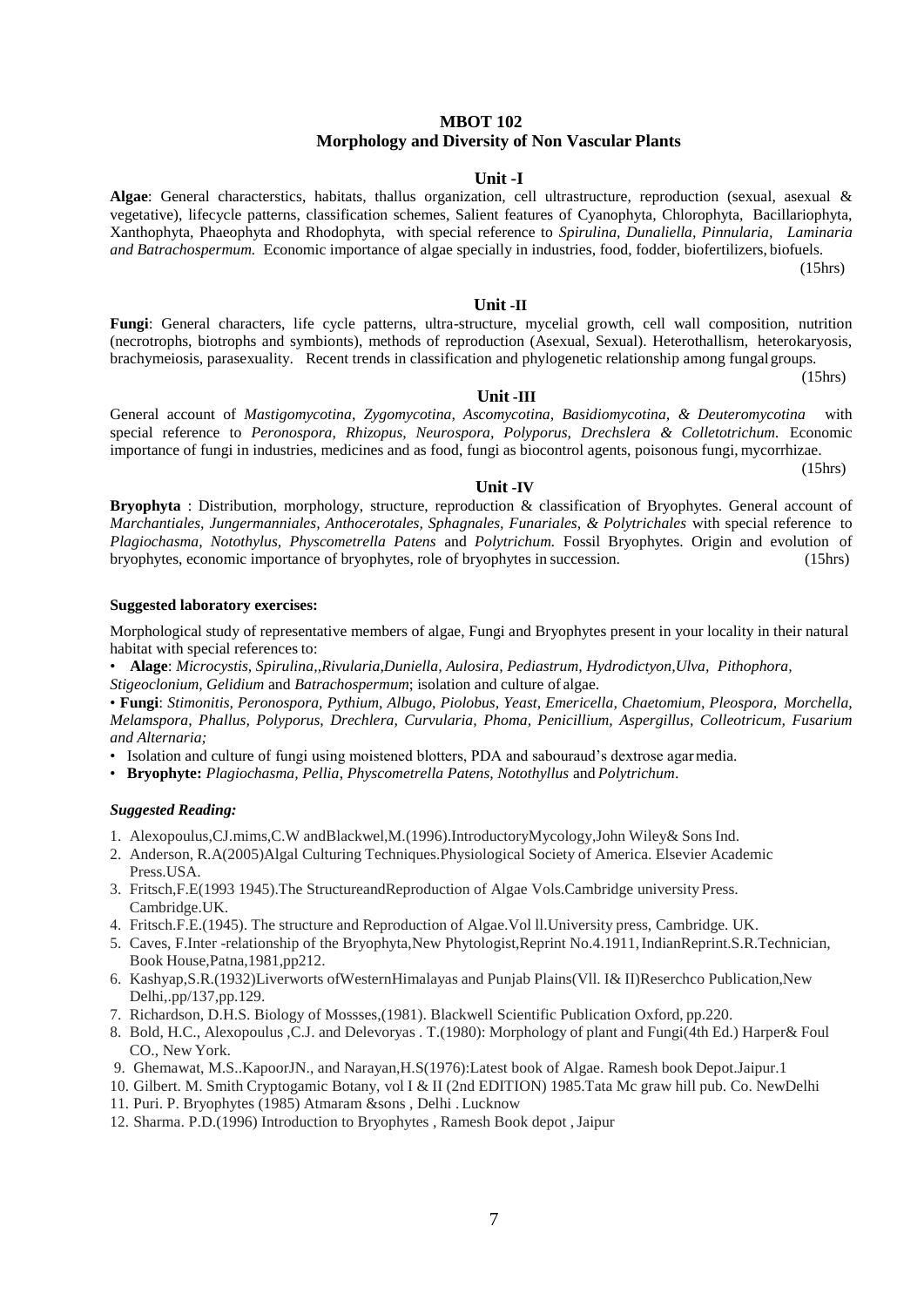# **MBOT 103 Biology and Diversity of Microbes**

# **Unit -I**

**Introduction and classification:** History, scope and developments since 20<sup>th</sup> century. Bergey's manual of systematic bacteriology. Nutritional classification of microorganisms, Modern trends in classification (ribotyping, nucleic acid hybridization, RNA fingerprinting, molecular chronometer). (8hrs)

**Microbial diversity:** Occurrence, salient features of following- Gram negative bacteria, spirochaetes, aerobic, anaerobic and microaerophilic bacteria, rickettsias and anoxygenic phototrophs, oxygeneic phototrophs, mycobacteria, actinomycetes, chlamydias, mycoplasma, arachebacteria, methanogens, extremophiles – halophiles andthermophiles.

(10 hrs)

#### **Unit** -**II**

**Morphology, ultra structure and cultivation of bacteria:** Morphology and ultra structure of bacteria, cytoplasmic inclusions, plasmids and endospores, anareobic and aerobic culture media, growth curve, growth kinetics, batch, continuous culture, growth measurements and pure culture techniques. (10 hrs) **Viruses:** Classification and nomenclature with cryptograms, properties and structure of viruses, life cycle and

pathogenesis of following- RNA viruses-retero, rhabdo, hepatitis, swine flu, DNA viruses – Pox, herpes, measles. Plant viruses-cauliflower mosaic and turnip yellow mosaic. (8 hrs)

#### **Unit -III**

**Immunology:** General account of immunity, properties of antigens and antibodies, antibody structure and function, affinity and antibody specificity, monoclonal antibodies and their uses, antibody engineering, serology, vaccination and vaccines, interferon, antigen-antibody interaction, MHC molecule, antigen processing and presentation, activation and differentiation of B and C cell receptors, humoral and cell-mediaed immune responses. (12hrs)

#### **Unit** -**IV**

**Application of microbiology:** Agriculture and waste management, Microbial fermentation and production of small and macromolecules: production of alcohol, organic acids, amino acids, enzymes, antibiotics, mineral recovery. Contamination and spoilage of food products, application of microbial enzymes in food industries, microbiology of fermented milk products and food preservation method.

Biodegradation, bioremediation and biodeterioration. Brief account of biofilms, biochips, biosensors and biosurfactants. (12hrs)

#### **Suggested Laboratory Exercises**

- 1. Preparation of culture media-liquid and solid media, enrichment, selective, preparation of slant, deep tube and plate culture.
- 2. Isolation of pure culture by pour plate, serial dilution and streak plate method.
- 3. Study of growth curve.
- 4. Effect of pH, temp, osmolarity and Oxygen, UV, dessication on growth of bacteria.
- 5. Sterilization methods.
- 6. Methods of quantitative estimation of microorganisms.
- 7. Total counts (haemocytometer method), viable counts (plate count), WBC and RBC counts.
- 8. Methods of staining bacteria (simple staining, Gram's staining, negative staining).
- 9. Endospore staining.
- 10. Fermentative production of ethyl alcohol by Yeast.
- 11. Extraction and detection of aflatoxin in infested foods.
- 12. Blood grouping and Rh factor.
- 13. Haemoglobin estimation.
- 14. To study spontaneous mutations by replica plating.
- 15. To study induced mutations in bacteria.
- 16. Antibiotic bioassay (gradient plate technique and disc method).
- 17. Testing of milk by MBRT, turbidity test for milk.
- 18. Qualitative estimation of Phosphorus and Calcium in milk.
- 19. Determination of most probable number (MPN).
- 20. Coliform test for milk/water
- 21. Isolation of microorganisms from air, water, soil and rhizosphere microflora.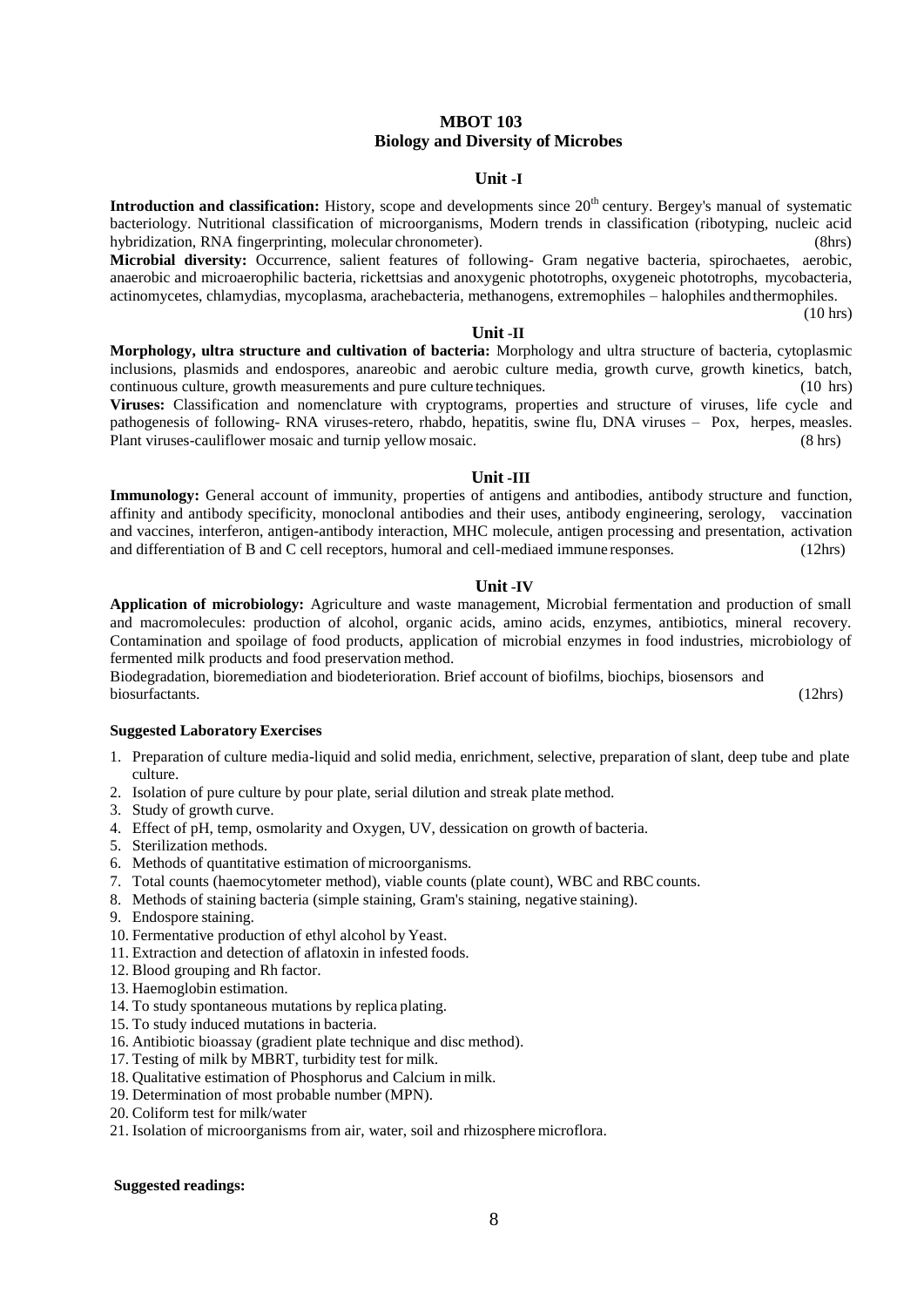- 1. Frazier, W.C. and Westhoff, D.,C. (1998). Food Microbiology. Tata McGraw Hill Publishing Company Ltd. New Delhi.
- 2. Reed, G. 2004 (5<sup>th</sup> Ed.) Industrial Microbiology. CBS Publishers, AVI Publishing Company, New Delhi.
- 3. Edward, D. Schroeder, Juana, B. Eweis, 1998. Bioremediation principles. Tata Mc Graw Hill, Publishing Company Ltd., New Delhi.
- 4. Stainer, R.Y., Ingraham, John L. and Mark L. Wheelispagex. 1992. General Microbiology. Mc Millian Press, UK.
- 5. Atlas, Ronald, M. 1997. Principle of Microbiology. Tata Mc Graw Hill, Publishing Company Ltd. New Delhi.
- 6. Peleczar, Michael, J., Chan, E.L.S. and Krieg, N.R. 1996. Microbiology, Tata Mc Graw Hill, Publishing Company Ltd., New Delhi.
- 7. Michael, T. Madigan, Martinko, Joh. M. and Parker, Jack 2010 (13<sup>th</sup> Ed.) Brock's Biology of Microorganisms. Prentice Hall, US.
- 8. Black J.G. 1995. Microbiology principles and applications. John Wiley, Prentice Hall, US.
- 9. Michael, R. 1999. Introduction of Environmental Microbiology. ASM books, Washington Dc.
- 10. Graham, Sir, Wilson, S. and Miles, Sir Ashley, Vol. I. Principles of Bacteriology, Virology and Immunity. 1975  $(6<sup>th</sup> Ed.)$ . Edward Arnold Publisher Ltd., London.
- 11. Collins, C.H. and Patrica, M.Lyne 1976. Microbiological methods. Butter worth and Co. Publisher Ltd., Boston, US.
- 12. Maier, Raina M., papper, Lan L., Gerba, Carles P. 2009 (IInd edition) Environmental Microbiology. Academic Press, Elsevier, London, U.K.
- 13. Manual of Microbiology: Tools and Techniques; Kanika Sharma. Ane books. New Delhi. 2007
- 14. Textbook of Microbiology; Kanika Sharma. Ane books. New Delhi. 2011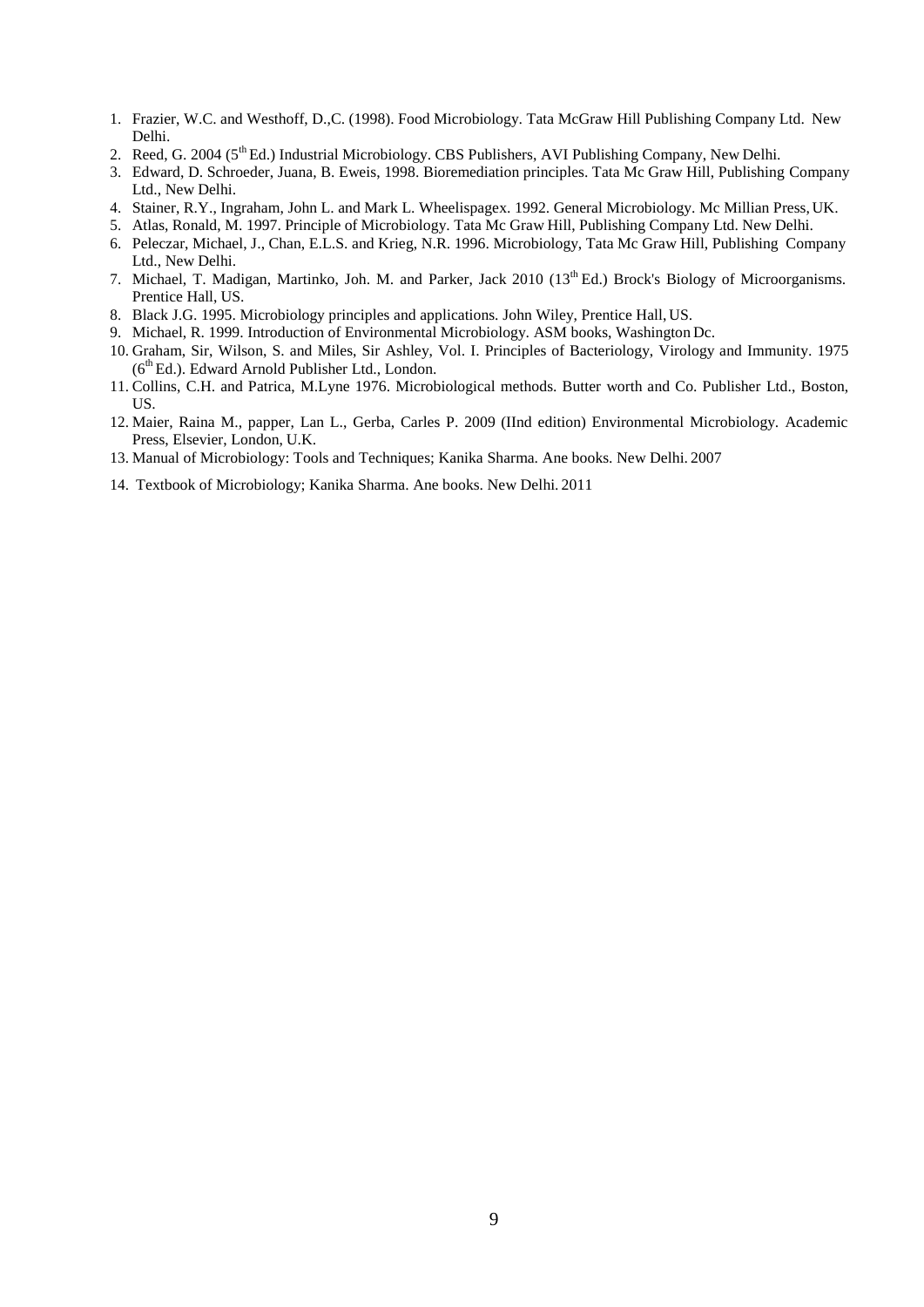# **MBOT 104 Plant Ecology and Environment**

### **UNIT-I**

**The Environment:** Physical environment, biotic environment, biotic and abiotic interactions.

**Population:** Characteristics of population, population size and population growth curve, population regulation; life history strategies (r and k selection); concept of metapopulation-deme and dispersal, interdemic extinctions, age structured populations.

**Species interactions:** types of interactions; Competition and coexistence, intra-specific interactions, interspecific interactions, scramble and contest competition model, mutualism, commensalism and allelopathy, prey-predator interactions. (15hrs)

## **UNIT-II**

**Vegetation organization:** Concepts of community and continuum, community coefficients, interspecific associations, ordination, species diversity and pattern diversity in community, Diversity indices, concept of habitat and ecotone, ecological niche.

**Vegetation development:** Temporal changes (cyclic and non-cyclic), mechanism of ecological succession (relay floristic and initial floristic composition), succession models (facilitation, tolerance and inhibition models), Changes in ecosystem properties during succession, concept of climax. (15hrs)

#### **UNIT-III**

**Ecosystems:** Ecosystem structure and function. Grassland and Detritus food chain in freshwater ecosystems, food webs, Energy flow models, Productivity of various ecosystems of the world and global biogeochemical cycles of carbon ,nitrogen and phosphorus, Ecosystem Management: Homeostasis and cybernetics of ecosystem, Resilience of ecosystem, Restoration of degraded ecosystems. (15hrs)

#### **UNIT-IV**

**Biomes, Biodiversity and Conservation:** Major biomes of the world , biogeographical zone of India Biodiversity assessment (local, national and global),status of biodiversity, monitoring and documentation; major drivers of biodiversity change; biodiversity management approaches. conservation (ex-situ and in situ). International Conservational organizations, biodiversity act of India and related international conventions. Sustainable development and natural resource management in changing environment. Brief account on bioremediation and phytoremediation.

(15hrs)

# **Suggested Laboratory Exercises**

1. To determine minimum size and number of quadrat required for reliable estimate of biomass in grassland.

- 2. To compare protected and unprotected grassland stands using community coefficients (similarityindices).
- 3. To estimate IVI of the species in a grassland/woodland using quadratmethod.
- 4. To determine gross and net phytoplankton productivity by light and dark bottle method.
- 5. To determine soil moisture content, porosity and bulk density of soils collected from varying depths at different locations.
- 6. To determine the Water holding capacity of soils collected from different locations.
- 7. To determine percent organic carbon and organic matter in the soils of cropland, grassland and forest.
- 8. To estimate and dissolved oxygen content in eutrophic and oligotrophic water samples by azide modification of Wrinkler's method.
- 9. To estimate chlorophyll content in  $SO<sub>2</sub>$  fumigated and unfumigated plants leaves.
- 10. To estimate rate of carbon dioxide evolution from different soils using soda lime or alkali absorption method.
- 11. To study environmental impact of a given development activity using checklist as a EIAmethod.

- 1. Smith, R.L. 1996. Ecology and Field Biology, Harper Collins, NewYork.
- 2. Muller-Dombois, D. and Ellenberg, H. 1974. Aims and Methods of Vegetation Ecology, Wiley, New York.
- 3. Begon, M. Harper, J.L. and Towsend, C.R. 1996. Ecology, Blackwell Science, Cambridge,U.S.A.
- 4. Ludwig, J. and Reynolds, J.F. 1988. Statistical Ecology. John Wiley andSons.
- 5. Odum, E.P. 1971. Fundamentals of Ecology, Saunders, Philadelphia.
- 6. Odum, E.P. 1983. Basic Ecology, Saunders, Philadelphia.
- 7. Barbour, M.G., Burk, J.H. and Pitts, W.D. 1987. Terrestrial Plant Ecology, Benjamin/Cummings Publications Company, California.
- 8. Kormondy, E.J. 1996. Concepts of ecology. Prentice-Hall of India Pvt. Ltd., NewDelhi.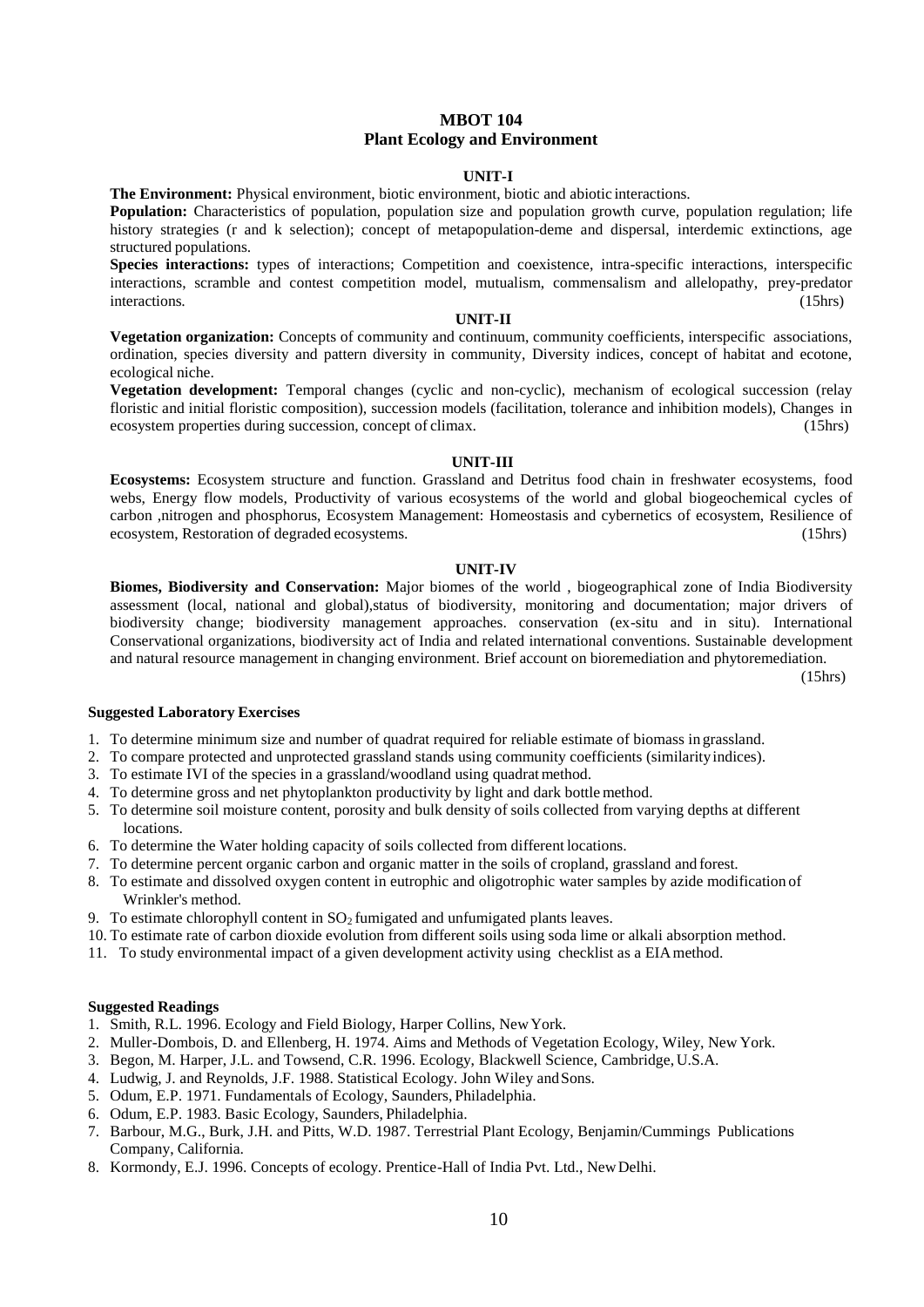- 9. Chapman, J.L. and Reiss, M.J. 1988. Ecology, Principles and Applications, Cambridge University Press, Cambridge, U.K.
- 10. Molan, B. and Billharz, S. 1997. Sustainability Indicators, John Wiley Sons, NewYork.
- 11. Heywood, V.H. and Watson, R.T. 1985. Global Biodiversity Assessment. Cambridge UniversityPress.
- 12. N.S. Subrahmanyam and A.V. S.S. Sambamurty. 2000. Ecology. Narosa Publishing House, Jaipur.
- 13. S.K. Maiti. 2004. Handbook of Methods in Environmental Studies Vol. 1 & 2 ABD Publisher, Jaipur.
- 14. J.L. Chapman and M.J. Reiss. 1995. Ecology principles and applications. Cambridge University Press.
- 15. C. Faurie, C. Ferra, P. Medori and J. Devaux. 2001. Ecology Science and Practice. Oxford and IBH Publishing Co. Pvt. Ltd. New Delhi.
- 16 G.T. Miller Jr. 2005. Essentials of Ecology. III Edition, Thomson, Brooks/Cole.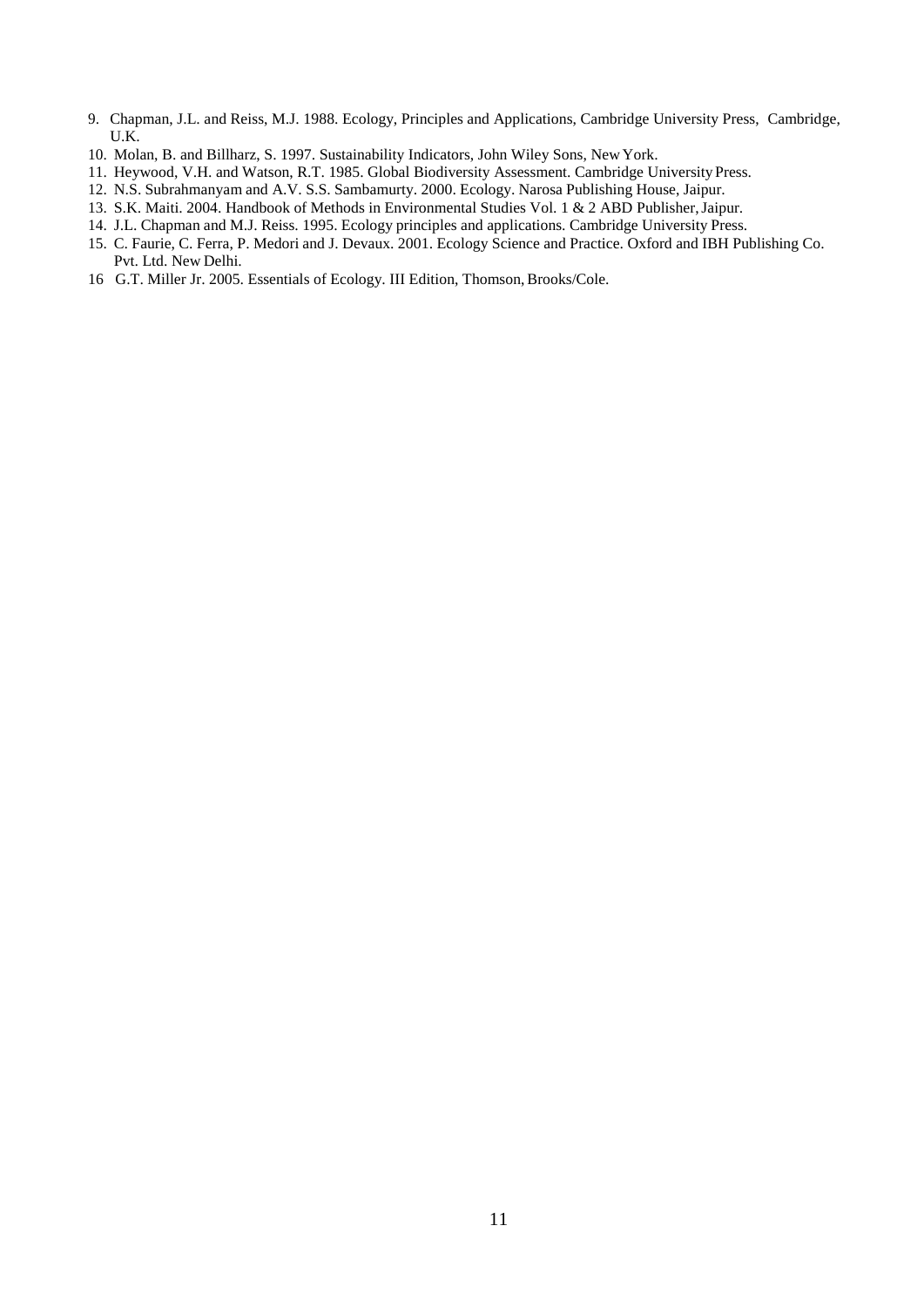### **II SEMESTER**

# **MBOT 201 Genetics and Plant breeding**

#### **Unit-I**

**Gene Structure and expression: Genetic** fine structure, Operon concept, Introns and Exons, Cis-trans test, fine structure analysis of eukaryotes, introns and their significance, Gene family.

**Inheritance and allelism:** Mendalian and non-Mendalian inheritance, Gene interaction: Complementary genes (9:7), Supplementary genes (9:3:4 and 9:6:1 ratios), epistasis (12:3:1 and 13:1 ratios), Duplicate genes (15:1), Codominance, lethal genes, polygenic inheritance. Extra nuclear inheritance: cytoplasmic male sterility, inheritance of mitochondrial and chromosomal plant genes. Hardy-Weinberg law, gene frequency and genotype frequency, sex determination, sexlinked inheritance, sex limited characters and sex reversal, multiple alleles and blood group in man, genome imprinting. (15hrs)

## **Unit-II**

**Genetic recombination:** Homologous and non-homologous recombinations, independent assortment and crossing over, molecular mechanism of recombination, Holiday junctions, site-specific recombination, FLP, FRT and recombination, role of Rec A and Rec BCD enzymes and otherrecombinations.

**Mutation and Types of DNA damage:** Mutagens and their effects – Physical (Radiations) and Chemical base analogues, intercalating agents, alkylating agens and others. Types of mutation – Spontaneous and induced mutations, lethal, conditional, biochemical, loss and gain of function. Base substitutions, frame shift mutation, germinal verses somatic mutation, mutations induced by transposons.

**Repair mechanisms of mutational DNA damages:** Direct reversal of damages, photoreactivaton and dealkylation, excision repair mechanism, (NER, BER), post replication repair mechanisms (Mismatch repair and Recombination repair), SOS repair, inherited diseases and defects in DNA repair

**Mutagenesis:** Insertional mutagenesis, site-directed mutagenesis, in vitro mutagenesis and deletion techniques, Ames test for mutagenesis, ploidy and their genetic implications**.** (15hrs)

## **Unit-III**

**Chromosome mapping:** Linkage map, mapping with genetic markers including RAPD, QTL, construction of molecular maps, restriction mapping – concept and technique, correlation of genetic and physical maps, mapping by using somatic cell hybrids.

**Structural and numerical alterations in chromosomes:** Origin, meiosis and breeding behaviour of duplication, deficiency, inversion and translocation heterozygotes. Origin, occurrence, production meiosis of haploids, aneuoploids and euploids, origin and production of autopolyploids, chromosome and chromatid segregation, allopolyploids types; genome constitution and analysis, evolution of major crop plants, induction and characterization of trisomics and monosomics. (15hrs)

#### **Unit-IV**

**Molecular cytogenetics:** Nuclear DNA content, C-value paradox, cot curve and its significance, multigene families and their evolution, in situ hybridization – concept and techniques, computer assisted chromosome analysis. An idea about Proteomics, Genomics and Epigenomics.

# **Plant breeding**

**Genetic system and breeding methods:** Selection and breeding strategies for self-pollinated, cross-pollinated and clonally propagated crop plants, breeding for crop quality, biotic and abiotic stresses, gene pyramiding for multi trait incorporation. Genetic control and manipulation of breeding systems including male sterility and apomixis**.** (15hrs)

#### *Suggested Laboratory Exercises:*

1. Study of Hardy-Weinberg Law using simulations.

- 2. Linear differentiation of chromosomes through banding techniques, such as G-banding, C-banding andQ-banding.
- 3. Silver banding for staining nucleolus-organizing region, where 18 S and 28S rRNA are transcribed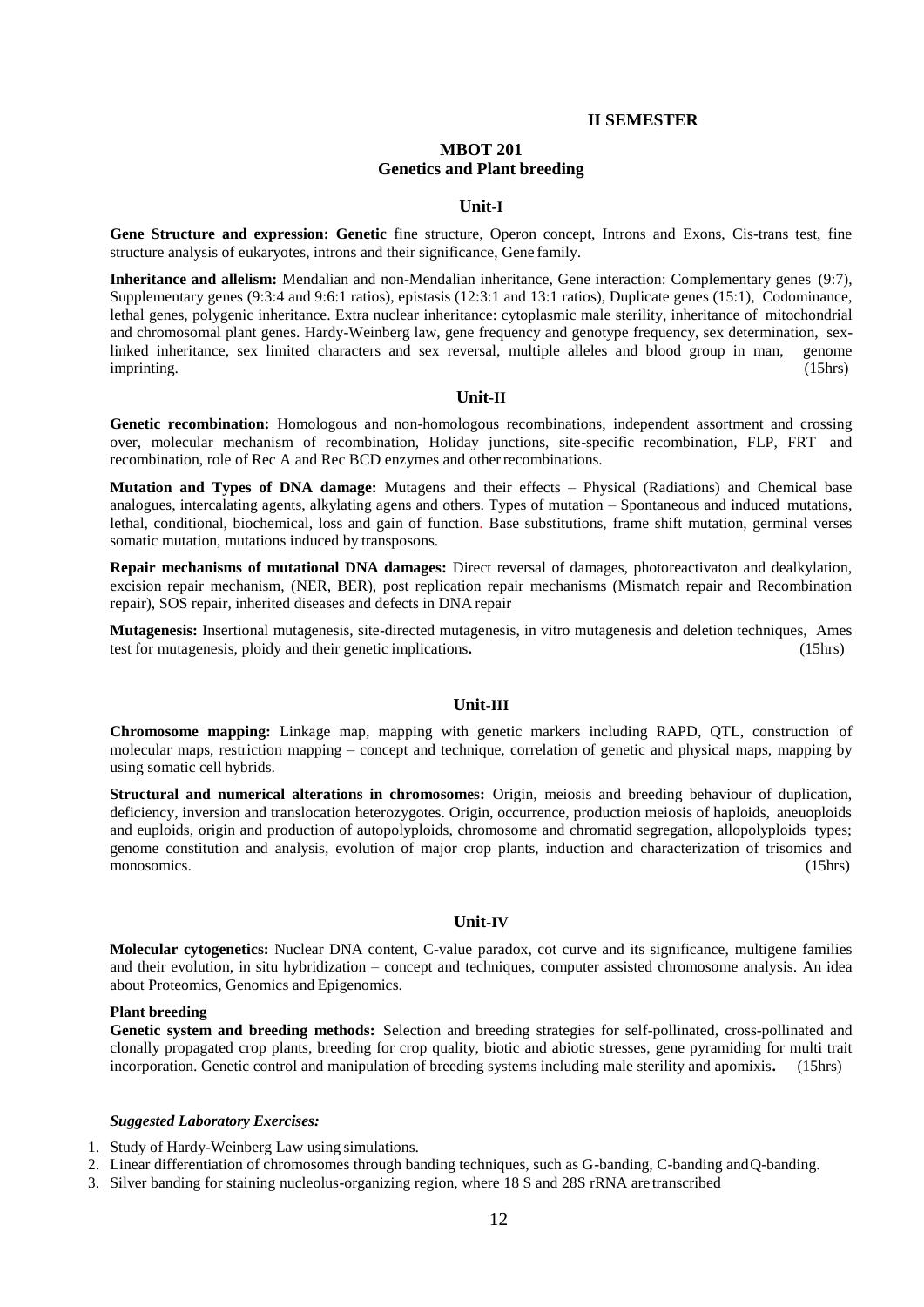- 4. Working out the effect of mono and trisomy on plant phenotype.
- 5. Induction of polyploidy using colchicine
- 6. Different applications of colchicine.
- 7. Study of variations in plants due to numerical alterations in chromosomes.
- 8. Numericals based on inheritance and gene interactions.
- 9. Flow cytometry and confocal microscopy.
- 10. Emasculation, crossing and Bagging in crop plants.
- 11. Any other practical based on theory syllabus.

- 1. Atherly, A.G., Girton, J. R. and McDonald,J.F. 1999. The Science of Genetics. Saunders College Publishing. Fort Worth. USA.
- 2. Gardner, E. J., Simmons, M.J., Snustad, O. P. Principles of Genetics, John Wiley and Sons Inc.
- 3. M.R. Neuman. Introduction to Molecular Biology, Genomics and Proteomics for Biomedical Engineers. CRC Press.
- 4. Lewin, B. Genes IX. Jones and Bartlett Publishers.
- 5. Burnham, C. R. 1962. Discussions in Cytogenetics. Burgess Publishing Co. Minnesota
- 6. Busch, H. and Rothblum, L. 1982. Volume X. The Cell Nucleus rDNA Part A. Academic Press.
- 7. Hartl, D.L. and Jones, E. W. 1998. Genetics: Principles and analysis (4<sup>th</sup> edition). Jones and Bartlett Publishers, Massachusetts, USA.
- 8. Khush, G. S. 1973. Cytogenetics of Aneuploids. Academic Press, New York, London.
- 9. Russel, P.J. 1998. Genetics (5<sup>th</sup> edition). The Benjamin/Cummings Publishing Company INd. USA.
- 10. Fukui, K. and Nakayama, S. 1996. Plant Chromosomes: Laboratory Methods. CRC Press, Boca Ratan, Florida.
- 11. Sharma, A. K. and Sharma, A. 1999. Plant Chromosome Analysis, Manipulation and Engineering. Hoarwood Academic Publisher, Australia.
- 12. Acquaah, G. 2007. Principles of Plant Genetics and Breeding. Blackwell Publishing Ltd. USA.
- 13. Allard, R. W. 1999. Principles of Plant Breeding (2<sup>nd</sup> edition), John Willey and Sons.
- 14. Snustad, D. P. and Simmons, M. J. 2009. Principles of Genetics (V Edition). John Willey and Sons Inc. USA.
- 15. Klug, W.S., Cummings, M. R., Spencer, C.A. 2009. Concepts of Genetics (XI Edition). Benjamin Cummings Publishing Company INd. USA.
- 16. Russell, P. J. 2009. Genetics- A Molecular Approach. (III Edition). Benjamin Cummings Publishing Company INd. USA
- 17. Pevsner, J. 2009. Bioinformatics and Functional Genomics (II Edition). John Willey & Sons.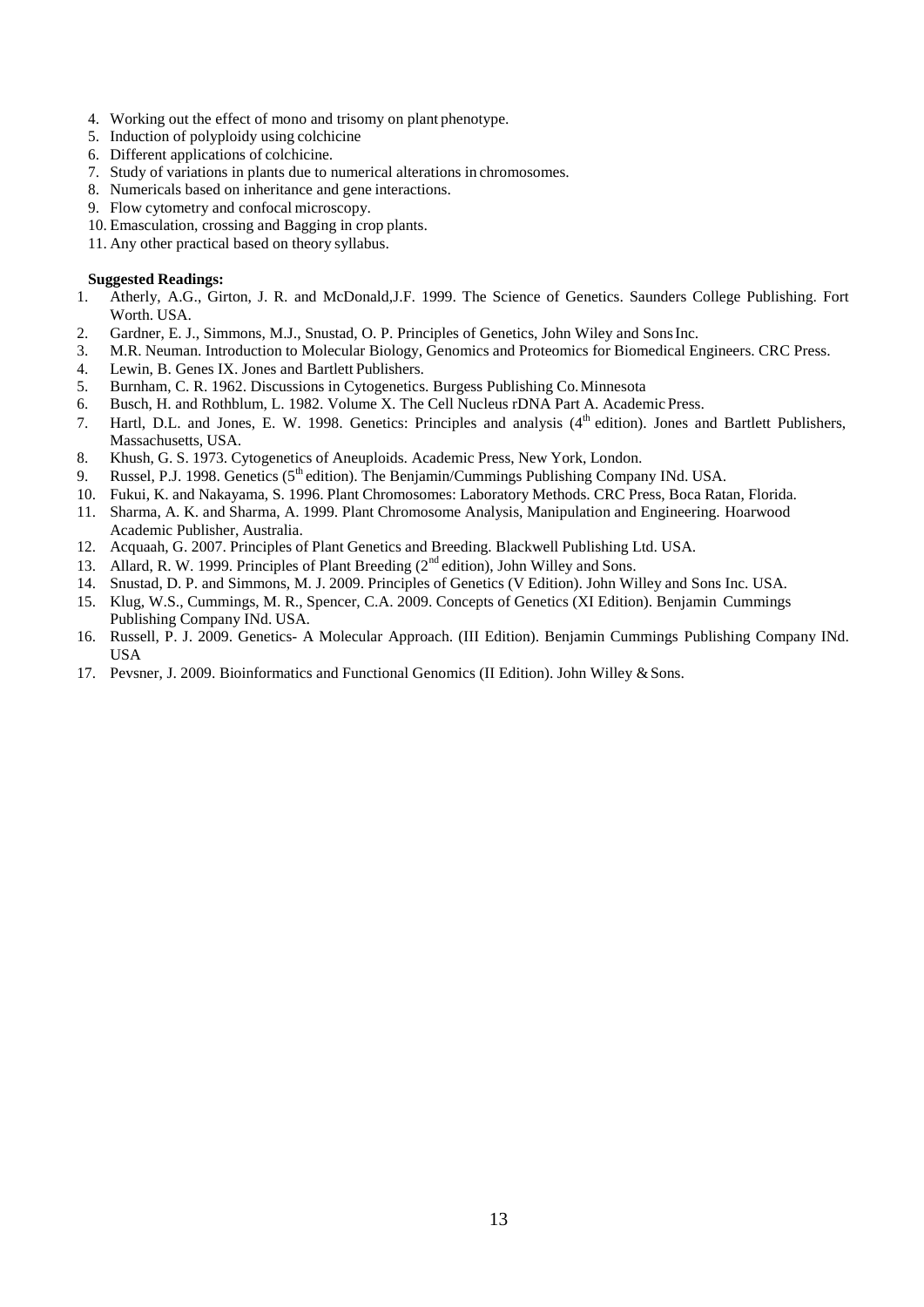# **MBOT: 202 Morphology and Diversity of Vascular Plants**

## **Unit-I**

**Pteridophytes** –General account, distribution, classification and inter-relationships of the Pteridophyta with special reference to Rhyniophytopsida, Psilotopsida, Lycopsida, Sphenopsida*,* Pteropsida classes. Economic importance of Pteridophytes. Brief account of fossil pteridophytes classes. (15hrs)

## **Unit-II**

Morphology, anatomy, reproduction, life history and classification of *Tmesipteris, Isoetes, Gleichenia, Ophioglossum & Azolla;* Origin and evolution of stele, heterospory and seed habit. (15hrs)

#### **Unit-III**

**Gymnosperms**- General account, distribution and classification of gymnosperms. Morphology, anatomy, reproduction, life history and evolutionary trends of– Cyacadales, (*Zamia*), Ginkgoales (*Ginkgo*), Coniferales (*Taxus)*, Welwitchiales ( *Welwitscia*) Gnetales (*Gnetum*). Economic importance of gymnosperms. (15hrs)

## **Unit-IV**

**Paleobotany**- History, formation and types of fossils, techniques of fossil study, Geological time scale. Brief account of Pteridospermales (*Lygenopteris, Medullosa, Caytonia,* and *Glossopteris*), brief account of cycadeoidales (*Cycadeoidea*),cordaitales (*Cordaites).* Paleobotany and evolution of vascular plants. Applied aspects of Botany, use in coal and petroleum exploration. (15hrs)

## **Suggested laboratory exercise:**

Morphological and anatomical study of representative members of Pteridophytes and Gymnosperm in their natural habitat found in your locality with special reference Lycopodium, Isoetes, Gleichenia, Ophioglossum and Azolla in Pteridophytes. Zamia, Ginkgo, Taxus, Araucaria,Cedrus, Biota and Gnetum in gymnosperms, study of fossils.

#### **Suggested Reading:**

- 1. Parihar,N.S.1996. Biology & Morphology of pteridophytes. Central Book Depot. Allahabad.
- 2. Sporne, K.K.1991.The Morphology of Pteridophytes.B.I.Publishing Pvt,Ltd.Bombay.
- 3. Stewart,W.N.and Rathwell.G.W.1993.Paleobotany and the Evolution of plants.Cambridge University Press,UK.
- 4.

hatnager,S.P. and Moitra.A.1996.Gymnosperm. New Age International Pvt. Ltd. NewDelhi.

- 5.
- ingh.H 1978 Embrylogyof Gymnosperm. Encyclopedia of Plant anatomy X. Gebruder Bortraeger . Berlin Germany
- 6.
- mith.G.M 1955 Cryptogamic Botany Vol II Tata Mc.Graw Hillbook Company NY
- 7.

andey, B.P. 1993 College Botany Vol.II S. Chand & company ltd

- 8.
- rnold, Chester A 2000 Introduction to Paleobotany , Agrobios , India 9.
- ashid A. 2001 . an Introduction to Pteridophyta (II edition) Vikash Publishing house Pvt/ Ltd, New Delhi.

10.

.Sunderarjan S,2001 Introduction to Pteridophyta , New Age International Publishers, New Delhi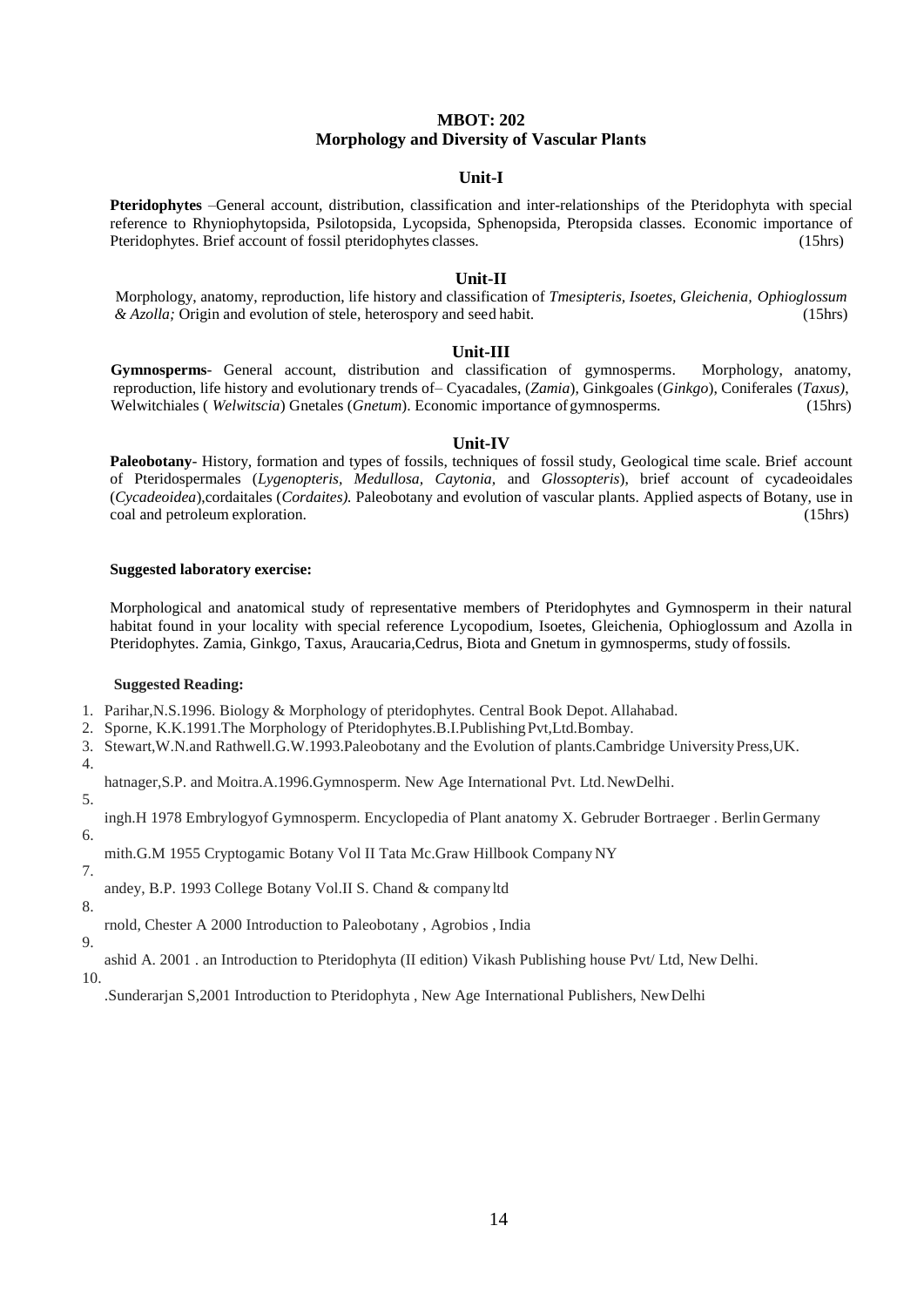# **MBOT 203 Phytopathology**

#### **Unit-I Plant diseases:** Introduction, general account of disease development. History of plant pathology. Nature and concept

of Plant Disease. Symptoms of Plant diseases caused by plant pathogen. **Pathogenesis:** Biotic and abiotic factors in pathogenesis, pathogen factors in disease development. Penetration, infection. Enzymes and Toxins in Plant Disease – Host specific and non-host specific toxin. Concept of Effectors. (15hrs) **Unit -II Development:** Modes of infection, Mechanism of Penetration of Pathogens. Protective and defense mechanism in plants – Morphological and biochemical. **Management of Plant disease:** Physical, Chemical and Biological Biopesticides, Plant Disease Clinics. (15hrs) **Unit-III Symptomology, identification and control of following Plant Diseases: Fungal diseases:** Wheat – Flag smut, Karnal bunt. Rust of Linseed. Tikka disease of Groundnut **Bacterial diseases:** Wheat: Tundu disease. Black rot of Crucifer (15hrs) **Unit** -**IV Symptomology, Identification and Control of Following Plant Diseases: Viral diseases:** Cadang – Cadang disease of Coconut, Leaf Curl of Tomato. **Nematode disease:** Root Knot of Brinjal, Ear Cockle of Wheat. **Non-Parasitic Diseases:** Black Heart of Potato, Mango necrosis. (15hrs)

#### **Suggested Laboratory Exercises:**

- Isolation of antibiotic resistant colonies by antibiotic disc method / gradient plate method.
- Hanging drop method.
- Grams stain for different bacteria
- Negative staining technique of bacteria
- Determination of growth curve of bacteria
- Identification of fungal cultures
- Isolation of microorganism from soil
- Study of following disease
- 1. Tikka disease of groundnut
- 2. Black rot of crucifer
- 3. Tundu disease of wheat
- 4. Leaf curl of Tomato
- 5. Root knot of Brinjal
- 6. Ear cockle of wheat
- 7. Mango necrosis

- 1. Agrios, G.N. 2005. Plant Pathology, 5<sup>th</sup> edition. Academic Press, New York, USA.
- 2. Alexopoulos, C.J., C.W. Mims and M. Blackwell. 1996. Introductory Mycology. 4<sup>th</sup> edition, John Wiley and Sons, Inc., New York, USA.
- 3. Khan, J.A. and J. Dijkstra. 2002. Plant Virus as Molecular Pathogens. The Haworth Press Inc. USA.
- 4. Mehrotra, R.S. and A. Agarwal. 2003. Plant Pathology. 2<sup>nd</sup> Edition. TATA McGraw Hill. Pub. Company Ltd. New Delhi.
- 5. Singh, R.S. 1982. Plant Pathogens : The Fungi. Oxford and IBH Publishing Company, New Delhi, India.
- 6. Singh, RS. 1989. Plant Pathogens : The Prokaryotes. Oxford and IBH Publ. Company, New Delhi, India.
- 7. Trigiano, R.N., M.T. Windham and A.S. Windham. 2008. Plant Pathology: Concepts and Laboratory Exercises. 2<sup>nd</sup> edition. CRC Press.
- 8. Vidhyasekram, P. 2004. Concise Encyclopedia of Plant Pathology. Food product Press and Haworth Press INc. Binghamton, Ne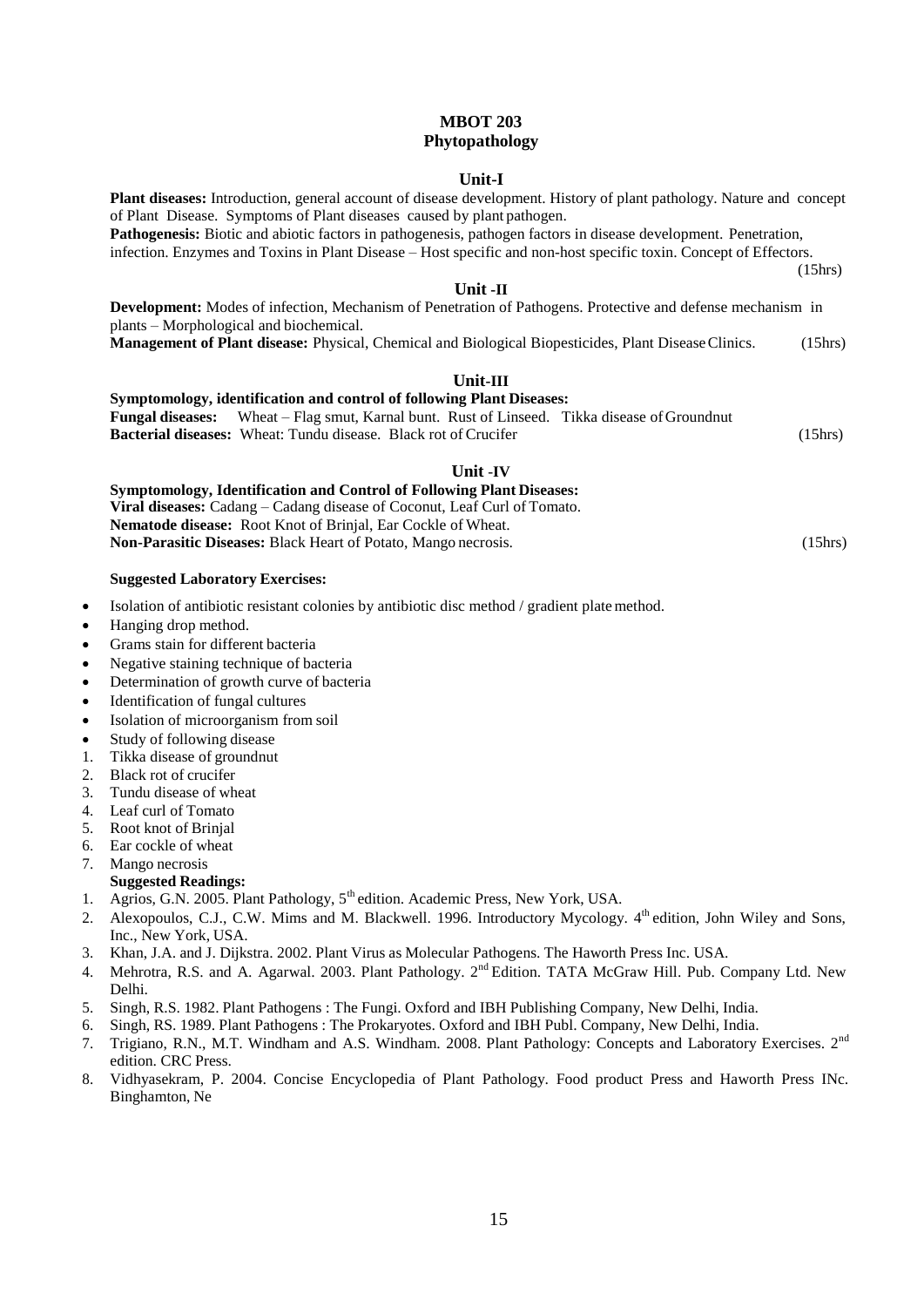# **MBOT 204 Plant Physiology and Metabolism**

#### **Unit-I**

**Solute transport and photoassimilate translocation:** uptake, transport and translocation of water, ions, solutes and macromolecules from soil through cells, across membranes, through xylem and phloem; transpiration; mechanisms of loading and unloading of photoassimilates**.**

**Biomolecules:** General structure, classification properties, distribution and functions of primary metabolites (carbohydrates, proteins, amino acids, lipids) and secondary metabolites (flavonoids, alkaloids, steroids) and their role in plant defense mechanism. Conformations of Proteins (Ramachandran Plot, secondary structure, domains, motifs and folds, stabilizing interaction ( van der walls, electrostatic, hydrogen bonding, hydrophobic interaction). (15hrs)

#### **Unit-II**

**Photosynthesis:** Photosynthetic pigments, absorption and transformation of radiant energy, (Light harvest complex LHC) photo-oxidation, red drop effect, Emersion enhancement effect, photosynthetic quantum yield, Photorespiration, CAM factors affecting photosynthesis, Bacterial photosynthesis.

**Respiration**: Bioenergetics, Glycolysis, Krebs cycles, Electron Transport System (ETS), Pentose phosphate pathway, Hexose monophosphate shunt, glyoxylate pathway, Glycogenesis, Gluconeogenesis, Respiratory inhibitors, High energy compounds, their synthesis and utilization. (15hrs) (15hrs)

#### **Unit-III**

**Carbohydrate:** Structure, classification: Monosaccharide, disaccharide and polysaccharide

**N2 metabolism:** N2 fixation symbiotic and asymbiotic, Nodule development, amino acid metabolism.

**Fat metabolism:** Synthesis of long chain fatty acids, lipid biosynthesis, and oxidation.

**Enzymes** –Principles of catalysis, enzymes and enzyme kinetics, regulation of enzyme activity, mechanism of action, isoenzyme.

**Vitamins metabolisms:** Structure and function (Thiamine, Riboflavin, Ascorbic acid, and Vitamin D)

(15hrs)

## **Unit-IV**

**Plant growth regulators (Natural and synthetic):** Chemical nature, bioassay, physiological effects and mode of action of Auxins, Gibberelines, Cytokinines, Abscisic acid and Ethylene. Morphactins, Methylhydrazide. Strigolactones, Salicylic acid, Brassinosteroids.

**Sensory photo biology:** Structure, function and mechanism of action of phytochrome, cryptochrome and phototropins; Photoperiodism and Circadian rhythm. (15hrs)

#### *Suggested Laboratory Exercises:*

- 1. Effect of seed coat on water absorption by dry seeds
- 2. Effect of the nature of seed on water absorption.
- 3. Experimental demonstration of living nature of protoplasm and plasma membrane.
- 4. Measurement of leaf area by graph paper / by weighing method.
- 5. Determination of the rate of transpiration by simple method (conical flask method) and comparison of the rates of transpiration of two different leaves.
- 6. Determination of stomatal frequency, stomatal area, total number of stomata per leaf and transpiration index.
- 7. Determination of the effect of antitranspirant chemical on transpiration.
- 8. Determination of the effect of environmental condition on transpiration rates in plants.
- 9. Detection of essentiality of mineral elements by sand culture technique.
- 10. Demonstration of Hill reaction.
- 11. Effect of  $Co<sub>2</sub>$  concentration on photosynthesis.
- 12. Study of the effect of monochromatic light on photosynthesis.
- 13. Effect of temperature on photosynthesis.
- 14. Determination of RQ, by Ganong respirometer.
- 15. Measurement of vertical growth by aneauo.
- 16. Auxin bioassay
- 17. Separation of chlorophyll pigments by paper chromatograph.
- 18. Separation of chlorophyll pigments by solvent method.
- 19. Extraction of water soluble anthocyanin pigments and its characterization.
- 20. Demonstration of the temp. coefficient  $(Q_{10})$  on physiological process.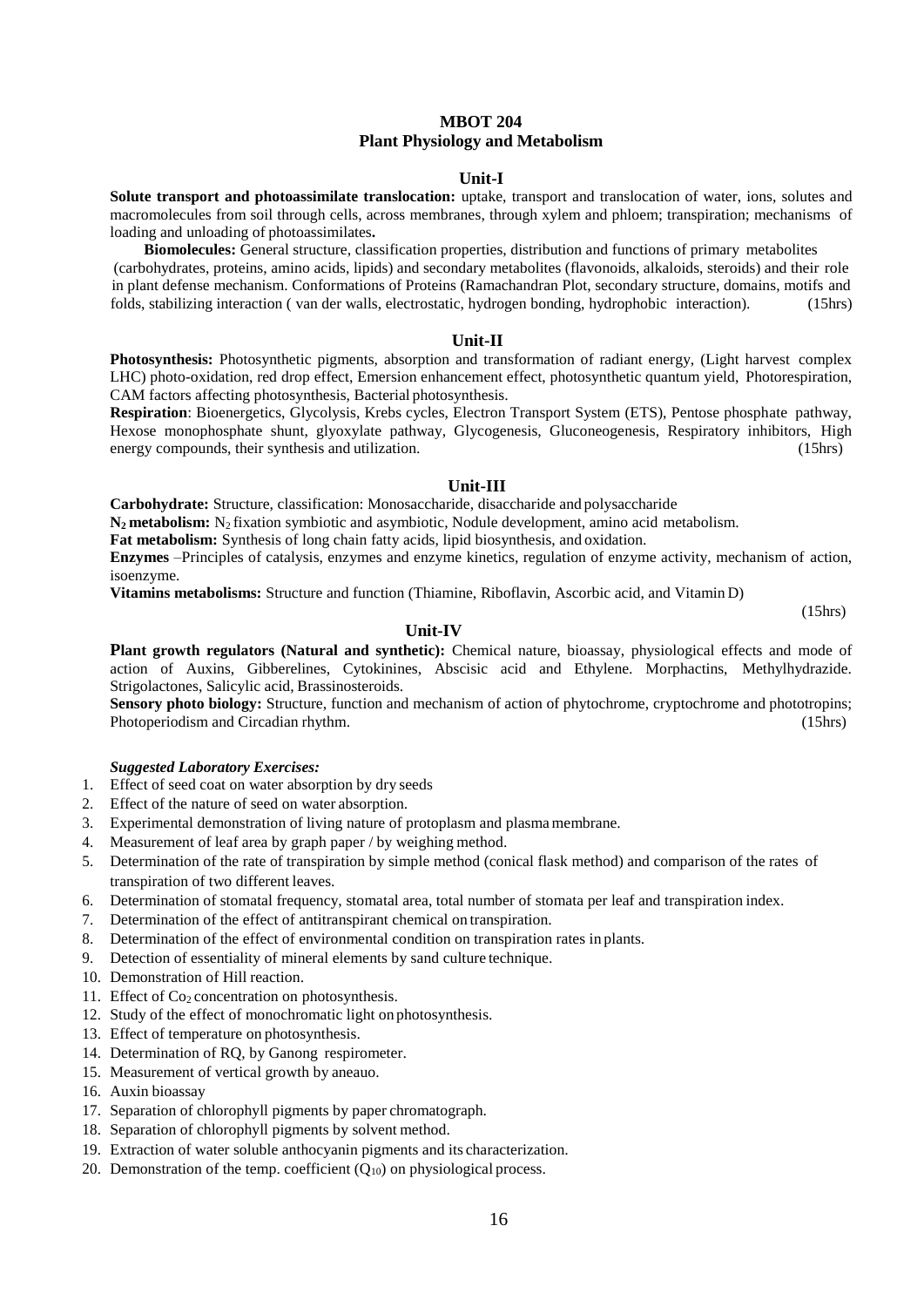- 21. To prepare standard curve of Sugar.
- 22. To prepare standard curve of Protein by Lowry method and estimate the protein content in unknown sample.
- 23. To prepare standard curve of Phenol.
- 24. Estimation of free titrable organic acids from plant materials.
- 25. Demonstrate the activity of different enzymes- Catalase, Peroxidase, Invertase andDehydrogenase.
- 26. Verify Beers and Lambert law.
- 27. Detection of Alkaloids and Tannin.
- 28. To separate the amino acids by paper chromatography in the givenmixture.
- 29. Qualitative estimation of Carbohydrates, Protein, Fats and Oils.

- Hopkins, W.G. and Huner, P. A. 2008. Introduction to Plant Physiology*.* John Wiley and Sons,USA.
- Jain, V.K. 2013. Fundamental of Plant Physiology. S. Chand and Company Ltd., New Delhi.
- Malik, C. P. and Srivastava A.K. 1982. Text book of Plant Physiology. Kalyani publication, New Delhi.
- Mukherjee S., Ghosh A. K. 2006. Plant Physiology. New Central Book Agency,Calcutta.
- Parashar, A. N. and Bhatia, K. N. 1985. Plant Physiology. Trueman Book Company, New Delhi.
- Sinha, R. K. 2007. Modern Plant Physiology. 2<sup>nd</sup> Edition Tata McGraw, New Delhi.
- Taiz, L. and Zeiger, E. 2006. Plant Physiology. 4<sup>th</sup> Edition, Sinauer Associates Inc. Publishers, Massachusetts, USA.
- Verma, S. K. and Verma, M. 2000. A Text book of Plant Physiology, Biochemistry and Biotechnology. S. Chand and co. Ltd., New Delhi.
- Verma, V. 2007. Text Book of Plant Physiology. ANE Books, India.
- Berg, J.M., Tymoczko, J.L., Stryer, L. 2006. Biochemistry. 6th Edition, W.H. Freeman and Company, New York.
- Buchanan, B., Gruissem, W. and Jones, R. 2000. Biochemistry and Molecular Biology of Plants. American Society of Plant Biologists, USA.
- Conn, E.E., Stumpf, P.K. and Bruening, G. 2006. Outlines of Biochemistry. 4<sup>th</sup> Edition, John Wiley and Sons Inc. New Jersey, USA.
- Elliot, W.H. and Elliot, D.C. 2009. Biochemistry and Molecular Biology. Oxford Publishers, India.
- Nelson, D.L. and Cox, M.M. 2004. Lehninger Principles of Biochemistry, 4<sup>th</sup> edition, W.H. Freeman and Company, New York, USA.
- Ranjit, K. 2008. Research methodology: A step by step guide for beginners. Pearson, India.
- Sinha R. K., 2007. Modern Plant Physiology. 2nd Edition Tata McGraw, New Delhi.
- Voet, D. and Voet, J.G. 2000*.* Biochemistry, John Wiley, NewYork.
- Wilson, K. and Walker, J. 2008. Principles and techniques of Biochemistry and Molecular Biology**,** Cambridge University Press.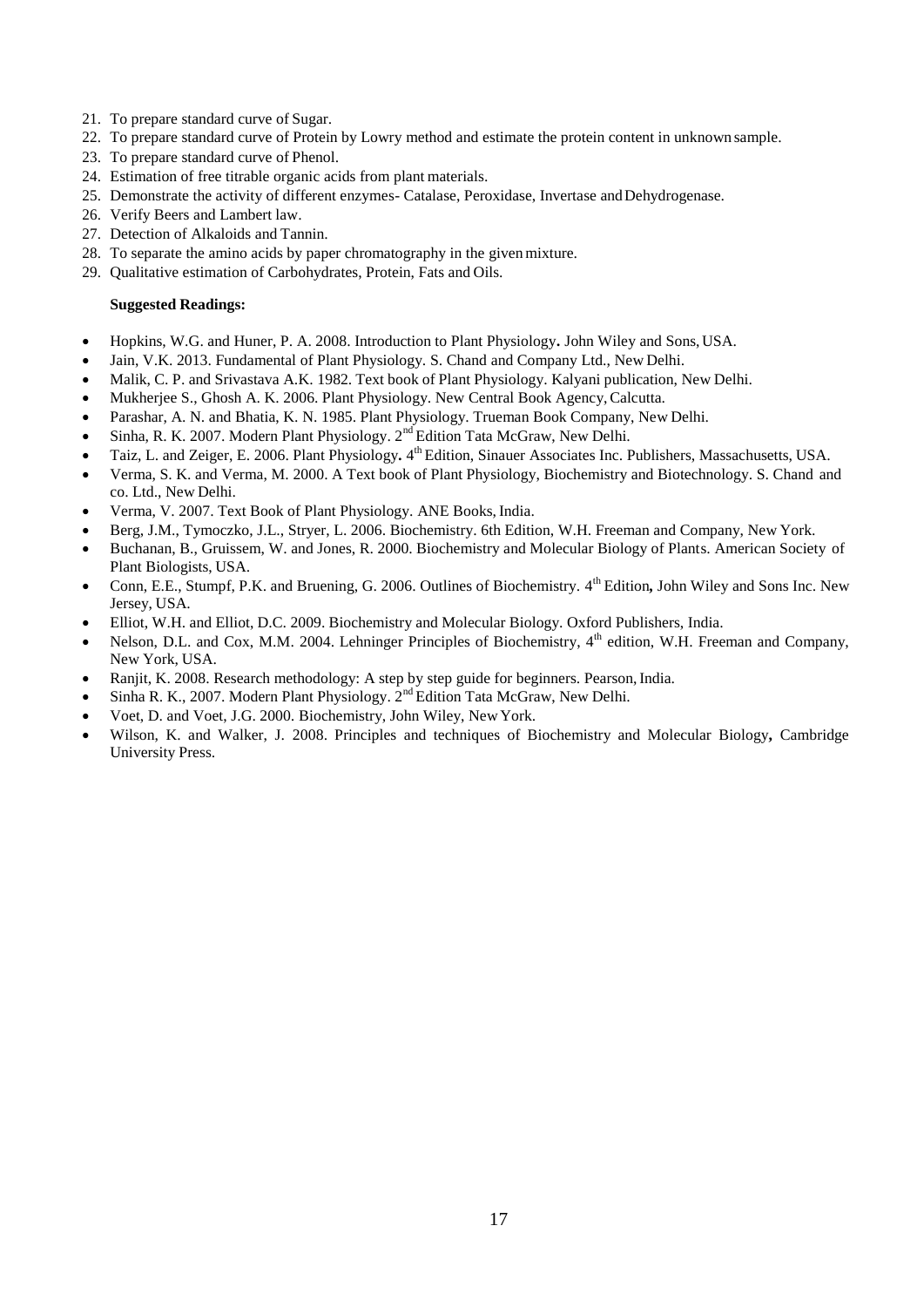#### **III SEMESTER**

# **MBOT: 301 Molecular Biology**

#### **Unit-I**

**Genes and DNA:** Evidence of DNA and RNA as the genetic material for bacteria, virus and eukaryotes. Double helical structure of DNA, DNA supercoiling, coding DNA, gene mutations, ORF, gene structure, Exons and Introns, Non-coding DNA and RNA.

**DNA replication, damage and repair:** Initiation, elongation and termination. Replicons – linear, circular and Dloops, DNA polymerase, helicase and other enzymes and proteins used in replication, coordinating synthesis of the leading and lagging strands, okazaki fragments, topoisomerase activity, causes of DNA damage and molecular mechanisms of repair- excision repair system in bacteria and eukaryotes, base excision, recombination repair systems and SOS. (15hrs) (15hrs)

#### **Unit-II**

**Transcription, post transcriptional changes:** mRNA structure, prokaryotic and eukaryotic RNA Polymerases, transcriptional factors, promoter sequences, binding sites for RNA Polymerase, transcription initiation, elongation and termination, attenuation and antitermination. Role of enhancers, repressors, mediators and silencers, transcription inhibitors. RNA splicing and processing- capping, polyadenylation, splicing, spliciosome, mRNA stability, group I introns and transesterification, ribozymes, RNA editing. (15hrs)

#### **Unit-III**

**Translation:** Structure of tRNA, ribosome. Genetic code. Translation-formation of initiation complex, initiation factors and their regulation, elongation and elongation factors, aminoacylation of tRNA, aminoacyltRNAsynthatase and termination in prokaryotes and eukaryotes, translational inhibitors. Co and post translational modification of proteins.

**Gene regulation:** Lac and Trp operons, cis and trans acting elements, eukaryotic transcription regulation: differential gene expression. Regulation of chromatin structure (Histone modification, DNA methylation. Epigenic inheritance). Regulation of Transcription initiation (role of transcription factors, enhancers). (15hrs)

#### **UNIT-IV**

**Post transcriptional regulation:** gene silencing (RNA interference: effect of miRNA and siRNA). Epigenome and epigenetics.

**DNA cloning and Characterization:** Restriction and other enzymes, expression vectors, basic steps in gene cloning, genomic and c-DNA libraries, electrophoresis, blotting techniques (Southern, Northern and Western), gene sequencing methods (Sanger's method and Maxam Gilbert's method), nick translation, DNA fingerprinting, PCR, RT-PCR, DNAmicroarrays, DNA-Protein interaction (DNA footprinting, yeast two hybrid system) & cluster analysis.

(15hrs)

## *Suggested Laboratory Exercises:*

Isolation of nuclei and identification of histones by SDS-PAGE.

Isolation of plant DNA and its quantitation by a spectrophotometric method

Isolation of DNA and preparation of cot curve

Restriction digestion of plant DNA , its separation by agarose gel electrophoresis and visualization by ethidium bromide staining

Isolation of RNA and quantitation by a spectrophotometric method.

Polymerase Chain Reaction

Southern blot analysis using a gene specific probe.

Immunological Techniques: Onchterlony method. ELISA and westernblotting.

- 1. Lewis, B. 2001. Genes X. Oxford University Press. New York.
- 2. Alberts, B. Bray, D., Lewis, J., Raff, M. Roberts, K. and Watson, J. D. 1999. Molecular Biology of the Cell. Garland Publishing, Inc., New York.
- 3. Wolfe, S. L. 1993. Molecular and Cellular Biology. Wadsworth Publishing Co. California. USA.
- 4. Rost, T. *et al*. 1998. Plant Biology. Wadsworth Publishing Co. California. USA.
- 5. Buchanan, B. B., Gruissem, W., and Jones, R. L. 2000. Biochemistry and Molecular Biology of Plants. American Society of Plant Physiologists, Maryland, USA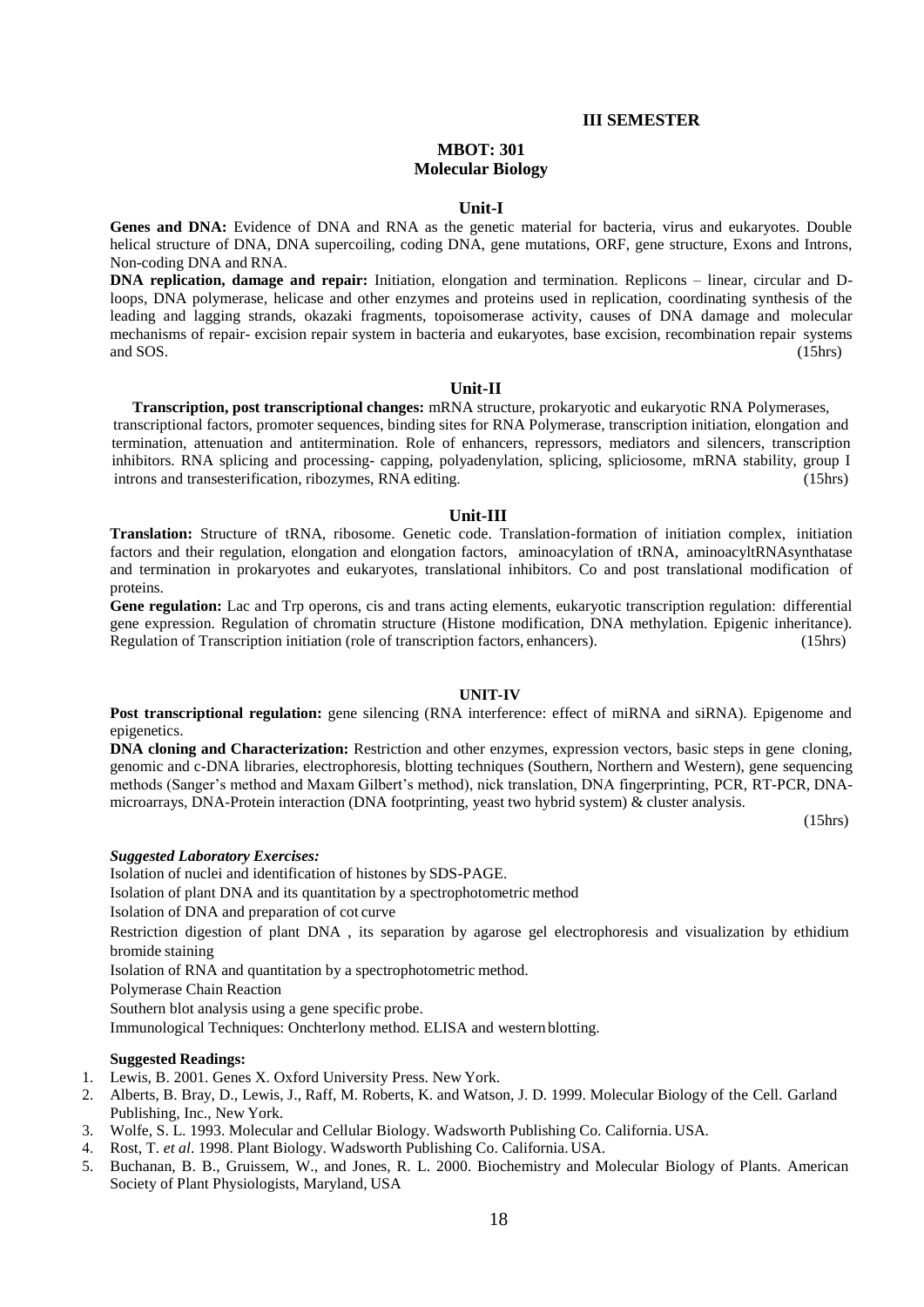- 6. Lodish, H., Berk, A., Zipursky, S. L., Matsudaira, P., Baltimore, .and Darnell, J. 2000. Molecular Cell Biology (4th Edition). W. H. Freeman and Co. New York, USA.
- 7. Glick, B. R. and Thompson, J. E. 1993. Methods in Plnt Molecular Biology and Biotechnology. CRC Press. Boca Raton. Horida.
- 8. Glover, D. M. and Hames, B. D. (Eds.). DNA Cloning 1: A Practical Approach Core Techniques. 2<sup>nd</sup> Edition PAS IRI Press at Oxford University Press. Oxford.
- 9. Shaw, C. H. (Ed.) 1988. Plant Molecular Biology: A Practical Approach. IRL PressOxford.
- 10. Albert, B., Bray, D., Lewis, J., Raff, M., Robert, K. and Watson, J.D. 1989. Molecular Biology of the Cell (2<sup>nd</sup> editions). Garland Publishing Inc. New York.
- 11. Malacinski, G. M. and Freifeider, D. 1998. Essentials of Molecular Biology (3<sup>rd</sup> edition). Jones and B. Artlet Publishers. Inc. Lomdon.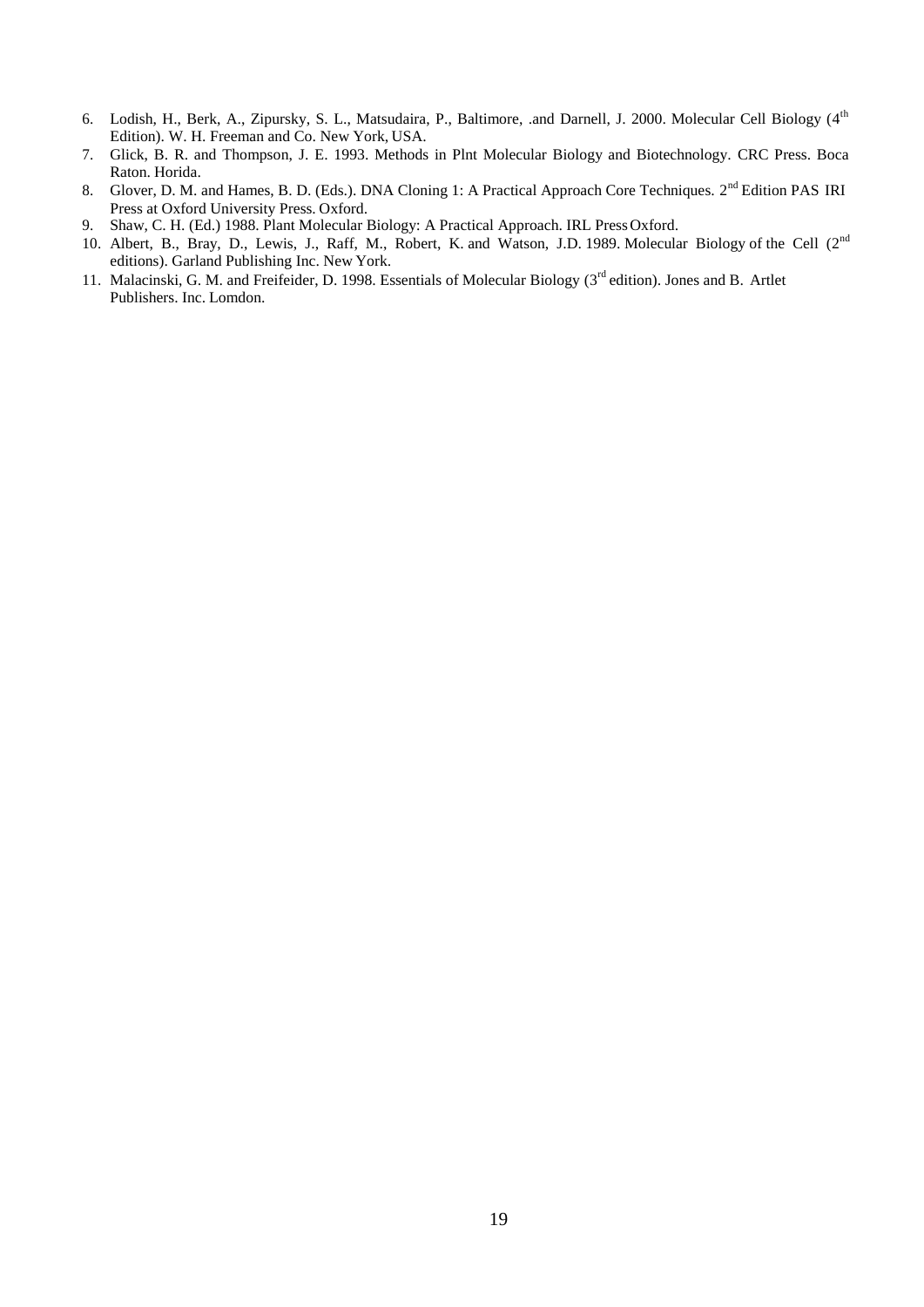# **MBOT 302 Taxonomy of Angiosperms**

# **Unit-I**

**Biosystemic studies:** Population concept, methods of biosystematics, biosystematics categories – Ecads, Ecotypes, coenospecies, evolution and differentiation of species – various models.

International code of Botanical nomenclature: principles, rules and recommendations, Taxonomic concept: Hierarchy, species, genus, family and other categories. (15hrs) (15hrs)

# **Unit-II**

**Taxonomic literature:** Flora, Monograph, Icones, Library, Manuals, Journals, Periodicals, Index. **Taxonomic tools and techniques:** Herbarium preparation, maintenance, utility, important national, international and digital herbaria, serological, molecular technique, GIS and Mapping biodiversity. (15hrs)

#### **Unit-III**

**Taxonomic evidences:** Morphology, Anatomy, Palynology, Embryology, Cytology, Phytochemistry and Genome analysis.

**Classification:** Phenetic system; Phylogenetic systems– Cronquist, Dahlgren, Thorne and APG system with merits and demerits. (15hrs)

#### **Unit-IV**

**Salient features of the groups:** Polypetalae, Gamopetalae, Monochlamydae and Monocotyledons including their important families.

**Phylogeny of Angiosperm:** Ancestors of angiosperms, time and place of origin of Angiosperms, habit of Angiosperm, primitive living angiosperm, inter relationship among the major groups of Angiosperm. (15hrs)

#### **Suggested Laboratory Exercises:**

- 1. Description of a specimen from representative, locally available families. List of Locally Available Families. (1) Ranunculaceae, (2) Capparidaceae, (3) Portulacaceae, (4) Caryophyllaceae, (5) Malvaceae, (6) Tiliaceae, (7) Sterculiaceae, (8) Zygophyllaceae, (9) Rhamnaceae, (10) Sapindaceae, (11) Leguminosae, (12) Combretaceae, (13) Myrtaceae, (14) Cucurbitaceae, (15) Umbelliferae – Apiaceae, (16) Rubiaceae, (17) Asteraceae, (18) Primulaceae, (19) Plumbaginaceae, (20) Asclepiadaceae, (21) Convulvulaceae, (22) Solanaceae, (23) Boraginaceae, (24) Polemoniaceae, (25) Acanthaceae, (26) Pedaliaceae, (27) Martyniaceae, (28) Bignoniaceae, (29) Labiatae, (30) Nyctaginaceae, (31) Polygonaceae, (32) Chenopodiaceae, (33) Amaranthaceae, (34) Aizoaceae, (35) Molluginaceae, (36) Euphorbiaceae, (37) Comelinaceae and (38) Cyperaceae.
- 2. Description of a species based on various specimens to study intraspecific variation: a collective exercise.
- 3. Description of various species of a genus, location of key characters and preparation of keys at generic level.
- 4. Location of key characters and use of keys at family level.
- 5. Field trips within and around the campus, compilation of field notes and preparation of herbarium sheets of such plants, wild or cultivated, as are abundant.
- 6. Training in using floras and herbaria for identification of specimens described in the class.
- 7. Demonstration of the utility of secondary metabolities in the taxonomy of some appropriate genera. Comparison of different species of a genus and different genera of a family to calculate similarity coefficientsand preparation of dendrograms.

- 1. Cole, A.J. Numerical Taxonomy, Academic Press, London.
- 2. Davis, P.H. and Hywood, V.H. 1973. Principles of Angiosperms Taxonomy, Robert E. Kreiger Pub. Co., NewYork.
- 3. Grant, V. 1971. Plant Specimen, Columbia University Press London.
- 4. Grant, W.E 1984. Plant Biosystematics, Academic Press, London.
- 5. Harrison, H.J. 1971. New Concepts in Flowering Plant Taxonomy. Rieman Educational Book Ltd. U.K.
- 6. Heslop Harrison, J. 1967. Plant Taxonomy, English Language Book Soc. & Edward Arnold Pub. ltd. U.K.
- 7. Heywood, V.H. and Moore, D.M. 1984. Current Concepts in Plant Taxonomy. Academic Press, London.
- 8. Jones, A.D. and Wilbins, A.D. 1971. Variations and Adaptations in Plant Species. Hiemand & Co. New York.
- 9. Jones, S.B. Jr. and Luchsinger, A.E. 1986. Plant Systematic (2<sup>nd</sup> Edition). Mc.Graw-Hill Book Co., New York.
- 10. Nordenstam, B., El Gazaly, G. and Kassas, M. 2000. Plant Systematic for 21<sup>st</sup> Century Portlend Press Ltd., London.
- 11. Radford, A.E. 1986. Fundamentals of Plant Systematics. Harper & Row Pub.,USA.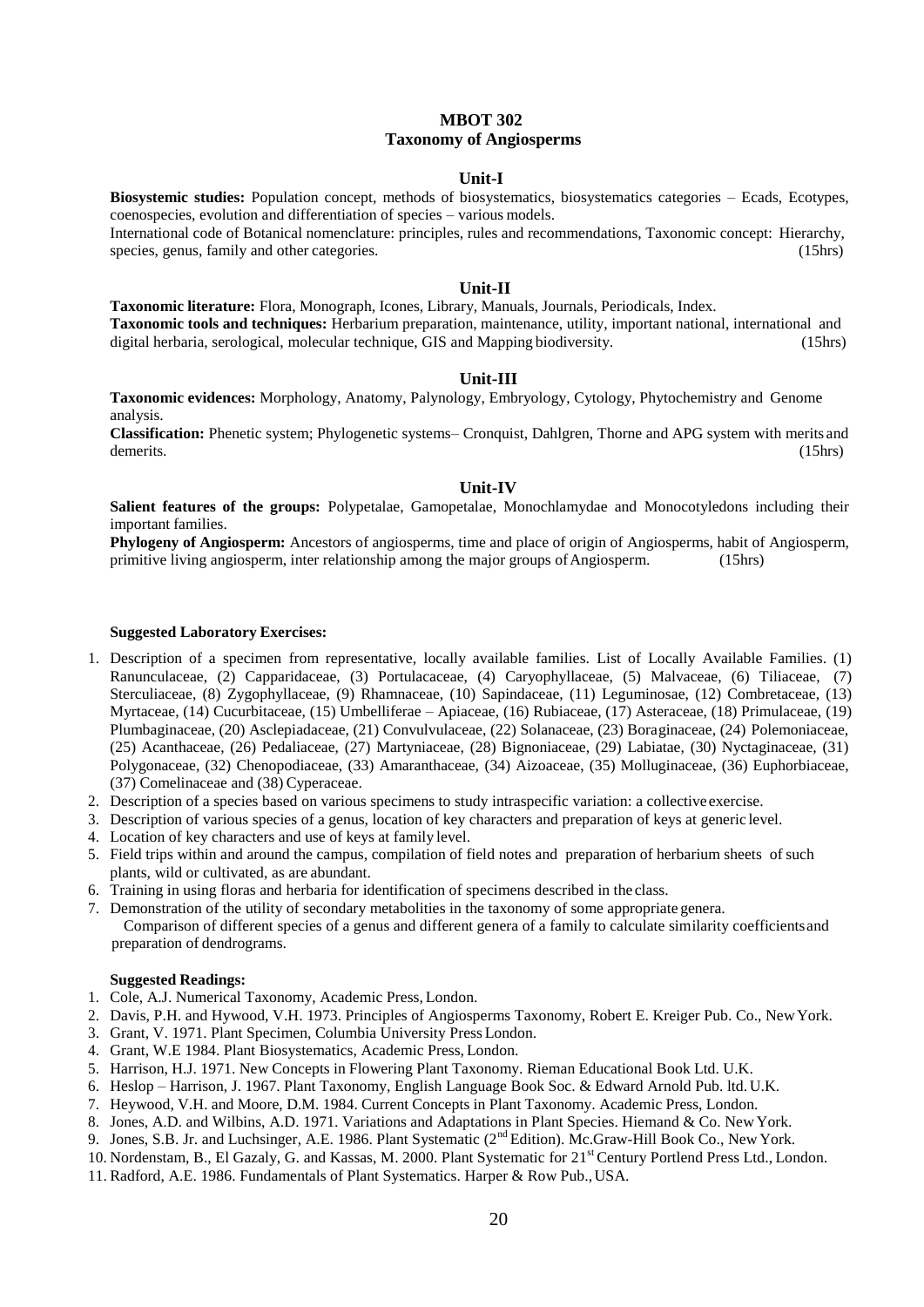- 12. Singh, H. 1978. Embryology of Gymnosperms. Encyclopedia of Plant Anatomy X. Gebruder Bortraeger, Berlin.
- 13. Solbrig, O.T. and Solbrig, D.J. 1979. Population Biology and Evolution, Addison Weslley Publishing Co. Ind. USA. 14. Solbrig, O.T. 1970. Principles and Methods of Plant Biosystematics. The Macmillan Cocollier-Macmillan Ltd.,
	- London.
- 15. Stace, CA. 1989. Plant Taxonomy and Biosystematic (2<sup>nd</sup> Edition) Edward Arnold Ltd. London.
- 16. Takhtajan, A.L. 1997. Diversity and Classification of Flowering Plants. Columbia University Press, New York.
- 17. Woodland, D.W. 1991. Contemporary Plant Systematic. Prentice Hall, NewJersey.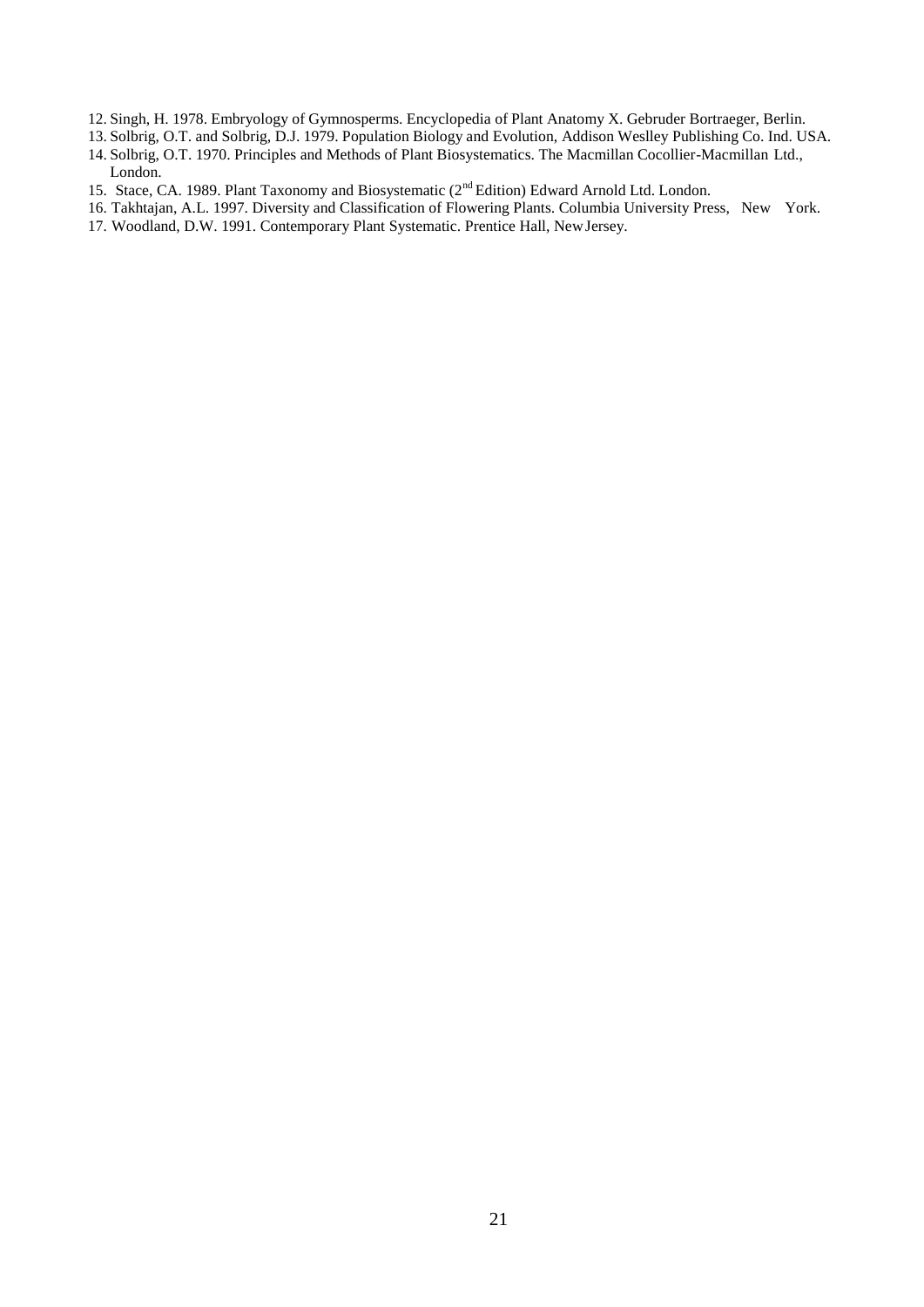## **MBOT: 303**

## **Morphology and Developmental anatomy of Angiosperm**

# **Unit-I**

**Introduction:** Basic concepts of development: Potency, commitment, specification, induction, competence, determination and differentiation; morphogenetic gradient, cell fate and cell lineage.

Seed germination & seedling growth: Metabolism of proteins and mobilization of reserves food and tropism. seedling growth. Hormonal control of seedling growth, gene expression, use of mutants in understanding seedling development. (15hrs) development. (15hrs)

#### **Unit-II**

**Shoot development:** SAM organization, cytological and molecular analysis of SAM, stem cell in plants, primary and secondary tissue differentiation, xylem and phloem, secretary ducts, lacticifers, wood development in relation to environmental factors. (15hrs)

## **Unit-III**

Leaf growth and differentiation: Inception, phyllotaxy, leaf forms (leaf meristems and other factors) differentiation of epidermis, stomata, trichomes, mesophyll, kranz anatomy, leaf trace, leaf gap, transfer cells.

**Flower development:** Floral meristem, genetics of floral organ differentiation, homeotic mutants in *Arabidopsis* and *Antirrhinum*. (15hrs) *Antirrhinum.* (15hrs)

# **Unit-IV**

**Root development:** RAM organization, vascular tissue differentiation, lateral roots, root hairs, root microbe interaction.

**Seed coat development:** external and internal morphology of seed, seed appendages, ontogeny of seed coat, mature structure, spermoderm patterns. (15hrs)

#### **Suggested laboratory / field exercises**

- 1. Study of living shoot apices by dissecting using plants such as Tabernae -montana,Albizia.
- 2. Study of cytohistological zonation in shoot apical meristem(SAM)in sectioned and double stained Permanent slide of slide of a suitable plant. Examination of shoot apices in amonocotyledon in both T.S and L.S. to show the origin and arrangement of leaf primordial.
- 3. Study of alternate and distichous. Alternate and superposed, opposite and superposed, opposite and decussate leaf arrangement examination of rosette plants (*Launaea, Mollugo, Raphanus, Hyoscyamus* etc.) and induction of Bolting under natural condition as well as by GA treatment.

Microscopic examination of vertical section of leaves such as *Eucalyptus, Ficus ,Mango, Nerium, Maize,*Grass, and Wheat to understand the internal structure of leaf tissuesAnd trichomes, glands etc. study the leaf anatomy C3 and C4 of plants.

- 4. Study of epidermal peel of leaves such as *Coccinia, Tradescantia* etc.to study the development and final structure of stomata and prepare stomatal index.
- 5. Study of types of stomata in plants belonging to differentfamilies.
- 6. Study of whole roots in monocots and dicots.
- 7. Examination of LS . of root from a permanent prepration to understand the organization of root apical meristem and its derivative .(use *Maize*, aerial root of banyan etc.)
- 8. Study of lateral root development.
- 9. Study of leguminous roots with different types of nodules.
- 10. Study of primary and secondary tissue differentiation in roots and shoots.
- 11. Study of seed coat types Pisum, Cucurbita , Wheat.
- 12. Study of vascular tissues by clearing technique.

- 1. Atwll, B.J. Kriedcrmann, P.F. and Jumbull, C.G.N.(eds.)1999. Plants in Actions: adaptation in nature performance in cultivation, MacMillan Education, Sydney
- 2. Bewley. J.D. Black, M. 1994 Seeds: Psychology of development and Germination, Plenum Press, New York
- 3. Burgess, J 1985, An Introduction to plant cell development. Cambridge Univ. Press
- 4. Fahn, A. 1982 Plant Anatomy (3<sup>rd</sup> edition) pergamon Press, Oxford. New York
- 5. Raven, P.H., Evrt. R.F. and Eichhorn. S. 1992 Biology of Plants (5<sup>th</sup> edition) Worth, New York
- 6. Salisbury P.B. and Ross C.W. 1992 Plant Physiology (4<sup>th</sup> edition) Wadsworth Publishing, California
- 7. Steeves, T.A. and Sussex I.M. 1989 Patterns in Plant Development (2<sup>nd</sup> edition) Cambridge Univ. Press
- 8. Waisel Y., Eshel, A. and Kafkaki. U. (eds.) 1996 Plants Roots: The Hidden hall (2<sup>nd</sup> edition) Marcel Dekker, New York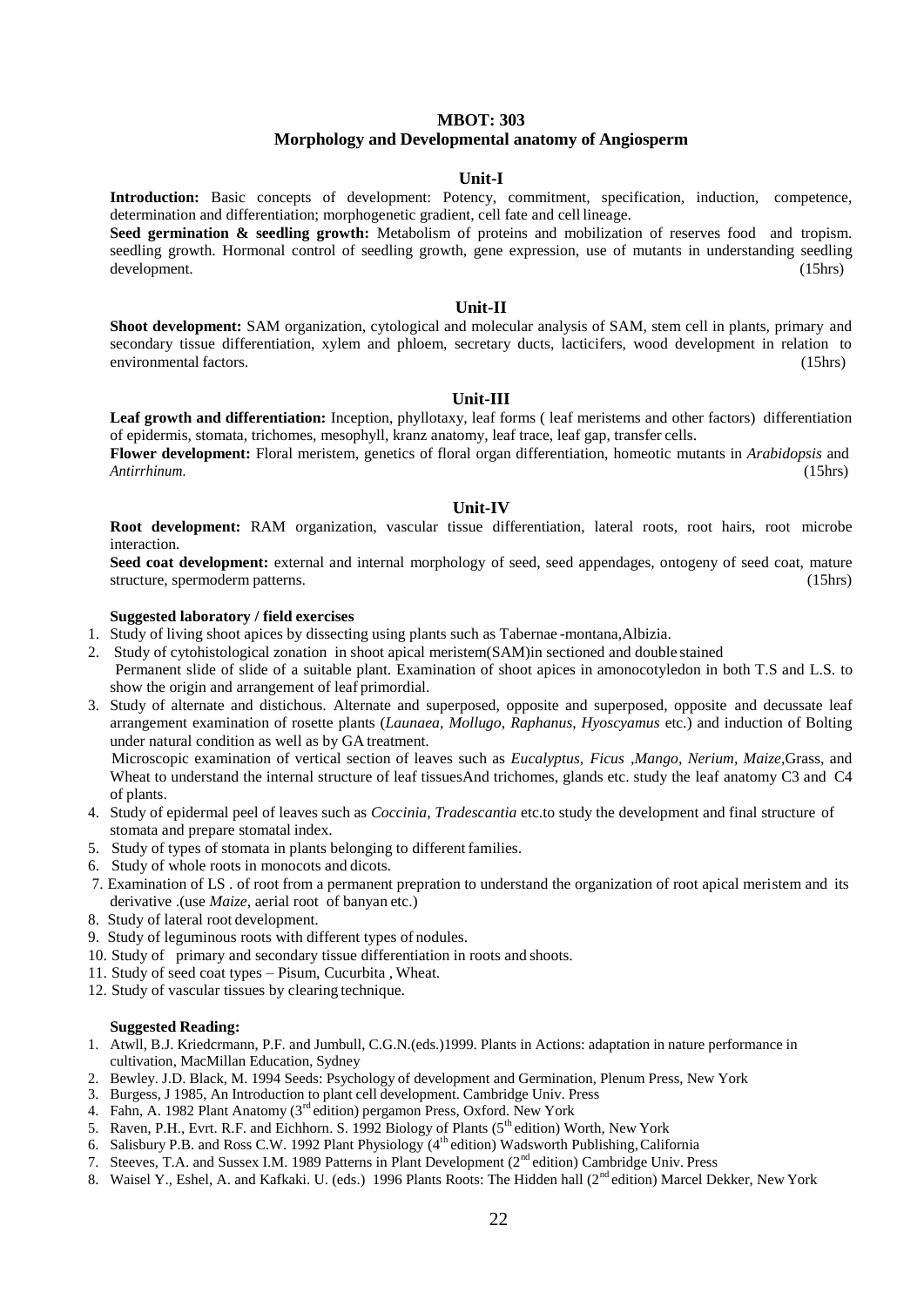# **MBOT: 304 (A) Advanced Plant Pathology I**

## **Unit-I**

**Plant pathology:** History and scope, nature and concept of plant disease, symptoms of plant disease. Host factor in disease development, host parasite interaction, transmission, inoculum potential, enzymes, effector and toxin in plant disease. Protective and defense mechanism (morphological, biochemical) in plants (15hrs)

#### **Unit-II**

**Symptomlogy,Identifiaction and control of following plant diseases: Fungal disease:**- white rust & early blight, Paddy blast, Leaf rot and foot rot of pan (*Piper beetle*), Red rot of sugarcane, Flax rust.

**Bacterial disease:** Brown rot of potato, Blight of rice,

Crown Gall disease of stone fruits, Angular leaf spot of cotton. (15hrs)

## **Unit-III**

**Phytoplasma Disease:** Little leaf of brinjal, Sesame Phyllody. **Plant Galls:** Classification, developmental anatomy, host parasite interaction and physiology of insect induced plant galls of Rajasthan- *Pongamia*, *Cordia, Prosopis and Salvadora*, Economic significance of galls. (15hrs)

## **Unit-IV**

**Nematology:** General account of nematodal diseases, symptoms, Methods used in Nematology. Control of plant parasitic nematodes. Inter relationship between nematodes and other plant pathogens. **Nematodes Disease:** Molya disease of wheat and barley, Soyabean Cyst nematode. (15hrs)

## **Suggested laboratories exercises**:

Histopathology of nematode infected roots Study of following disease: Red rot of sugarcane Paddy blast Flax rust Crown gall disease of stone fruits Angular leaf spot of cotton Little leaf of brinjal Sesame Phyllody Galls of Pongamia,*Cordia,Prosopis,Salvadora* Molya disease of wheat and barley Soyabean cyst nematodes

- 1. Agrios,G.N.2005.Plant pathology,5 th edition Academic Press,New York.USA
- 2. Alexopoulos,C.J.C.W. Mims and M.Blackwell.1996 Introductory Mycology,4<sup>th</sup> edition,John wiley and sons,Inc.,Newyork,USA
- 3. Khan,J.A. and Dijkstra.2002.Plant virus as molecular pathogens.The Haworth PressInc.USA
- 4. Mehrotra, R.S. and A.Agrawal.2003 Plant Pathology.2<sup>nd</sup> Edition TATA Mc Graw Hill.Pub.Company Ltd. New Delhi
- 5. Singh,R.S.1982 Plant Pathogens:The Fungi.Oxford and IBH Publishing Company,NewDelhi,India
- 6. Singh,R.S.1982 Plant Pathogens:The Prokaryotes. Oxford and IBH Publishing Company,New Delhi,India
- 7. Trigiano,R.N.,M.T. Windham and A.S. Windham.2008.Plant pathology:Concept and Laboratory Exercise.2<sup>nd</sup> edition CRC Press.
- **8.** Vidhyasekram,P. 2004.Conise Encyclopedia of plant Pathology.Food product press and Haworth Press Inc. Binghamton.Ne.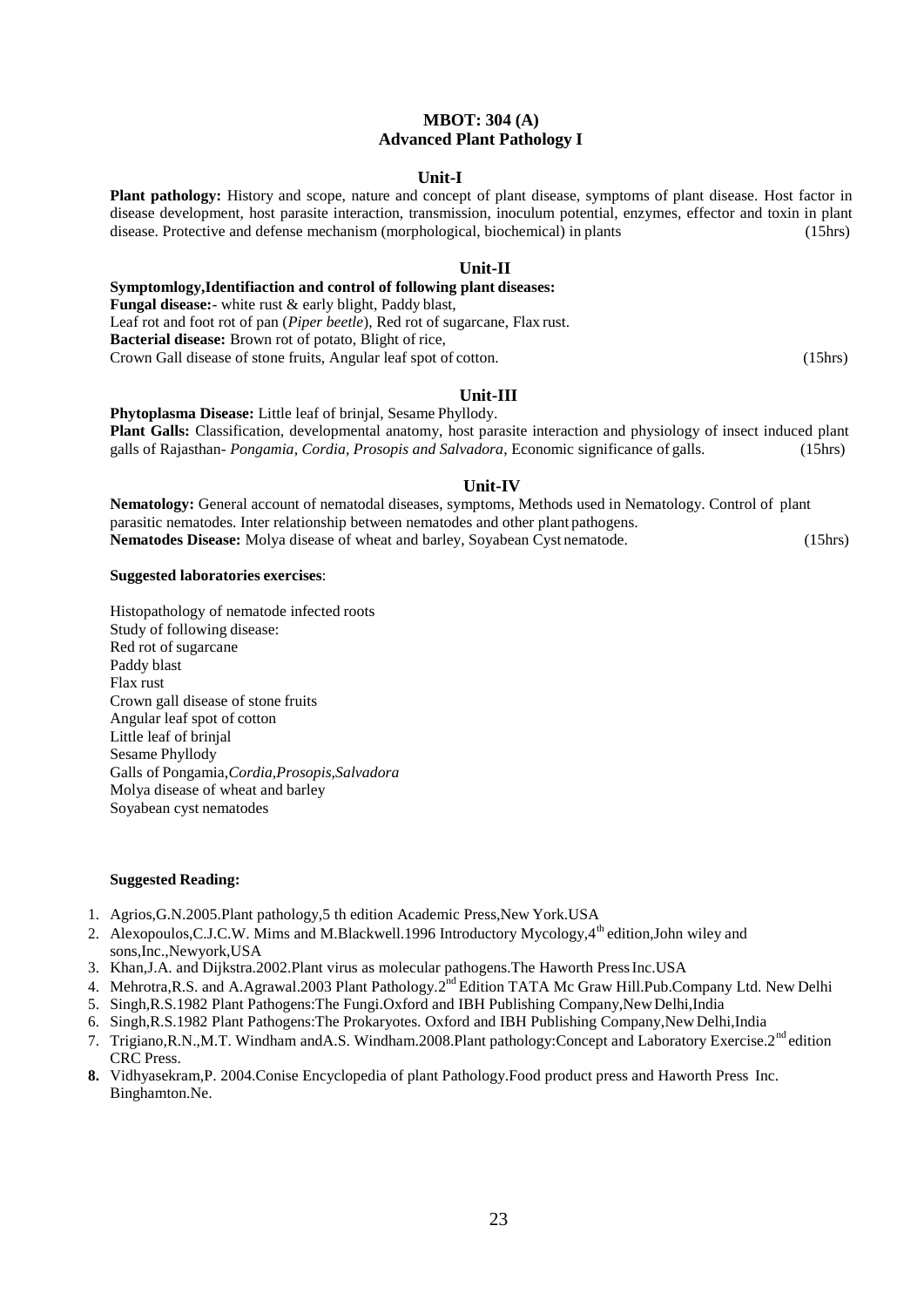# **MBOT 304 (B) Seed Science and Technology-I**

# **Unit-I**

History of seed testing and its importance to agriculture, aims of seed testing, Seed definition  $\&$  its types, Sampling of seeds, purity analysis (physical and genetical), seed moisture content, germination test, rapid test of viability and evaluation, seedling evaluation, various methods of seed separation, cleaning, drying and seed processing plant and its process. (15hrs)

## **Unit-II**

Gross architecture of seed structure of angiosperms, identification and structure of seeds of important crop plants and with special reference to Rajasthan (wheat, pearl millet, mustard, gram pea, spices). Identification of designated objectionable weeds at seed level.

Principles of seed production, seed production in self and cross pollinated crops; hybrid seed production. Production of foundation and certified seeds, synthetic seed, terminator seed technology. (15hrs)

#### **Unit-III**

Physiology of seed germination; seed and seedling vigour, seed dormancy and longevity, seed storage methods, principles of safe seed storage, effects of storage, mycotoxins, Deterioration of seeds in storage by micro-organisms, insects and rodents, control of seed deterioration, seed bank. (15hrs)

#### **Unit-IV**

Seed certification standards and quarantine regulations. International cooperation, International Seed Testing Association (I.S.T.A.)- rules and recommendations, certificates, other seed certificates, Indian Seed Act and recent amendments, National and Regional seed Corporation of India- their organization, aims and functions. National and Internation co-operation in seed pathology. Sanitary and phytosanitary (SPS) agreement of WTO. (15hrs)

#### **Suggested laboratory exercises**:

- 1. Structure of seeds of some crop plants (wheat, peal millet, mustard, gram, pea)
- 2. Common weed seeds in crop seed lots and their identification (Amaranthus and cynodon).
- 3. Study of purity of seed samples.
- 4. Study of seed germination, seedling abnormality and seedling index.
- 5. Determination of moisture content of seeds.
- 6. TZ test for seed viability.
- 7. Assays of enzymes in crop seeds.
- 8. Biochemical testing of starch, protein, lipids, tannins, phenols and lignins in seed sections.
- 9. Localization of starch, protein, lipids, tannins, phenols and lignins in seed sections.
- 10. Isolation and identification of storage fungi.
- 11. Preparation of phytosanitary certificate etc. of seed lot.

- 1. Agarwal,V.K. and Sinclair, J.B. (1987). Principles of seed-pathology, II edition CRC Lewis Publishers, Boca Raton, New York, London.
- 2. Agarwal,R.L.1980. Seed Technology, Oxford and IBH Publishing Co. Pvt. Ltd. NewDelhi.
- 3. Anonymus (1985). International rules for seed testing. International Seed Testing Association (ISTA). Seed Sci. & Tech.
- 4. Bewley,J.D. and Black, M.1983. Physiology and Biochemistry of seeds in relation to germination, Volume I & II, Springer-Verlag, Berlin, Heidelberg, New York.
- 5. Copeland,L.O. 1976 Principles of Seed Sci. and Technology Minnesota, USA.
- 6. Kulkarni,G.N. 2002. Principles of seed Technology, Kalyani Publishers, NewDelhi.
- 7. Neergaard,P. 1986. Seed- A horse of hunger or a source of life.Revised print of Danish Government Institute of seed pathology for Developing Countries, Hellerup, Denmark.
- 8. Winton, A.L. and Winton, K.B. (1932-1939). The structure and Composition of foods Vol I and II, John Willey and Sons, Inc., New York.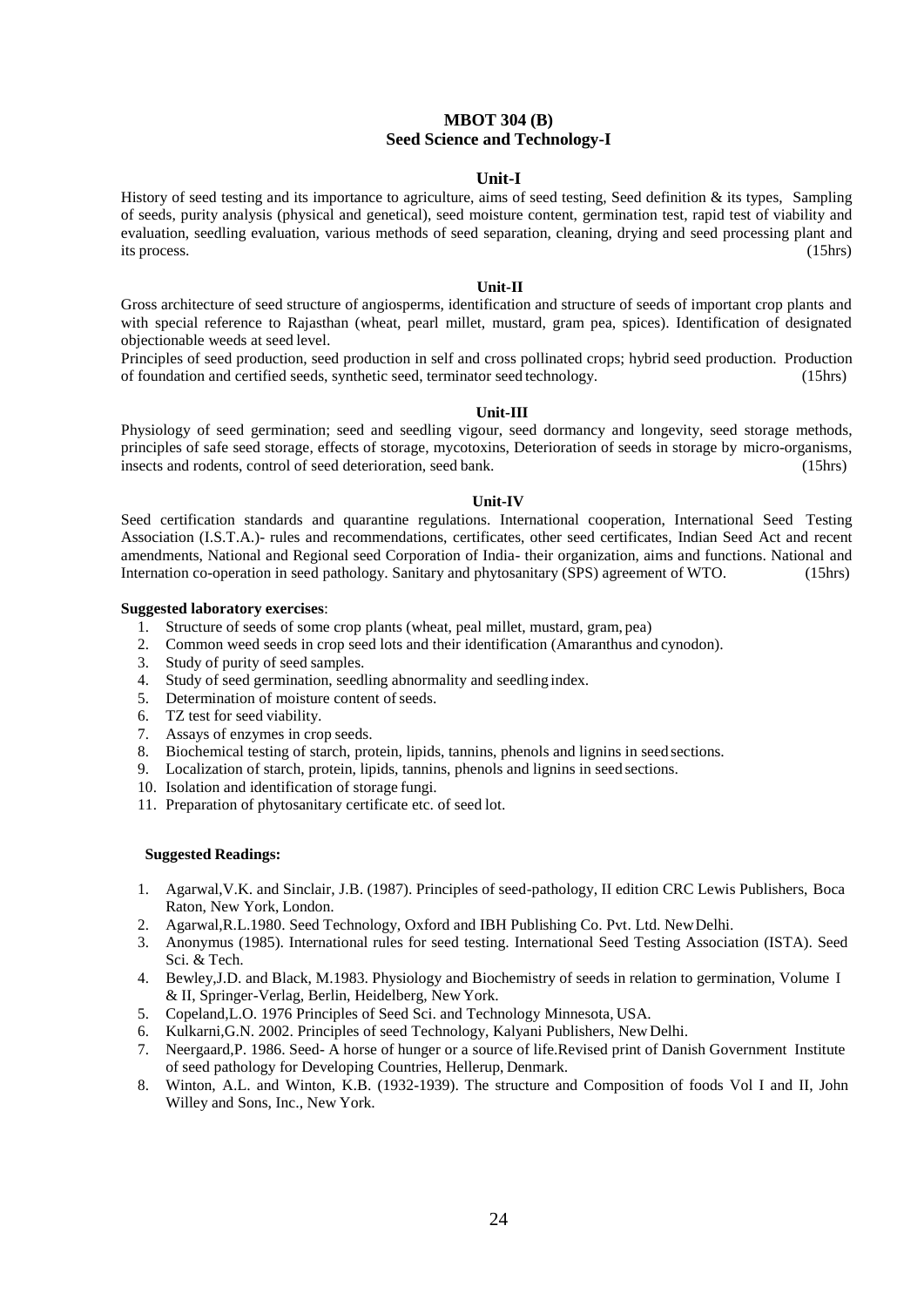# **MBOT 304 (C) Advanced Plant Physiology-I**

#### **Unit-I**

**Proteins and Enzymes:** Techniques of protein purification, protein sequencing and proteomics, Enzyme kinetics, Michaelis Menten equation and significance of Km value, negative and positive co-operativity, enzyme nomenclature and E.C. number, Catalytic mechanisms: Acid-Base catalysis, covalent catalysis, metal ion catalysis, electrostatic state bonding, Lysozyme as model enzyme for catalytic mechanism, Regulation of enzyme activity, feedback and allosteric regulation, active sites, coenzymes, activators and inhibitors. (15hrs)

#### **Unit-II**

**Nucleotides metabolism:** Biosynthesis of Ribonucleotides and of Deoxy-ribonucleotides-salvage and denovo pathways, nucleotide degradation.

**Vitamins**: Water and fat soluble vitamins, biochemical functions of thiamine, riboflavin nicotinic acid, pantothenic acid, pyridoxine, biotin, folic acid, vitamin B12, ascorbic acid, vitamin A and Vitamin D. (15hrs)

#### **Unit-III**

**Secondary Metabolism: Coumarins and Lignins**: structure and synthesis **Insecticides (pyrethrins and rotenoids):** distribution, chemistry and function **Tannins**: distribution, synthesis and function **Flavonoids and water soluble pigments:** synthesis and function **Hallucinogens:** distribution, chemistry and function (15hrs) (15hrs)

#### **Unit-IV**

**Alkaloids:** Pyrrole, Pyrrolidine, Pyridine, Polyacetylquinoline, Tropane and Indole alkaloids- distribution, synthesis and function. **Saponins and Sapogenins:** Sterols, Steroids, Steroidal Alkaloids – distribution, synthesis and function. **Cardiac Glycosides**: distribution, structure and synthesis (15hrs) (15hrs)

#### **Suggested laboratory exercises:**

- 1. Quantitative estimation of protein using Lowry's method
- 2. Isolation of casein from milk and its quantification
- 3. Quantitative estimation of Vit. C
- 4. Extraction and identification of flavonoids and alkaloids using TLC
- 5. Preliminary detection of Flavonoids, Alkaloids and steroids

- 1. Lehninger, A.L., Nelson, D. L., Cox, M.M. Principles of Biochemistry. 3<sup>rd</sup> edition. Macmillon Publishers Worth New York. 2000.
- 2. Jain, J.L. Fundamental of Biochemistry. 2<sup>nd</sup> edition. Willey, New York.1995.
- 3. Voet, D. and Voet, J.G. Biochemisry 2<sup>nd</sup> edition. Willey, New York, 1995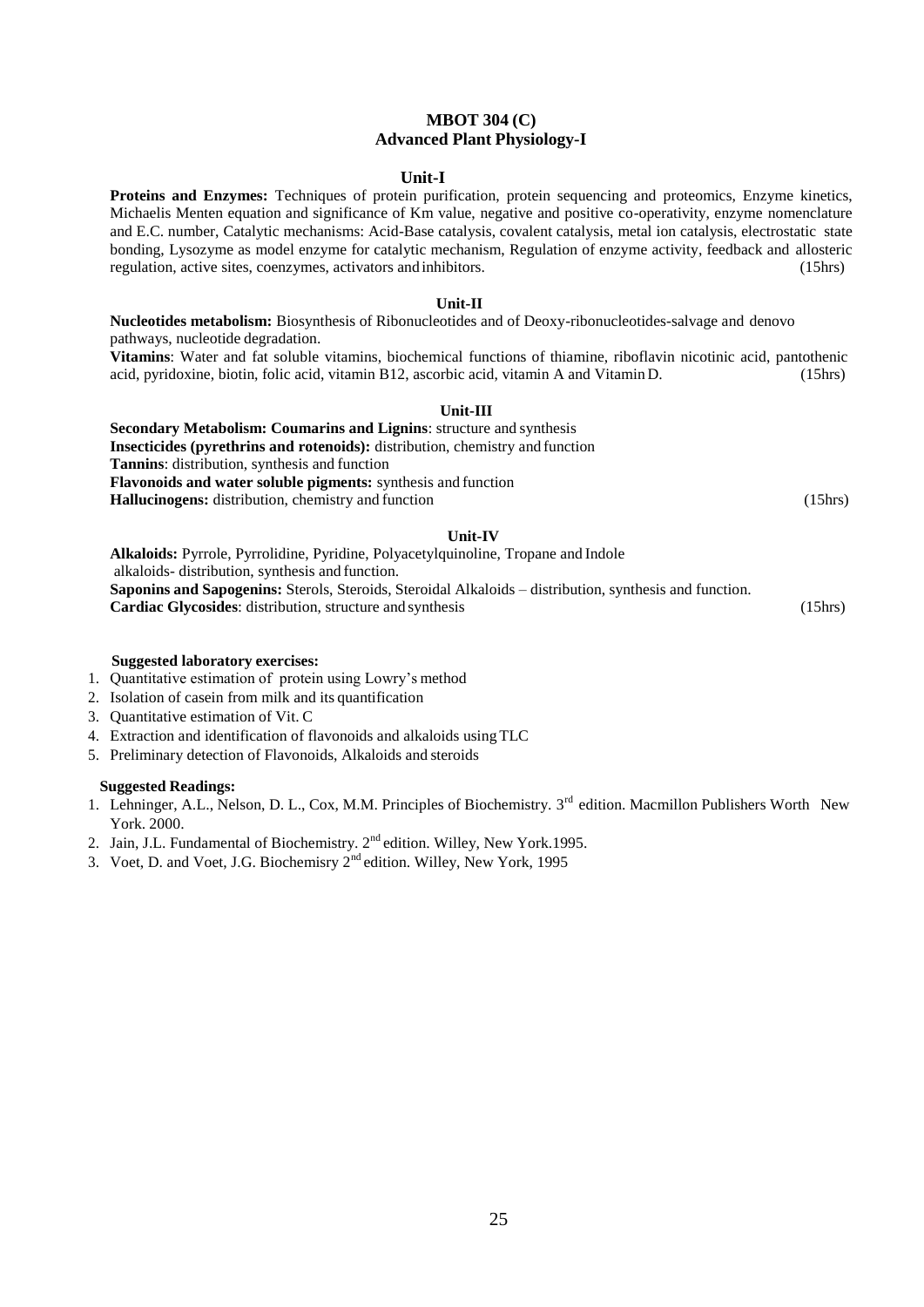## **IV SEMESTER**

# **MBOT: 401 Embryology of Angiosperms**

#### **Unit-I**

Reproduction: Vegetative options and sexual reproduction, anther structure, microsporogenesis, role of tapetum, pollen development and gene expression, male sterility, sperm dimorphism, hybrid seed production , pollen germination, pollen tube growth and guidance, pollen storage, pollen allergy, pollen embryos. Female gametophyte, ovule development, megasporogenesis, organization of the embryo sac, embryo sac cells structure. (15hrs)

#### **Unit-II**

Floral characteristics, Pollination mechanism and vectors, fertilization, pollen-pistil interaction, pollen stigma interaction, sporophytic and gametophytic self incompatibility (cytological, biochemical and molecular aspects), double fertilization, *in vitro* fertilization. (15hrs)

#### **Unit-III**

Seed development and fruit growth: Endosperm development, embryogenesis, cell lineages during late embryo development. Storage proteins of endosperm and embryo. Polyembryony, apomixis, embryo culture, dynamics of fruit growth, biochemistry & molecular biology of fruit maturation. (15hrs)

#### **Unit-IV**

Latent life, dormancy, types of dormancy, importance, seed dormancy, overcoming seed dormancy, bud dormancy. Senescence and programmed cell death, types of cell death, PCD in life cycle of plants, metabolic changes associated with senescence, influence of hormones, effect of environmental factors on senescence. (15hrs)

#### *Suggested practical*

- 1. Study of microsporogenesis and gametogenesis insection of anther of different ages.
- 2. Examnition of mode of anther dehiscence and collection of pollen grains for microscopic examination (maize ,grass, cannabis sativa, crotolaria ,tradescantia , brassica, petunia, solanum melongena, etc.)
- 3. Study of wall layers of anther.
- 4. Test for pollen viability using stains and in vitro germination.
- 5. Pollen germination using hanging drop and sitting drop culture, suspension culture, and surface culture.
- 6. Estimating percentage and average pollen tube lenth in vitro.
- 7. Study of ovules in cleared preparation. Study of monosporic ,bisporic and tetrasporic type of embryo sac development through examination of permanent stained serial section.
- 8. Field study of several type of flower with different pollination mechanism.
- 9. Emasculation, bagging and hand pollination to study pollen germination.
- 10. Study of nuclear and cellular endosperm through dissection and staining.
- 11. Isolation of zygote globular heart shaped torpedo stage and mature embryo from suitable seeds.
- 12. Polyembryony in citrus, jamun (syzygium cumini) etc. by dissection.
- 13. Biochemical estimation (qualitative and quantitative) of metabolites ofseeds.

- 1. Atwll, B.J. Kriedcrmann, P.F. and Jumbull, C.G.N.(eds.)1999 Plants in Actions: Adaptation in Nature Performance in cultivation, MacMillan Education, Sydney
- 2. Bewley. J.D. Black, M. 1994 Seeds: Psychology of development and Germination, Plenum Press, New York
- 3. Bhojwani S.S. and Bhatnagar S.P. 2000 The Embryology of Angiosperms (4<sup>th</sup> revised and enlarged edition) Vikas Publishing House, New Delhi
- 4. Burgess, J 1985, An Introduction to plant cell development. Cambridge Univ. Press
- 5. Fageri K. and Van der Pijl L. 1979 The Principle of Pollination Ecology. pergamon Press, Oxford
- 6. Fahn, A. 1982 Plant Anatomy (3rd edition) pergamon Press, Oxford. New York
- 7. Fosker D.E. 1994. Plant Growth and Development. A Molecular Approach. Academic Press San Diego
- 8. Howell, S.H. 1998. Plant Growth and Development. A Molecular Approach Academics press, SanDiego.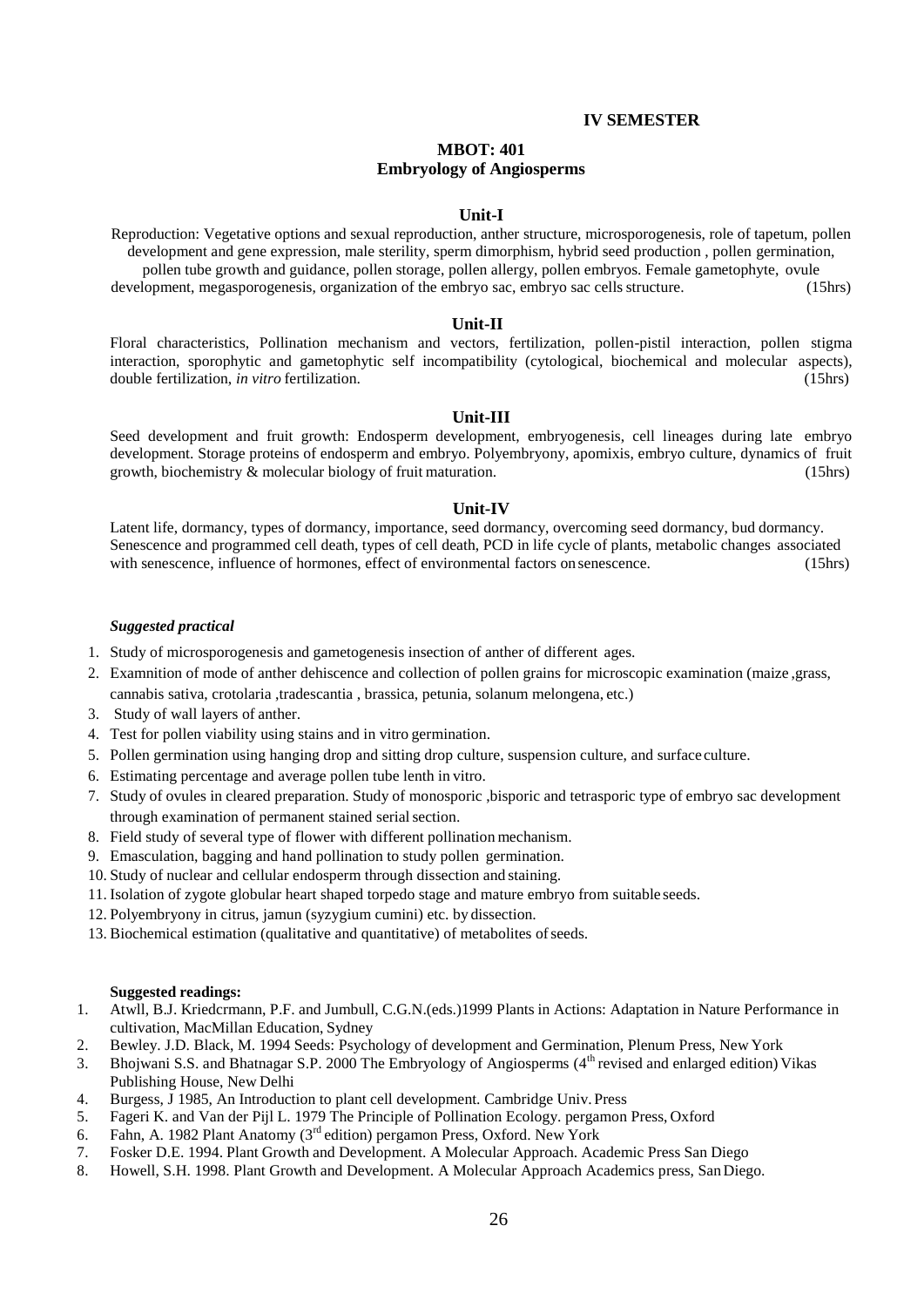- 9. Leins,P ., Tucker, S.C. and Endress ,P.K. 1988.Aspects of Flora Development ,J. Cramer, Germany.
- 10. Lyndon, R.F. 1990 Plant Development , The Cellular Basis , Unnin Byman London
- 11. Murphy T.M. and Thompson W.E. 1988, Molecular Plant Development Prentice Hall,New Jersey
- 12. ProcterM. and Yeo. P. 1973 The Pollination Of Flowers. William Collins Sons, London
- 13. Raghvan V.1997 Molecular Embryology of Flowering plants .Cambridge University PressCambridge
- 14. Raghvan V. 1999 Developmental Biology Of Flowering Plants ,Springer –Verlag ,New york
- 15. Raven. P.H., Evrt. R.I. and Eichhorn. S. 1992 Biology Of Plants (5<sup>th</sup> edition) Worth, New York
- 16. Salisbury P.B. and Ross C.W. 1992 Plant Physiology (4<sup>th</sup> edition) Wadsworth Publishing, California
- 17. Steeves, T.A. and Sussex I.M. 1989 Patterns in Plant Development (2<sup>nd</sup> edition) Cambridge Univ. Press, Cambridge
- 18. Sdgley , M. And Griffin, A.R. 1989 Sexual Reproduction to Tree Crops. Academic press , London
- 19. Shivanna K.R. and Sawhney VK , (eds) 1997 Pollen Biotechnology For Crop Production and Improvement, Cambridge University ,Cambridge
- 20. Shivanna K.R. Rangaswamy , N.S. 1992 Pollen Biology : A Laboratory Manual Springer Verlag , Berlin
- 21. Shivanna K.R. and Johri B.M.1995, An Angiosperms Pollen : Structure And Function .Wiley Eastern Ltd. New York
- 22. The Plant Cell Special Issue On Reproductive Biology Of Plants Vol. 5 (10) 1993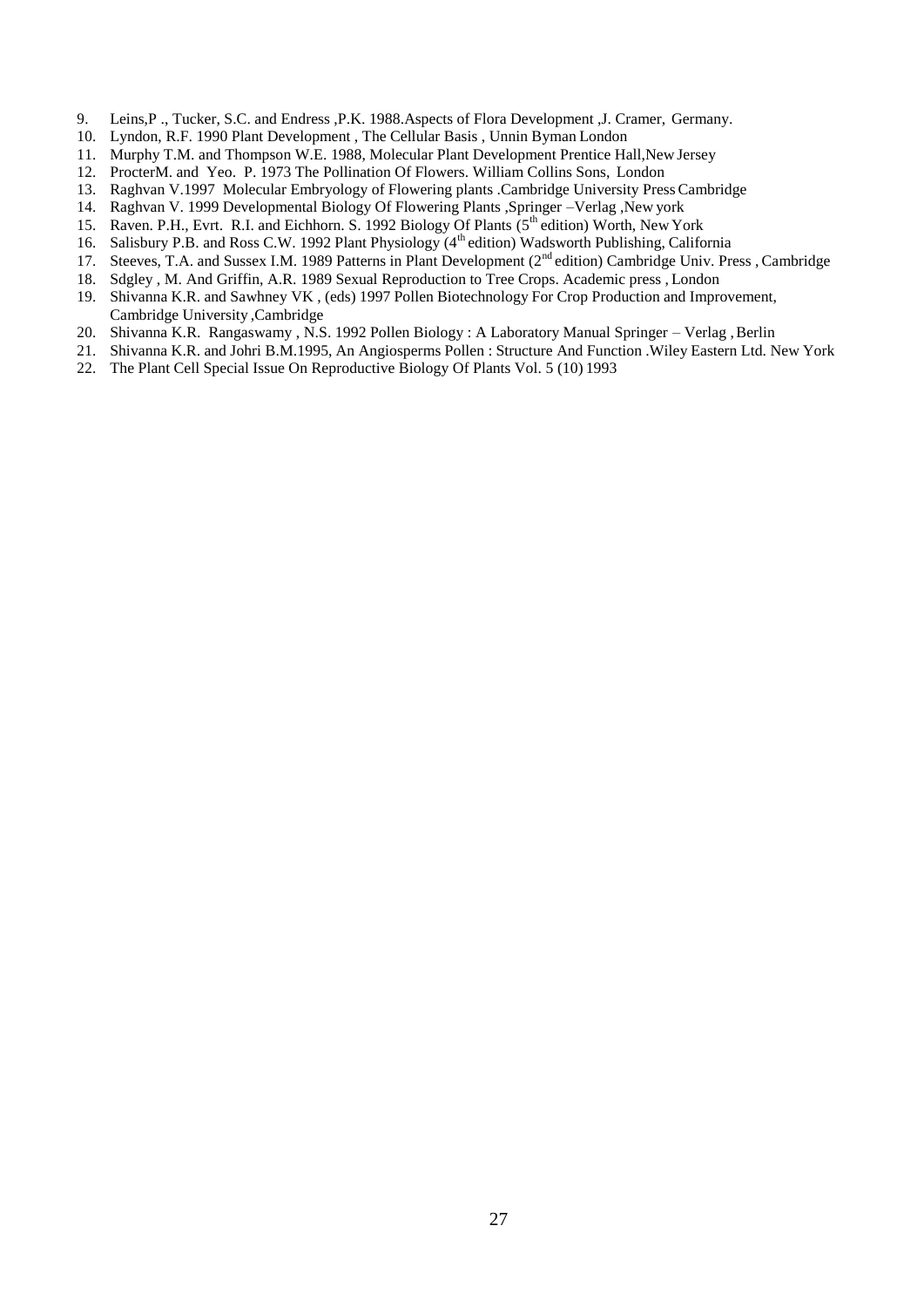# **MBOT 402 Plant Resource Utilization & Ethanobotany**

# **Unit-I**

**Plant Biodiversity:** Concept, status in India, utilization and concerns. Sustainable development: Basic Concepts. Origin of agriculture.

World centers of primary diversity of domesticated plants: The Indo-Burmese centre, plant introductions and secondary centers. (9hrs)

### **Unit-II**

**Origin, evoluation, botany, cultivation and uses of:** (i) Food, forage and fodder crops, (ii) ornamental plants, plants used in sericulture, as petro crops, in narcotics, as mastigatories, fumitories and fiber crops, (iii) medicinal and aromatic plants (iv) vegetables, fruits, spices condiments and oil yielding crops (v) Important fire-wood and timberyielding plants and non-wood forest products (NWFPs) such as bamboos and rattans. Raw materials for paper making, gums, tannins, dyes and resins.

**Green revolution:** Benefits and adverse consequences. Plants used as avenue trees for shade, pollution control and aesthetics. (20hrs)

## **Unit-III**

**Principles of conservation:** Extinctions, environmental status of plants based on International Union for Conservation of Nature (IUCN).

**Strategies for conservation**– *in situ* conservation: International efforts and Indian initiatives, protected areas in Indiasanctuaries, national parks, biosphere reserves, wetlands, mangroves and coral reefs, conservation of wild biodiversity.

**Strategies for conservation** – *ex situ* conservation: Principles and practices, botanical gardens. Field gene banks, Seed banks, *in vitro* repositories and cryobanks. (15hrs) (15hrs)

#### **Unit-IV**

General account of the activities of Botanical Survey of India (BSI), National Bureau of plant Genetic Resources (NBPGR), Indian Council of Agriculture Research (ICAR), Council of Scientific and Industrial Research (CSIR) and Department of Biotechnology (DBT) for conservation and non formal conservation efforts. (10hrs)

**Ethnobotany:** History,development and scope of ethnobotanical study, Interdisciplinary approaches, ethinic groups of India, Applied Ethnobotany: role of ethanobotany in national priorities, health care and development of cottage industries in India. (6hrs)

#### **Suggested Laboratory Exercises**

The practical course is divided into three units (1) Laboratory work, (2) Field survey and (3) Scientific visits

#### **Laboratory Work**

- 1. Food crops : Wheat,rice,maize,chickpea (Bengal gram),Potato,Sweat
	- Potato,Sugarcane:Morphology,anatomy,Biochemical tests for stored foodmaterials
- 2. Forage fodder crops:Study of any five important crops of the locally available(for example fodder,sorghum,Bajra,khejari Ardu,Zizyphus
- *3.* Plant fiber:Cotton,Jute, hemp,sunn hemp, Cannabis,Kapok:Morphology anatomy,microscopic study of whole fibre using-approriate staining procedure.

Medicinal and aromatic Plants: Depending on the geographical location location; *Papaver somniferum, Catharanthus roseus, Adhatoda cylanica, Allium sativum,Rauwolfia serpentine, Withania somnifera, Phyllanthus amarus, P.fratermus,Andrographis panic ulata,Aloe Berbadadens,Mentha arvensis,Rosa spp. Pogostemon cablin,Origamom vulgare,,Vetiveria zizinoides.*

- 4. Study of live or herbarium specimens or other visual materials to become familiar with these resources.
- 5. Vegetable oils:Mustard,groundnut,Soyabean,coconut,sunflower,castor.
- Morphology,microscopic structure of the oil yielding tissues.test for oil and iodine number.
- 6. Gum,resins,tannins,dyes:perform simple test for gums and resins.prepare awater extract of vegetable tannins(Acacia,terminalia,tea,cassia spp.) and dyes(Turmeric,Indigo,Butea,lawsonia)and perform test to understand their chemical nature.
- 7. Firewood and timber yielding plants.

#### **Field survey-**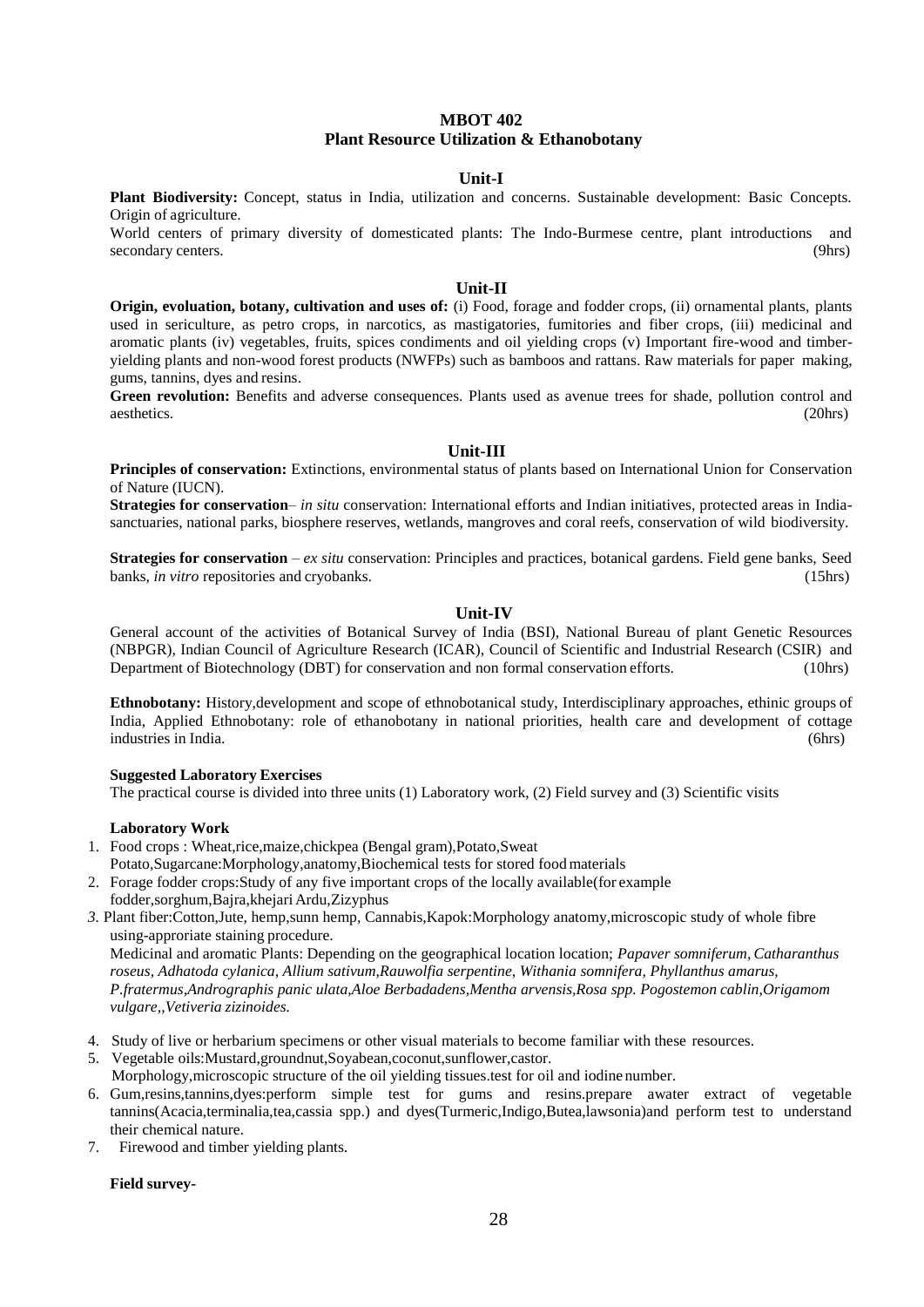- 1. Prepare a short list of 10 most important sources of fire wood and timber in your locality. Give their local names, scientific names and families to which they belong. Mention their properties.
- 2. A survey of a part of the town or city should be carried out by the entire class to make the student aware about the vegetation characteristics of particular area in city or town.

## **Scientific visits**

The students should be taken to one of the following:

- 1. A Protected area (Biosphere reserve, National park and Sanctuary)
- 2. A Wetland
- 3. Mangroove

- 1. Anonymous 1997. National Gene Bank: Indian Heritage on Plant Genetic Resources (Booklet). National Bureau of Plant Genetic Resources, New Delhi.
- 2. Arora, R.K. and Nayar, E.R. 1984. Wild Relatives of Crop Plants in India. NBPGR Science Monograph No. 7.
- 3. Baker, H.G. 1978. Plants and Civilization (3rd edn.) C.A. Wadsworth, Belmont. 41.
- 4. Bole, P.V. and Vaghani, Y. 1986. Field Guide to Common Indian Trees. Oxford Unviersity Press, Mumbai.
- 5. Chandel, K.P.S., Shukla, G. and Sharma, N. 1996. Biodiversity in Medicinal and Aromatic plans in India : Conservation and Utilization. National Bureau of Plant Genetic Resources, NewDelhi.
- 6. Chrispeels, M.J. and Sadava, D. 1977. Plants, Food and People, W.H. Freeman and Co., San Francisco.
- 7. Cristi, B.R. (ed.) 1999. CRC Handbook of Plant Sciences and Agriculture. Vol. I. In situ conservation. CRC Press, Boca Raton, Florida, USA.
- 8. Conway, G. 1999. The Doubly Green Revolution : Food for All in the 21<sup>st</sup> Century. Penguin Books.
- 9. Conway, G. and Barbier, E. 1990. After the Green Revolution. Earthscan Press, London.
- 10. Conway, G. and Barbief, E. 1994. Plant. Genes and Agriculture. Jones and Bartlett Publishers, Boston.
- 11. Council of Scientific and Industrial Research 1986. The Useful Plants of India. Publications and Information Directorate, CSIR, New Delhi.
- 12. Council of Scientific and Industrial Research (1948-1976). The Wealth of India. A Dictionary of Indian Raw Materials and Industrial Products. New Delhi. Raw Materials I-XII, Revised Vol. I-III (1985-1992) Supplement(200).
- 13. Cronquist, A. 1981. An Integrated System of Classification of Flowering plants. Columbia University Press, New York, USA.
- 14. Directory of Indian Wetlands, 1993. WWF INDIA, New Delhi and AWB, Kuala Lumpur.
- 15. Falk, D.A., Olwel, M. and Millan C. 1996. Restoring Diversity, Island Press, Columbia, USA.
- 16. FAO/IBPGR 1989. Technical Guidelines for the Safe Movement of Germplasm. FAO/IBPGR,Rome.
- 17. Frankel, O.H., Brown, A.H.D. and Burdon, J.J. 1995. The Conservation of Plant Diversity. Cambridge University Press, Cambridge, U.K.
- 18. Gadgil, M. and Guha, R. 1996. Ecology and Equity : Use and Abuse of Nature in Contemporary India. Penguin, New Delhi.
- 19. Gaston, K.J. (Ed.) Biodiversity : a Biology of Numbers and Differences. Blackwell Science Ltd., Oxford, U.K.
- 20. Heywood, V. (Ed.) 1995. Global Biodiversity Assessment. United Nations Environment Programme. Cambridge University Press, Cambridge, U.K. 42.
- 21. Heywood, V.H. and Wyse Lackn, P.S. (Eds.) 1991. Tropical botanical Gardens. Their Role in Conservation and Development. Academic Press, San Diego.
- 22. Kocchar, S.L. 1998. Economic Botany of the Tropics, 2<sup>nd</sup> edition. Macmillian India Ltd., Delhi.
- 23. Kothari, A. 1997. Understanding Biodiversity : Life Sustainability and Equity. Orient Longman.
- 24. Kohli, R., Arya, K.S., Singh, P.H. and Dhillon, H.S. 1994. Tree Directory of Chandigarh, Lovdale Educational, New Delhi.
- 25. Nair, M.N.B. et al. (Eds.) 1988. Sustainable Management of Nonwood Forest Products. Faculty of Forestry, Unviersity Putra Malaysia. 43004 PM Serdong. Selangor, Malaysia.
- 26. Paroda, R.S. and Arora, R.K. (1991). Plant Genetic Resources Conservation and Management. IPGRI (Publication) South Asia Office, C/o NBPGR. Pusa Campus, New Delhi.
- 27. Pimentel, D. and Hall, C.W. (Eds.) 1989. Food and Natural Resources, Academic Press, London, NewYork.
- 28. Pinstrup-Anderson, P. et al. 1999. World Food Prospects : Critical Issues for the Early 21<sup>st</sup> Century. International Food Policy Research Institute. Washington D.C., USA.
- 29. Plant Wealth of India 1997. Special Issue of Proceedings Indian National Science AcademyB-63.
- 30. Plucknett, D.L., Smith, N.J.H., William, J.T. and Murti Annishetty, N. 1987. Gene Banks and Worlds Food. Princeton University Press, Princeton, New Jersey, USA.
- 31. Rodgrs, N.A. and Panwar, H.?S. 1988. Planning a Wildlife Protected Area Network in India. Vol. I. The Report. Wildlife Institute of India, Dehradun.
- 32. Sahni, K.C. 2900. The Book of Indian Trees.  $2<sup>nd</sup>$  edition. Oxford Unviersity Press, Mumbai.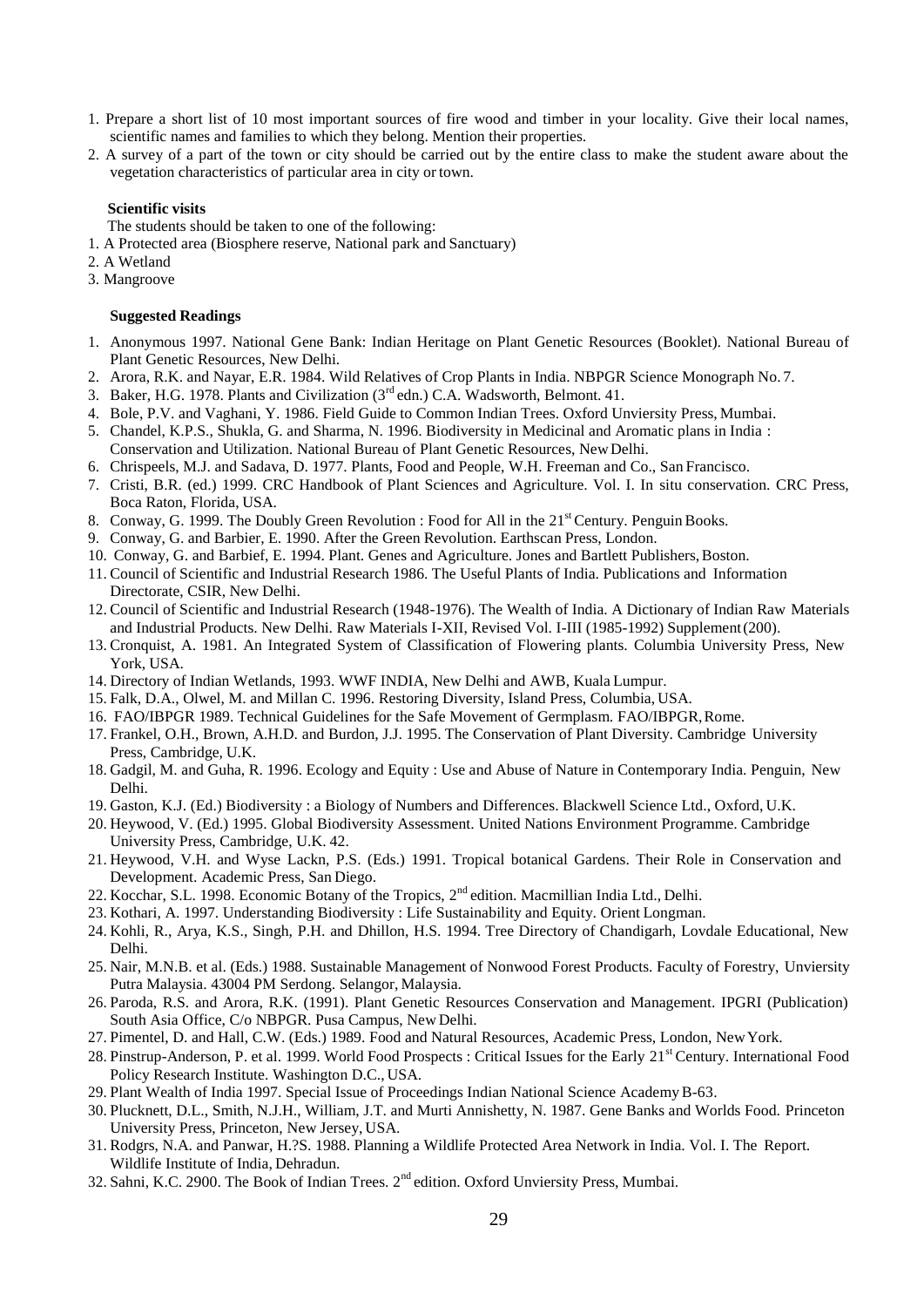- 33. Schery, R.W. 1972. Plants for Man. 2<sup>nd</sup> ed. Englewood Cliffs, New Jersey. Prentice Hall.
- 34. Sharma, O.P. 1996. Hill's Economic Botany (Late Dr. A.F. Hill, adapted by O.P. Sharma). Tata McGraw Hill Co. Ltd., New Delhi.
- 35. Swaminathan, M.S. and Kocchar, S.L. (Eds.) 1989. Plants and Society. Macmillan Publication Ltd., London.
- 36. Thakur, R.S., Puri, H.S. and Husain, A. 1989. Major Medicinal Plants of India. Central Institute of Medicinal and Aromatic Plants, CSIR, Lucknow.
- 37. Thuomas, P. 2000. Trees: Their National History. Cambridge University Press, Cambridge.
- 38. Wanger, H., Hikino, H. and Franswarth, N. 1989. Economic and Medicinal Plant Research. Vol. 1-3. Academic Press, London.
- 39. Walter, K.S. and Gillett, H.J. 1998. 1997 IUCN Red List of Threatened Plants. IUCN, the World Conservation Union, IUCN, Gland, Switzerland and Cambridge, U.K.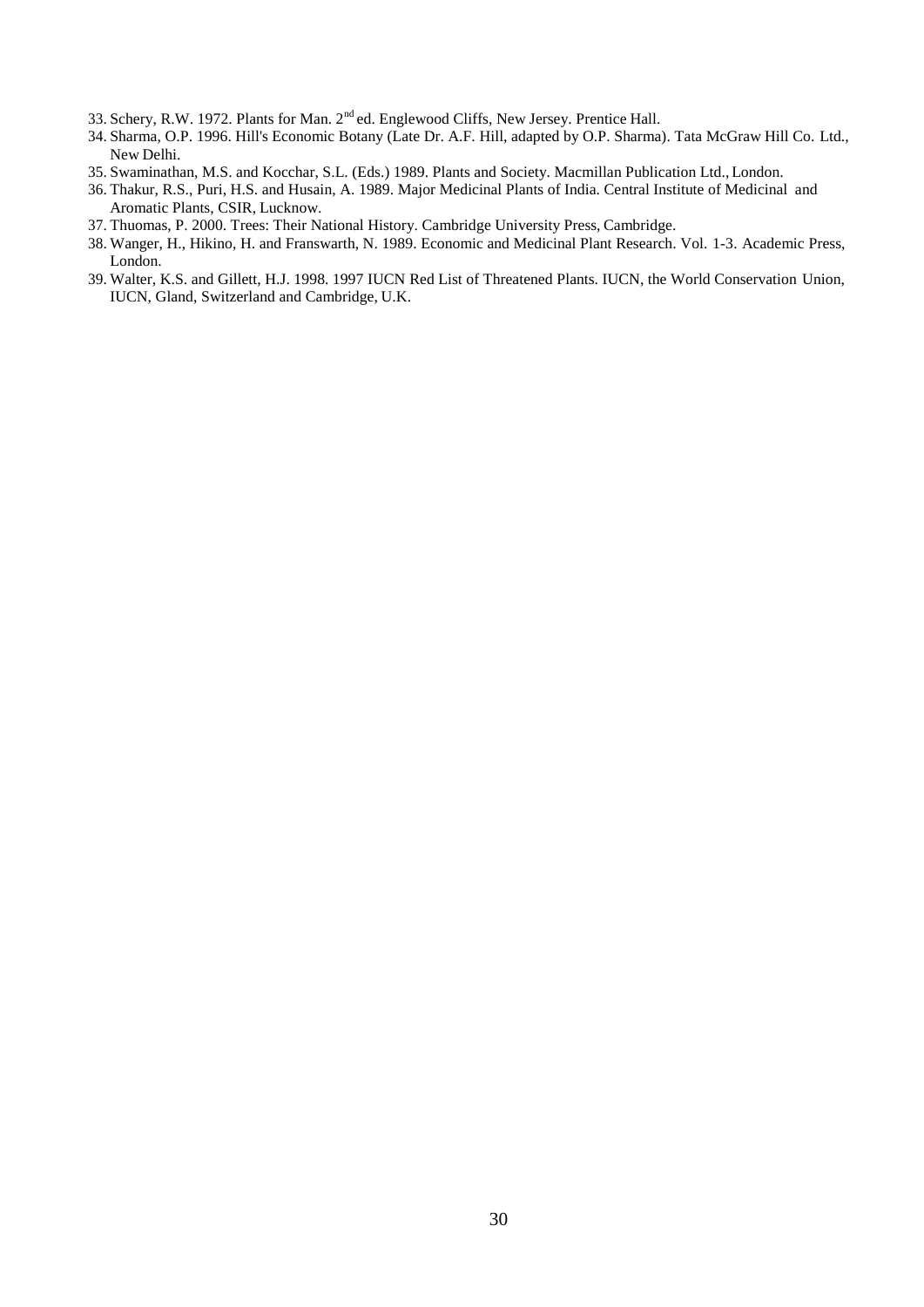# **MBOT 403 Plant Biotechnology and Genetic Engineering**

# **UNIT-I**

**Plant tissue culture:** Principles and concept, history, general methodology, culture media ingredients, preparation methods of sterilization and disinfestations, aseptic techniques and preparation of explant, micropropagation in plants, shoot morphogenesis and organogenesis, callus and suspension cultures, microspore culture for producing haploids and their importance. Somatic embryogenesis: Principles, concepts and applications. Protoplast technology- isolation methods, purification, viability tests, culture, plating efficiency, somatic cell hybridization, selection of protoplast fusion hybrids, somaclonal variation, production of secondary metabolites. Overview of plant tissue culture applications. (15hrs) (15hrs)

#### **UNIT-II**

**Metabolic Engineering and Industrial Products:** Basic concept of metabolic engineering, strategies used in metabolic engineering, biotransformation, cell permealisation, elicitation hairy roots, media manipulation, manipulation of phenylpropanoids / Shikimic pathway, production of industrial enzymes, biodegradable plastics, biopolymers and antibiotics.

**Vectors for plant transformation:** Basic features of vectors (Promoters, terminators and sequences influencing gene expression, selectable markers & reporter gene, origin of replication. Co-integrative and binary vector for plant transformation), codon optimization. (15hrs)

#### **UNIT-III**

**Techniques for plant transformation**. Biology of *Agrobacterium. Agrobacterium* mediated gene transfer, process of T-DNA transfer and integration, practical applications of *Agrobacterium* mediated gene transfer. Application of DNA

based molecular markers (RFLP, RAPD, AFLP) in plant biotechnology, genome editing, TALE, CRISPR. Heterologous gene expression in plants and genetic manipulation of plants for herbicide tolerance, insect resistance,

Stress tolerance, disease resistance, improvement of crop yield and quality (Post harvest loses, longer shelf life offruits and flowers, color manipulation of flower, making of golden rice**).** (15hrs)

## **UNIT-IV**

Molecular farming for carbohydrates, lipids and proteins (Edible vaccines and Oleosin system. **Science and society:** Public acceptance of genetically modified crops (Publūic concerns, current status of transgenic crop, regulation of GM crops, Cisgenic crops and products). Introduction to Intellactual Property. Biosafety guidelines. Environmental release of GMO's. Risk analysis, Risk assessment, Risk management.

**Introduction to bioinformatics:** Definition, history, applications and scope. Biological databases and sequence analysis. BLAST and FASTA. Multiple sequence alignment, phylogenetic analysis and bioinformatics in drug discovery. Bioinformatics in India. (15hrs)

#### **Suggested laboratory exercises:**

- 1. Preparation of Media
- 2. Surface sterilization
- 3. Micropropagation Technique
- 4. Organ Culture
- 5. Callus Propagation, organogenesis and transfer of plants to soil
- 6. Anther Culture and Production of Haploids
- 7. Preparation of Synthetic seeds
- 8. Cytological examination of regenerated plants
- 9. Isolation of protoplasts from various plant tissues and testing their viability
- 10. PCR and Gel Electrophoresis
- 11. Techniques : Biolistics, Membrane Filtration and Cell Counting
- 12. Hairy root cultures
- 13. Extraction of alkaloids and flavonoids from plant materials and their separation usingTLC.
- 14. BLAST
- 15. FASTA

- 1. J. Hammond, P. McGarvey. Plant Biotechnology. Springer Verlab. 2000.
- 2. H.S. Chawla. Biotechnology in Crop Improvement. International Book Distributing Company. 1998
- 3. R. J. Henry. Practical Application in Plant Molecular Biology. Chapman and Hall. 1997
- 4. P.K. Gupta. Plant Biotechnology. Rastogi and Co. Merrut. 2010.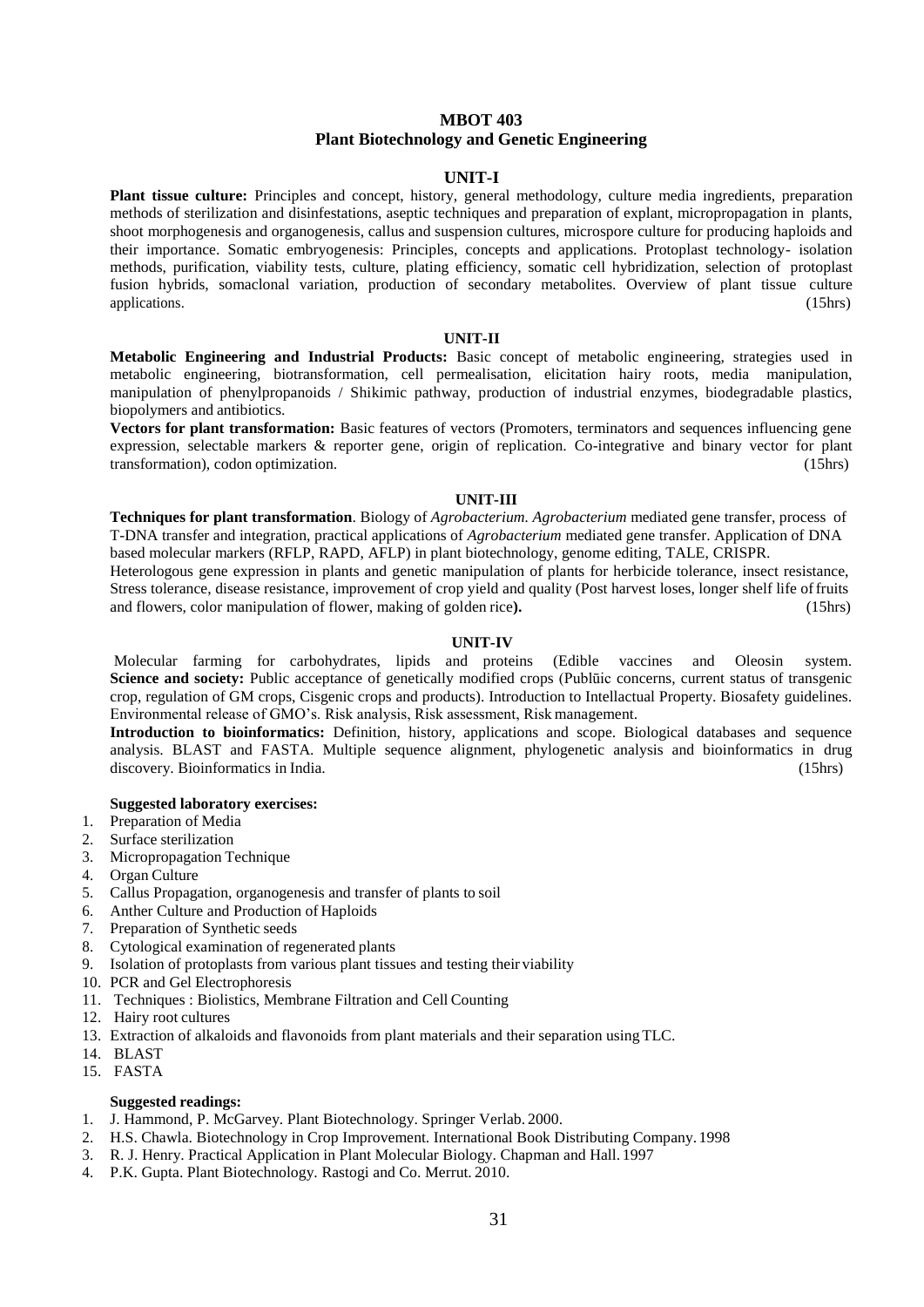- 5. Bhojwani, S.S. and Rajdan, M. K. 1996. Plant Tissue Culture. Theory and Practice (A Revised edition). Elsevier Science Publication, New York, USA.
- 6. Metabolic Engineering. Stephenopoulos, Arisitidou, A.A. and Neilson, J. AcademicPress
- 7. Bioprocess Engineering. Shuler, M. I. and Kargi, F. PHI private Learning Ltd., New Delhi..
- 8. Basic Biotechnology. Ratledge, C. ,Kristainsen, B. Cambridge Publication.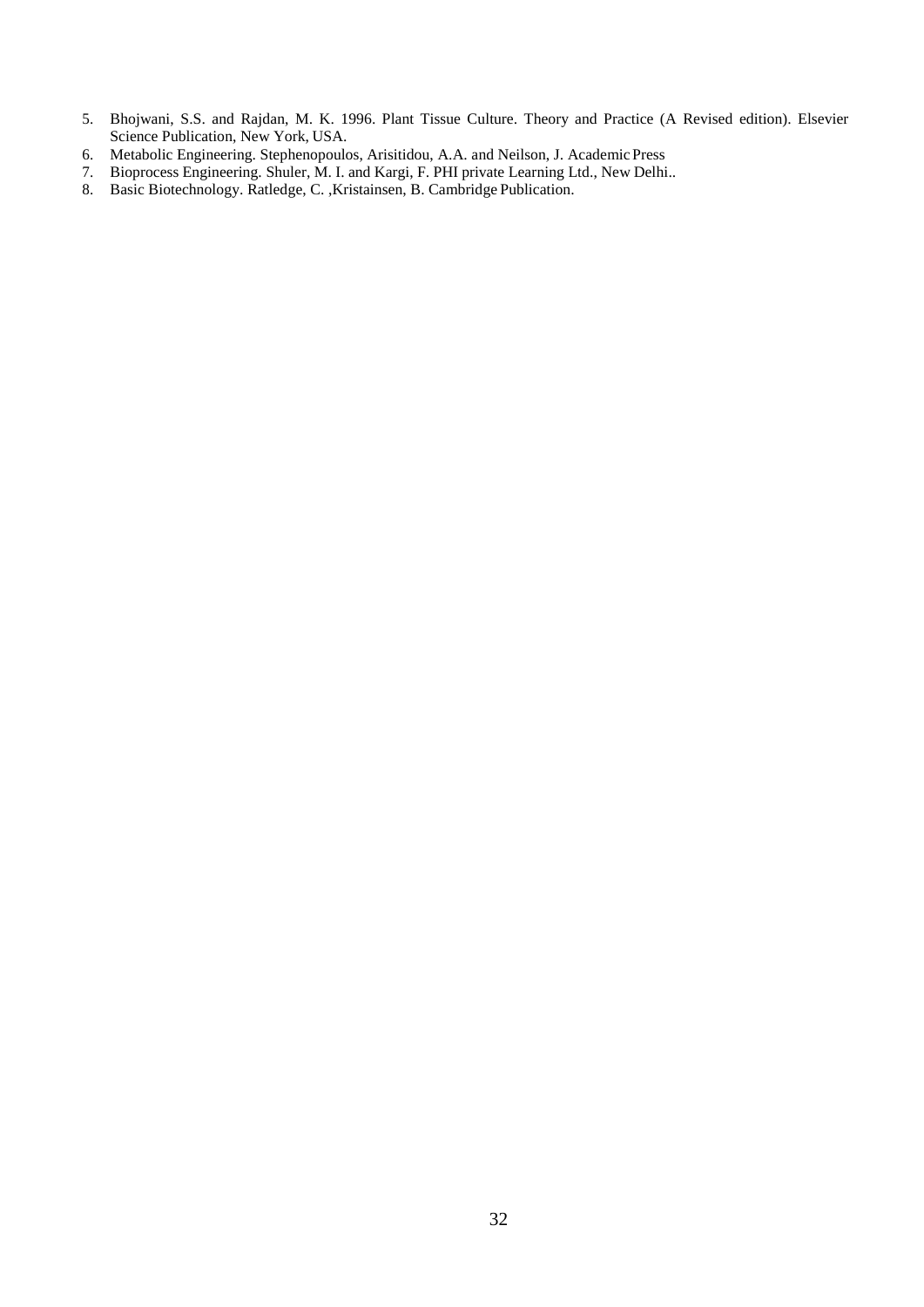# **MBOT 404 (A) Advanced Plant Pathology-II**

## **Unit-I**

**Plant disease epidemiology and plant disease forecasting:** Computer simulation of epidemics, methods used in plant forecast, examples of plant disease forecasting system. (5hrs)

# **Unit-II**

**Disease management:** Principles and economics, regulatory methods, cultural practices and physical methods, chemical treatment, biological control, host resistance and production of resistance varities, integrated approach and future prospects, responses of traditional and nontraditional plant growth regulators to plant disease and management.

(20hrs)

## **Unit-III**

**Breeding for disease resistance:** General account and production of disease resistant plant. Integrated pest management Host pathogen specificity and responses. (17hrs) (17hrs)

# **Unit-IV**

**Molecular plant pathology:** Molecular diagnosis, identification of genes and specific molecules in disease development, genetics of host pathogen interaction, molecular mechanism of resistance. Application of biotechnology and information technology in plant pathology. (18hrs)

## **Suggested laboratory exercises-**

- 1. Biochemistry- alternated plant physiology due to plant pathogen interaction.
- 2. Biochemistry of altered metabolites- protein, lipids, starch, cellulose peroxidases and poly phenoloxidase.
- 3. Virus detection through biological (indicator hosts and hosts range ) and serological methods (elisa.
- Immunudiffusion) Virusindexing
- 4. Methods of application of fungicides- seed and foliar application
- 5. Bio-control of plant pathogen- dual culture technique.
- 6. Bioassay of fungicides poison food technique. Inhibition zone technique and slide germination technique.

- 1. Agrios. G.N. 2005. Plant Pathology, 5th edition. Academic Press, NewYork.USA
- 2. Alexopoulos, C.J.C.W.Mims and M.Blackwell.1996. Introductory Mycology.4<sup>th</sup> edition. John Wiley and sons.Inc. New York.USA.
- 3. Khan J.A. and J. Dijsktra 2002 Plant Virus as Molecular Pathogens. The Haworth Press Inc.USA
- 4. Mehrotra, R.S. and A. Agrawal 2003 Plant Pathology 2nd Edition Tata McGraw hill Pub. Company Ltd. New Delhi
- 5. Singh R.S.1982 Plath Pathogens : The Fungi Oxford and IBH Publ. Company NewDelhi
- 6. Singh R.S.1982 Plath Pathogens : The prokaryotes Oxford and IBH Publ. Company New Delhi
- 7. Trigiano R.N... M.T. Windham and A.S. Windham 2008 Plant pathology: Concepts and Laboratory Exercises. 2<sup>nd</sup> Edition C.R.C Press
- 8. Vidhyasekaran, P. 2004 Concise Encyclopedia Of Plant Pathology .Food Product Press. Bingham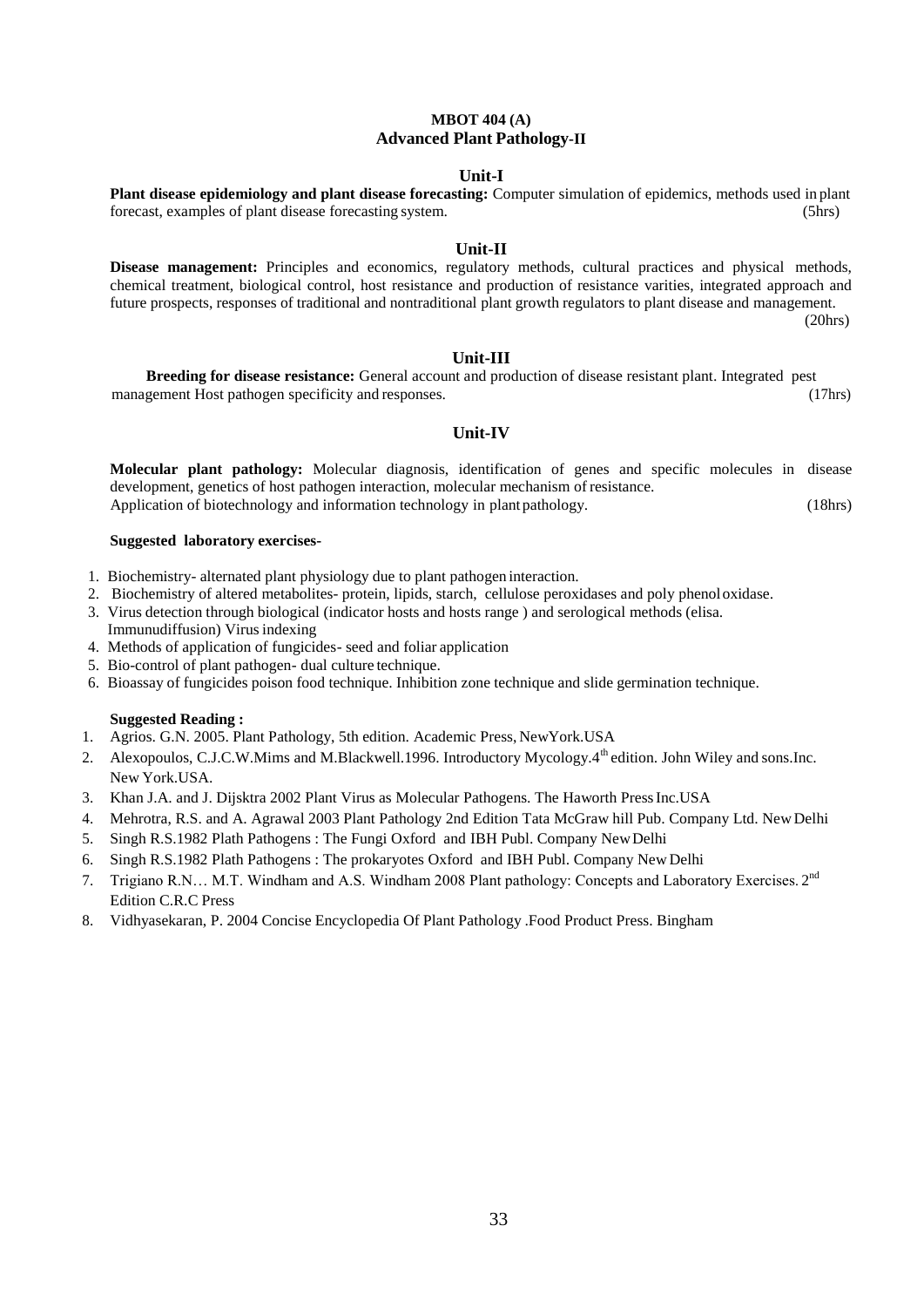# **MBOT 404 (B) Seed Science and Technology-II**

# **Unit-I**

Introduction and importance of seed pathology in modern agriculture, History of Seed Pathology, Various methods for testing seed borne fungi, bacteria and viruses (Dry seed examination, seed washing test, incubation methods, cultural, biochemical, serological, nucleic acid based methods). (11hrs) methods, cultural, biochemical, serological, nucleic acid based methods).

#### **Unit-II**

Mechanism of seed infection and its types, environment influencing seed infection, infected/contaminated part of seed, morphology and anatomy of seeds in relation to invasion, location of inoculum of the pathogen in seedseed coat and pericarp, endosperm, perisperm and embryo. (12hrs) (12hrs)

#### **Unit-III**

Seed borne diseases of some important crops with particular reference to the state of Rajasthan and India. Typical case of infection by: fungi (Wheat- smut and bunts, sesame-charcoal rot); bacteria (Brassicas- black rot, cluster bean-bacterial blight); viruses (tomato mosaic virus, pea seed bone mosaic virus) and nematodes (Wheat-ear cockle, rice-white tip). (15hrs)

### **Unit-IV**

Transmission of seed borne disease: systemic and non-systemic seed transmission, types of disease transmission, mode of establishment and course of disease from seed to seedling and plant, factors affecting seed transmission.

 $(11hrs)$ 

Management of seed-borne disease, principles of control, seed treatments (Physical, Chemical and Biological), mechanism of action of seed treatments, major seed treatments for important seed borne pathogens and their methods of application. (11hrs)

#### **List of suggested practical exercises:**

- 1. Dry seed examination of seed lots.
- 2. Isolation and identification of seed borne mycoflora by standard blottermethod.
- 3. Preparation of culture media (PDA and NA).
- 4. Plating seeds on PDA/NA for identification of seed borne fungi and bacteria.
- 5. Other methods of plating eg. Deep freezing, 2, 4-D blotter method.
- 6. Water agar test tube seedling symptom test.
- 7. Study of any seed borne nematode disease.
- 8. Detection of bacterial and viral pathogens in seeds.
- 9. LOPAT test for detection of seed borne bacteria.
- 10. Nucleic acid based detection of seed borne pathogens.
- 11. Histopathology of infected seed samples.
- 12. Physical control of seed-borne pathogens.
- 13. Antibiotic/fungicidal assay against seed-borne pathogens.
- 14. Biological control of seed borne pathogens.
- 15. Field visits: Crop fields, FCI, NSC, Seed Testing Labs, Quarantine station, (eg. NBPGR) etc.

- 1. Agarwal, P. C., Mortensen, C. N. And Mathur, S.B. 1989. Seed borne diseases and seed health testing of rice. Technical Bull. No. 3. Danish government institute of seed pathology for developing countries (DGISP), Copenhagen and CAB International Mycological Institute, (CMI) UK.
- 2. Agarwal, V. K. 2006. Seed Health. International Book Distributing Company. Charbagh, Lucknow, India.
- 3. Agarwal, V. K. and Sinclair, J. B. 1987. Principles of seed pathology. II edition CRC Lewi Publishers, Boca Raton, New York, London.
- 4. Agarwal, R. L. 1980. Seed Technology. Oxford and IBH Publishing Co. Pvt. Ltd. NewDelhi
- 5. Agrios, G. N. 2005. Plant Pathology. Academic Press, London, New York.
- 6. Cliffton, A. 1958. Introduction to the bacteria. McGraw Hill Book Co. NewYork.
- 7. Anonymous (1985, 2014). International rules for seed testing. International Seed Testing Association ISTA..
- 8. Khare, D. and Bhale, M.S. 2014. Seed Technology. Scientific Publishers (India), Jodhpur. Revised 2<sup>nd</sup> Ed.
- 9. Mandahar, C. L. 1978. Introduction to plant viruses. S. Chand & Co. Ltd., Delhi.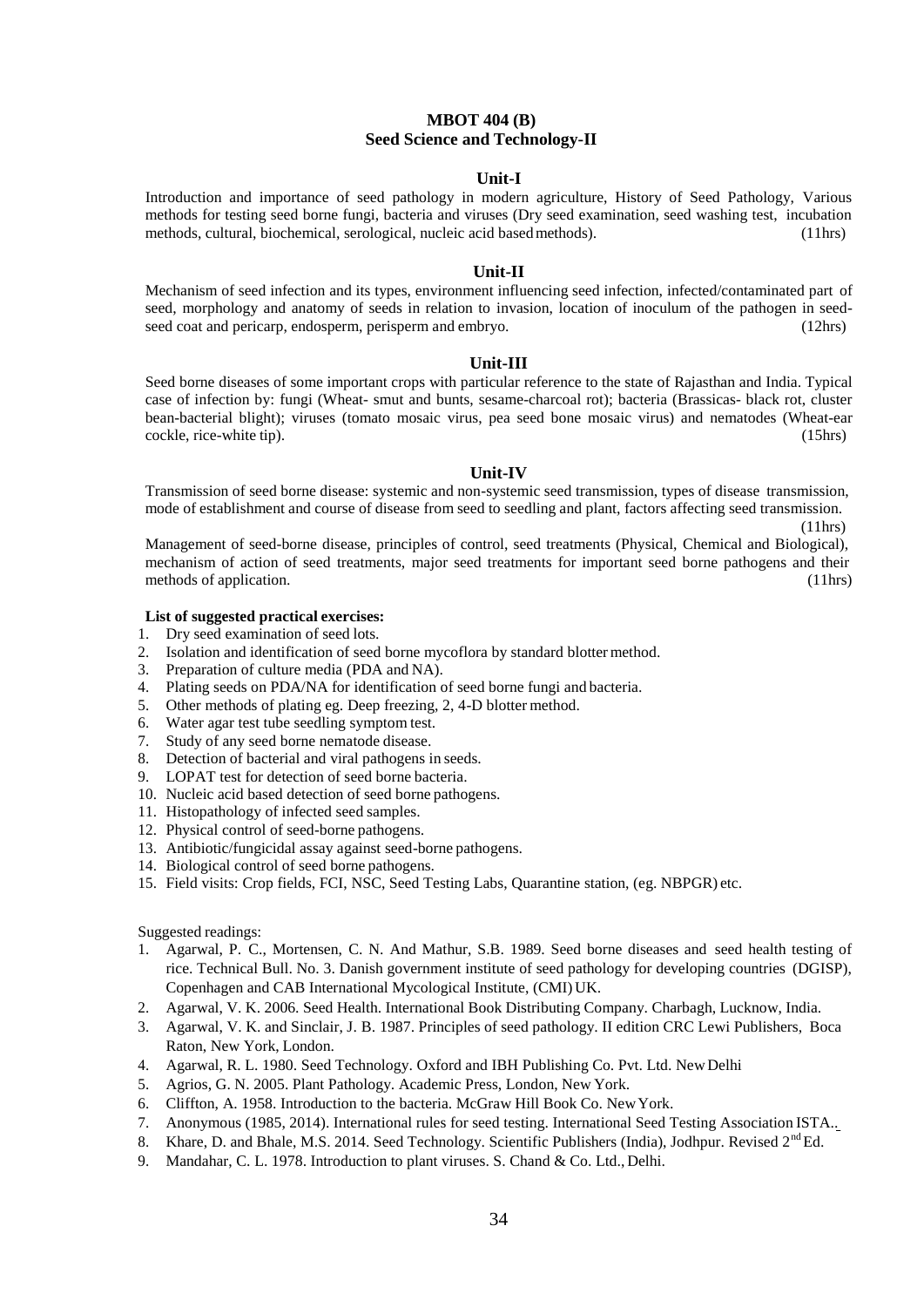- 10. Mathur, S. B. and Cunfer, B. M. 1993. Seed borne diseases and seed health testing of wheat. Danish Government Institute of Seed Pathology for developing countries. Hellerup, Denmark.
- 11. Neergard, P. 1977. Seed Pathology. Vol. I & II. The Mac Millan Press Ltd. London.
- 12. Rangaswamy, G. & Mahadevan, A. 1999. Diseases of crop plants in India (4<sup>th</sup> edition). Prentice Hill of India, Pvt. New Delhi.
- 13. Richardson, M. J. 1990. An annotated list of seed borne diseases 4<sup>th</sup> edition. Proc. Int. Seed Test Assoc. Zurich, Switzerland.
- 14. Schaad, N. W. 1980. Laboratory guide for identification of Plant Pathogenic bacteria (edt.). Bacteriology committee of American Phytopathological Society), St. Paul, Minnesota.
- 15. Schaad, N. W. 1988. Laboratory guide for identification of Plant Pathogenic bacteria (2<sup>nd</sup> eds.). APS Press (The American Phytopathological Society), St. Paul, Minnesota.
- 16. Singh, D. and Mathur, S. B. 2004. Histopathology of seed borne infections. CRC Press, Boca Raton, London, New York, Washington DC. pp296.
- 17. Singh, K. G. and Manalo, P. L. 1986. Plant quarantine and Phytosanitory Barriers in the Asean. Asean Plant Quarantine Centre and Training Institute, Malays